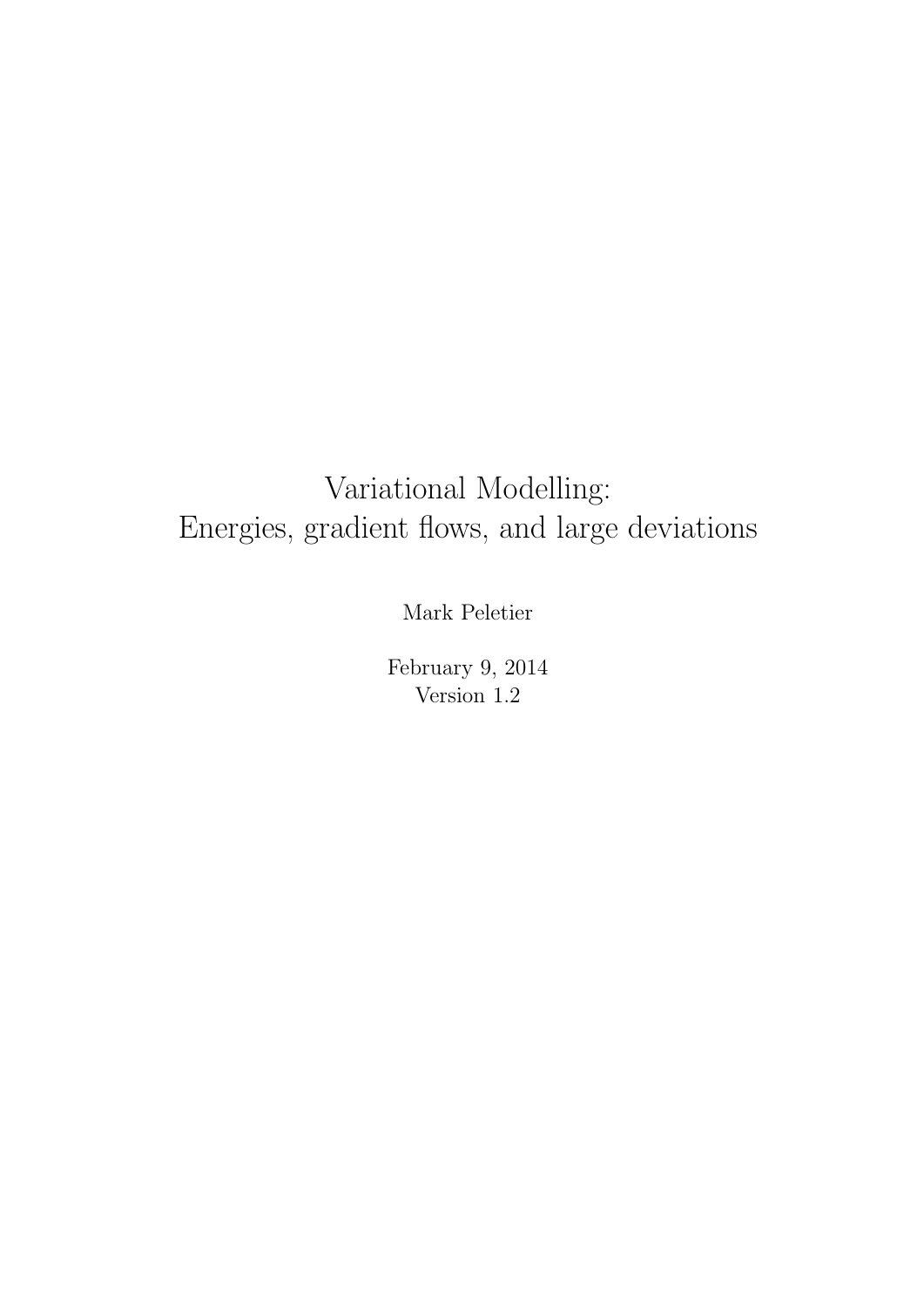### Preface

## Acknowledgements

Thanks to David Bourne, Alex Cox, Manh Hong Duong, Joep Evers, Alexander Mielke, Georg Prokert, Michiel Renger, and Erlend Storrøsten for comments on earlier drafts of these notes; and thanks to Upanshu Sharma for contributing Section [4.3.](#page-30-0)

## Notation

| $\ \cdot\ _{1,\rho}$ and $(\cdot,\cdot)_{1,\rho}$   | dual Wasserstein norm and inner product                                                                               | Sec. 3.4.2     |
|-----------------------------------------------------|-----------------------------------------------------------------------------------------------------------------------|----------------|
| $\ \cdot\ _{-1,\rho}$ and $(\cdot,\cdot)_{-1,\rho}$ | Wasserstein norm and inner product                                                                                    | Sec. 3.4.2     |
| $C_{h}^{k}(\Omega)$                                 | space of functions with $k$ ct. and bounded derivatives                                                               |                |
| Ent                                                 | entropy $\rho \mapsto \int \rho \log \rho$                                                                            | (4.1)          |
| $\mathcal{H}(\rho \mu)$                             | relative entropy of $\rho$ with respect to $\mu$                                                                      | Def. 4         |
| k <sub>i</sub>                                      | Boltzmann's constant; $k = 1.3806488 \cdot 10^{-23} \,\mathrm{m}^2 \,\mathrm{kg} \,\mathrm{s}^{-2} \,\mathrm{K}^{-1}$ |                |
| $\mathcal{L}^d$                                     | $d$ -dimensional Lebesgue measure                                                                                     |                |
| $\mathcal{M}(\Omega)$                               | Borel regular, locally finite measures on $\Omega$                                                                    | Appendix A     |
| $N_A$                                               | Avogadro's number; $N_A = 6.0221413 \cdot 10^{23}$                                                                    |                |
| $\mathscr{P}(\Omega)$                               | probability measures on $\Omega$                                                                                      | Appendix A     |
| $P_z \mathcal{Z}$ and $P\mathcal{Z}$                | process space at $z \in \mathcal{Z}$ and process bundle                                                               | Sec. 3.3       |
| $\mathcal{P}$                                       | mapping from process space to tangent space                                                                           | Sec. 3.3       |
| $\boldsymbol{R}$                                    | universal gas constant, $R = kN_A \simeq 8.314 \text{ J K}^{-1} \text{mol}^{-1}$                                      |                |
| $T_z \mathcal{Z}, T\mathcal{Z}$                     | tangent space at $z \in \mathcal{Z}$ and tangent bundle                                                               | Sec. 3.1       |
| $W_2(\rho_0, \rho_1)$                               | Wasserstein distance between $\rho_0$ and $\rho_1$                                                                    | Sec. 3.4.4     |
| $\Psi, \Psi^*$                                      | dissipation and dual dissipation potentials                                                                           | Secs. 1.2, 3.2 |
| $\mathcal Z$                                        | abstract name of the state space                                                                                      |                |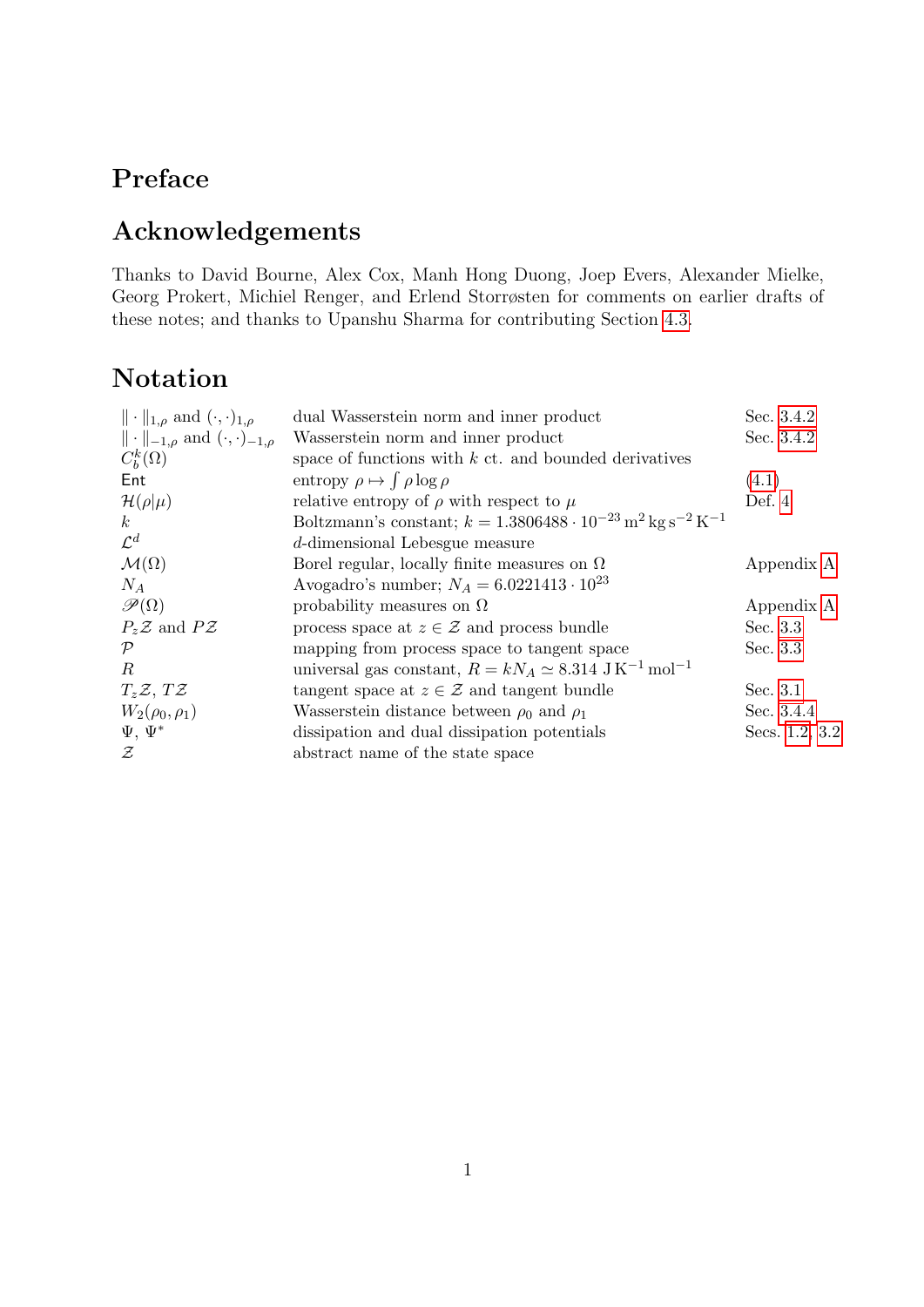# **Contents**

| Introduction<br>$\mathbf{1}$ |     |                                                                                            |  |  |
|------------------------------|-----|--------------------------------------------------------------------------------------------|--|--|
|                              | 1.1 | $\overline{4}$                                                                             |  |  |
|                              | 1.2 | $\overline{5}$                                                                             |  |  |
|                              | 1.3 | 6                                                                                          |  |  |
|                              | 1.4 | $\overline{7}$                                                                             |  |  |
| $\boldsymbol{2}$             |     | 8<br><b>Examples</b>                                                                       |  |  |
|                              | 2.1 | 8                                                                                          |  |  |
|                              | 2.2 | 10                                                                                         |  |  |
|                              | 2.3 | 12                                                                                         |  |  |
| 3                            |     | <b>Gradient-flow facts</b><br>16                                                           |  |  |
|                              | 3.1 | 16<br>Forces and velocities, tangents and cotangents                                       |  |  |
|                              | 3.2 | 17                                                                                         |  |  |
|                              | 3.3 | 19                                                                                         |  |  |
|                              | 3.4 | Wasserstein distance and Wasserstein gradient flows<br>21                                  |  |  |
|                              |     | 21<br>3.4.1                                                                                |  |  |
|                              |     | 22<br>3.4.2                                                                                |  |  |
|                              |     | 23<br>3.4.3<br>Formulation in terms of a process space                                     |  |  |
|                              |     | 23<br>3.4.4                                                                                |  |  |
|                              |     | 23<br>3.4.5                                                                                |  |  |
|                              | 3.5 | 24                                                                                         |  |  |
|                              | 3.6 | 24                                                                                         |  |  |
| $\boldsymbol{4}$             |     | Entropy and free energy, in stationary situations<br>26                                    |  |  |
|                              | 4.1 | 27                                                                                         |  |  |
|                              | 4.2 | 28                                                                                         |  |  |
|                              | 4.3 | 30                                                                                         |  |  |
|                              | 4.4 | 32                                                                                         |  |  |
|                              | 4.5 | 35<br>Entropy as large-deviation rate function $\ldots \ldots \ldots \ldots \ldots \ldots$ |  |  |
|                              | 4.6 | 36                                                                                         |  |  |
|                              | 4.7 | 39                                                                                         |  |  |
|                              | 4.8 | 40                                                                                         |  |  |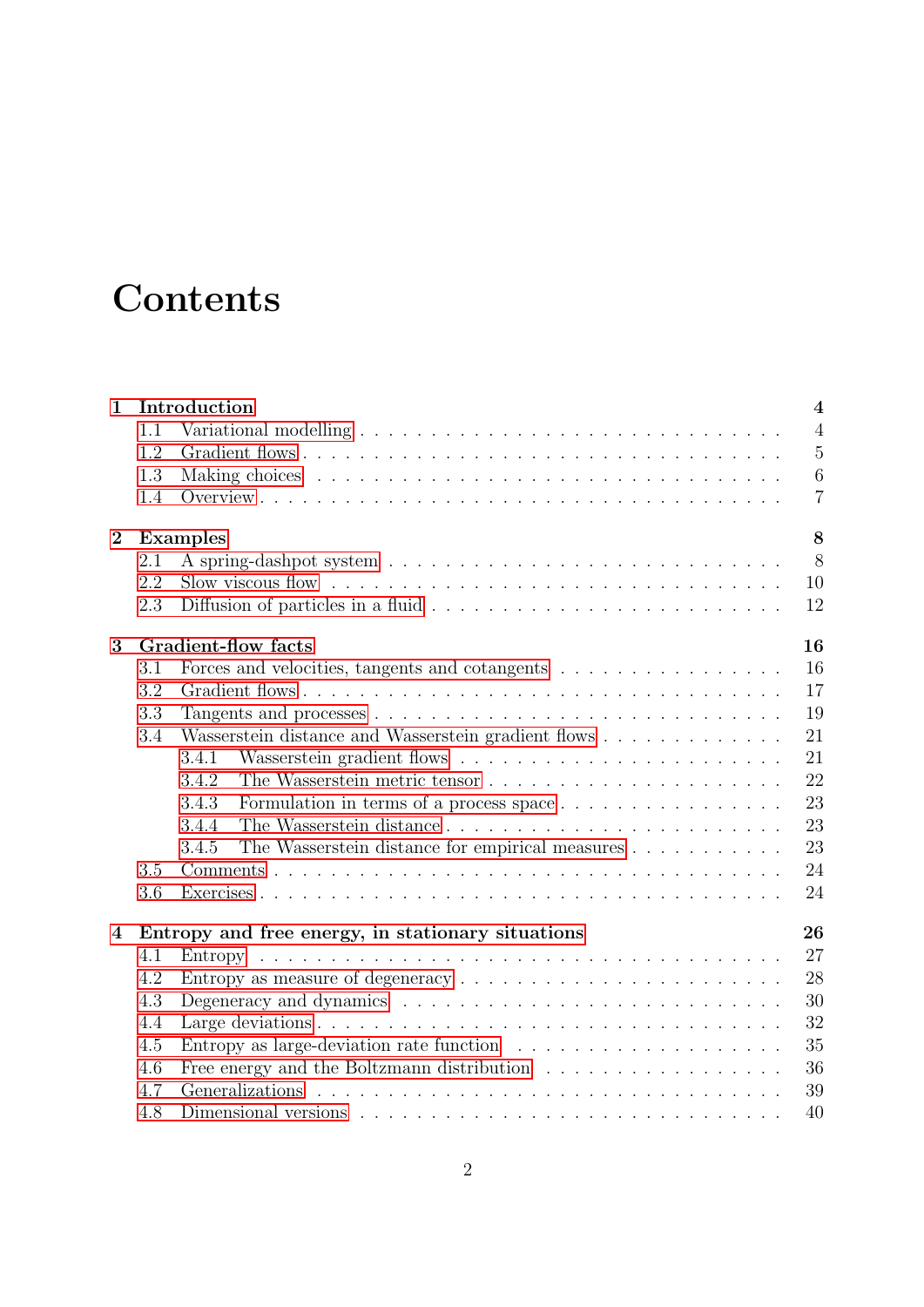|                 | 4.9                     | Modelling free energy $\dots \dots \dots \dots \dots \dots \dots \dots \dots \dots \dots \dots$ | 40 |
|-----------------|-------------------------|-------------------------------------------------------------------------------------------------|----|
| $5\overline{)}$ |                         | Free energy dissipated through Wasserstein metrics                                              | 42 |
|                 | 5.1                     |                                                                                                 | 42 |
|                 | 5.2                     | Brownian particles and Wasserstein dissipation                                                  | 44 |
|                 | 5.3                     | Brownian particles and Wasserstein dissipation, take $2 \ldots \ldots \ldots$                   | 45 |
|                 | 5.4                     |                                                                                                 | 45 |
|                 | 5.5                     | Revisit the derivation of solute diffusion $\ldots \ldots \ldots \ldots \ldots \ldots$          | 46 |
|                 | 5.6                     | Large deviations for SDEs $\dots \dots \dots \dots \dots \dots \dots \dots \dots \dots \dots$   | 47 |
|                 | 5.7                     |                                                                                                 | 48 |
|                 | 5.8                     |                                                                                                 | 49 |
| 6               | <b>Further Examples</b> |                                                                                                 |    |
|                 | 6.1                     |                                                                                                 | 50 |
|                 | 6.2                     | Multi-component diffusion with volume constraint $\ldots \ldots \ldots \ldots$                  | 50 |
|                 |                         | 6.2.1                                                                                           | 53 |
|                 | 6.3                     | A moving vesicle in a viscous fluid with diffusing solutes                                      | 53 |
|                 |                         | 6.3.1                                                                                           | 56 |
| 7               |                         | Remarks and connections with thermodynamics                                                     | 58 |
|                 | 7.1                     |                                                                                                 | 58 |
|                 | 7.2                     | Free energy from a thermodynamic point of view $\dots \dots \dots \dots$                        | 58 |
|                 |                         | The 'free' in free energy: <i>available</i> work<br>7.2.1                                       | 59 |
|                 |                         | 7.2.2                                                                                           | 59 |
|                 |                         | A Elements of measure theory                                                                    | 60 |

#### 3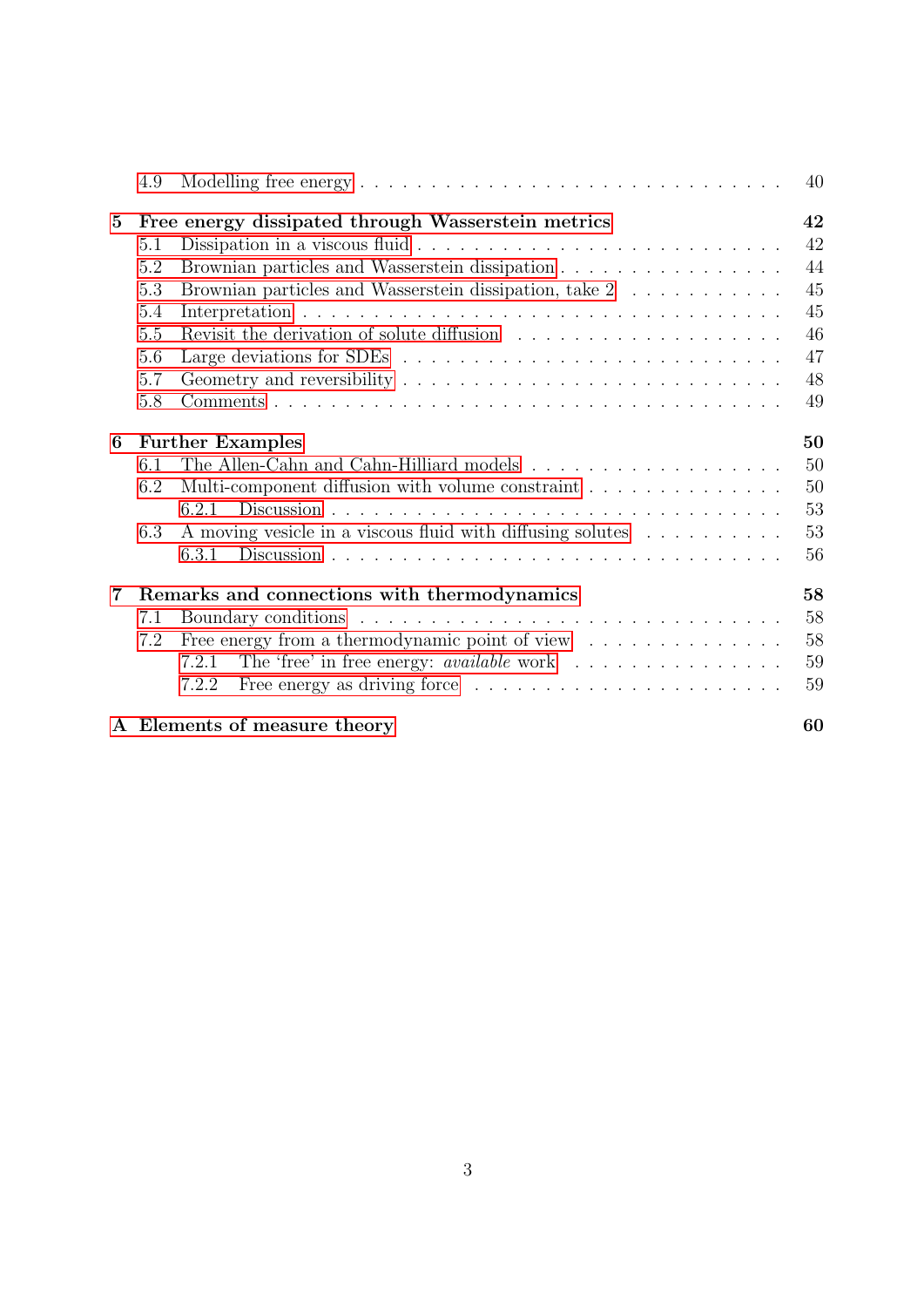# <span id="page-4-0"></span>Chapter 1 Introduction

### <span id="page-4-1"></span>1.1 Variational modelling

Modelling is the art of taking a real-world situation and constructing some mathematics to describe it. It's an art rather than a science, because it involves choices that can not be rationally justified. Personal preferences are important, and 'taste' plays a major role.

Having said that, some choices are more rational than others. And we often also need to explain our choices to ourselves and to our colleagues. In these notes we describe a framework for making and explaining such choices, a framework that we call variational modelling, which provides both a workflow for deriving a model and a body of theory to support it.

We restrict ourselves to the class of *dissipative systems*, which are systems driven by dissipation—dissipation of entropy or free energy, for instance—and more precisely, to the subclass of these systems with the mathematical structure of *gradient flows*. In its simplest form, and in abstract terms, variational modelling of such a system consists of choosing a state space  $\mathcal{Z}$ , a driving functional  $\mathcal{F}$ , and a *dissipation mechanism*  $\mathcal{D}$ . Once these three are chosen, the evolution equations can be derived, typically in the form of differential or differential-integral equations. The crucial point is that the triple  $(\mathcal{Z}, \mathcal{F}, \mathcal{D})$  contains all the modelling choices: it completely determines the model.

Therefore all discussion about the modelling necessarily focuses on the choice of  $(\mathcal{Z}, \mathcal{F}, \mathcal{D})$ :

What are the modelling assumptions that underlie these choices?

In these notes we will explain various possible choices, discuss their features, and provide the background and theory that we will need to give a good answer to this question. We will also discuss various generalizations of the simple version above, for instance to 'generalized' gradient flows and systems with inertia. Finally, throughout the notes we will give many examples to illustrate the concepts.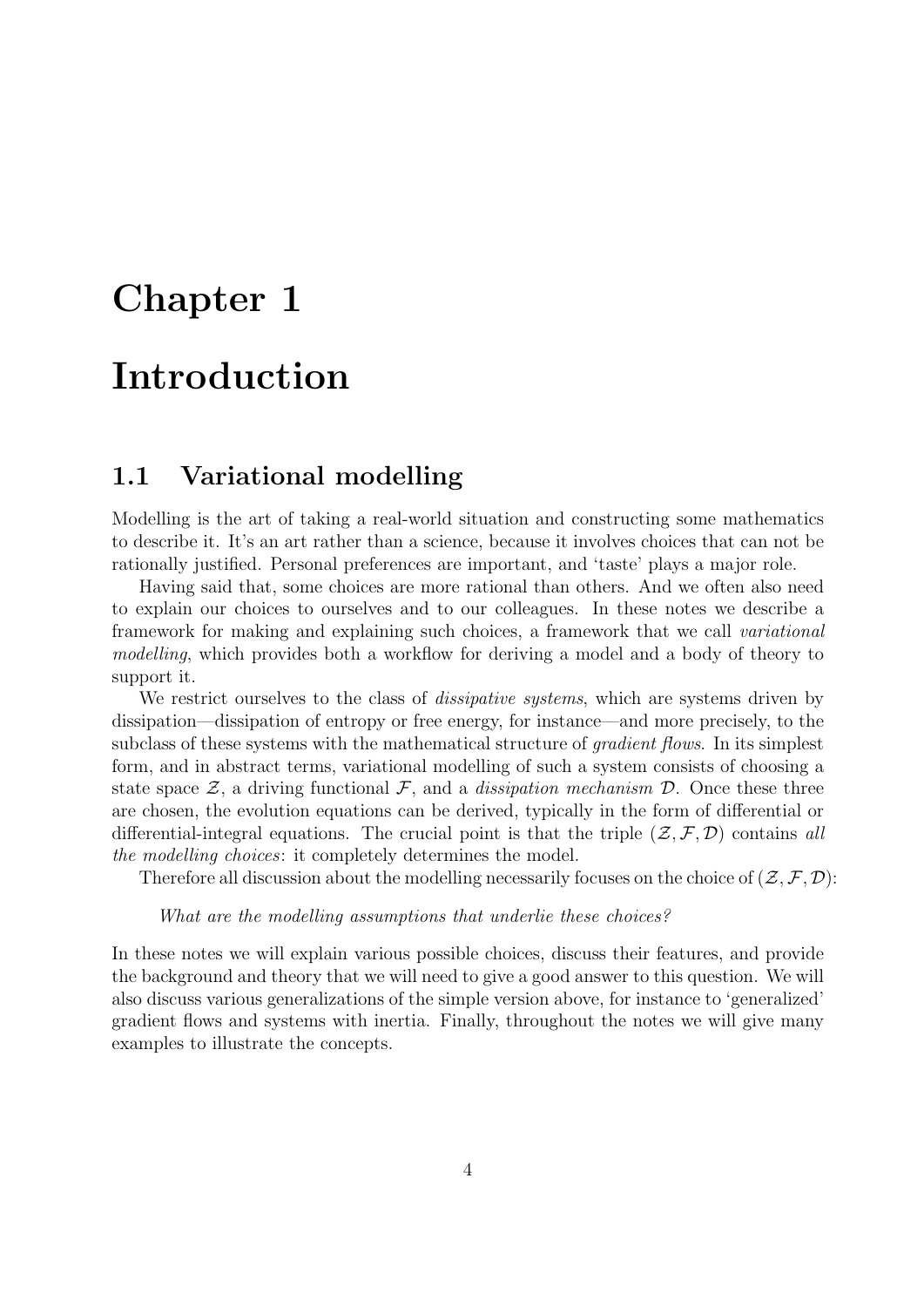#### <span id="page-5-0"></span>1.2 Gradient flows

Gradient flows are systems that can be written in one of the forms

<span id="page-5-3"></span><span id="page-5-1"></span>
$$
\dot{z} = -\mathcal{K}(z)\mathcal{F}'(z) \qquad \text{or} \tag{1.1a}
$$

$$
\mathcal{G}(z)\dot{z} = -\mathcal{F}'(z). \tag{1.1b}
$$

Here  $z \in \mathcal{Z}$  is the state of the system,  $\mathcal{F}'(z)$  is the (Fréchet) derivative of  $\mathcal{F}$  at z, and the linear operators  $K$  and  $G$  are two alternative ways of characterizing the dissipation mechanism D mentioned above. Both are assumed to be non-negative and symmetric (all these notions are made concrete in Chapter [3\)](#page-16-1). Whenever  $\mathcal K$  and  $\mathcal G$  are invertible we assume  $\mathcal{K} = \mathcal{G}^{-1}$ , and the two formulations above are exactly equivalent.

Such systems are driven by the functional  $\mathcal F$ : the functional  $\mathcal F$  decreases along solutions, since the non-negativity of  $K$  and  $\mathcal G$  implies that

$$
\frac{d}{dt}\mathcal{F}(z(t)) = \mathcal{F}' \cdot \dot{z} = -\mathcal{F}' \cdot \mathcal{K}(z)\mathcal{F}' = -\dot{z} \cdot \mathcal{G}(z)\dot{z} \le 0.
$$
\n(1.2)

In fact the evolution can be assumed to decrease  $\mathcal F$  as fast as possible, where the meaning of as fast as possible is given by the operators K and G, i.e. by the dissipation mechanism (see Chapter [3\)](#page-16-1).

In the modelling of real-world systems,  $\mathcal F$  is often an *energy*, which makes equation [\(3.1b\)](#page-17-1) a force balance: the right-hand side is the derivative of the energy, i.e. a generalized force. The left-hand side can be interpreted as the (generalized) force necessary for the instantaneous (generalized) velocity  $\dot{z}$ .

The right-hand side of [\(1.2\)](#page-5-1) contains two quadratic forms that will often return. These are related to the dissipation potential and the dual dissipation potential

$$
\Psi(z,s) := \frac{1}{2}s \cdot \mathcal{G}(z)s
$$
 and  $\Psi^*(z,\xi) := \frac{1}{2}\xi \cdot \mathcal{K}(z)\xi.$ 

For fixed z, these are dual quadratic forms in s and  $\xi$  in the sense of Legendre transforms  $(see (3.3)),$  $(see (3.3)),$  $(see (3.3)),$ 

$$
\Psi^*(z,\xi) = \sup_s [\xi \cdot s - \Psi(z,s)]
$$

$$
\Psi(z,s) = \sup_{\xi} [\xi \cdot s - \Psi^*(z,\xi)].
$$

This relation between  $\Psi$  and  $\Psi^*$  gives a natural generalization of the relationship between  $\mathcal G$  and  $\mathcal K$  to the case of non-invertible operators. It also shows, in a very general sense, how it is equivalent to choose any one of the four objects  $\mathcal{G}, \mathcal{K}, \Psi$ , or  $\Psi^*$ —the other three follow automatically.

<span id="page-5-2"></span>A central tool in these notes is a reformulation of  $(1.1b)$  in terms of  $\Psi$ . At any given point  $z$ , equation [\(1.1b\)](#page-5-1) is the stationarity condition associated with the minimization problem

$$
\inf_{s} \Psi(z, s) + \mathcal{F}'(z) \cdot s. \tag{1.3}
$$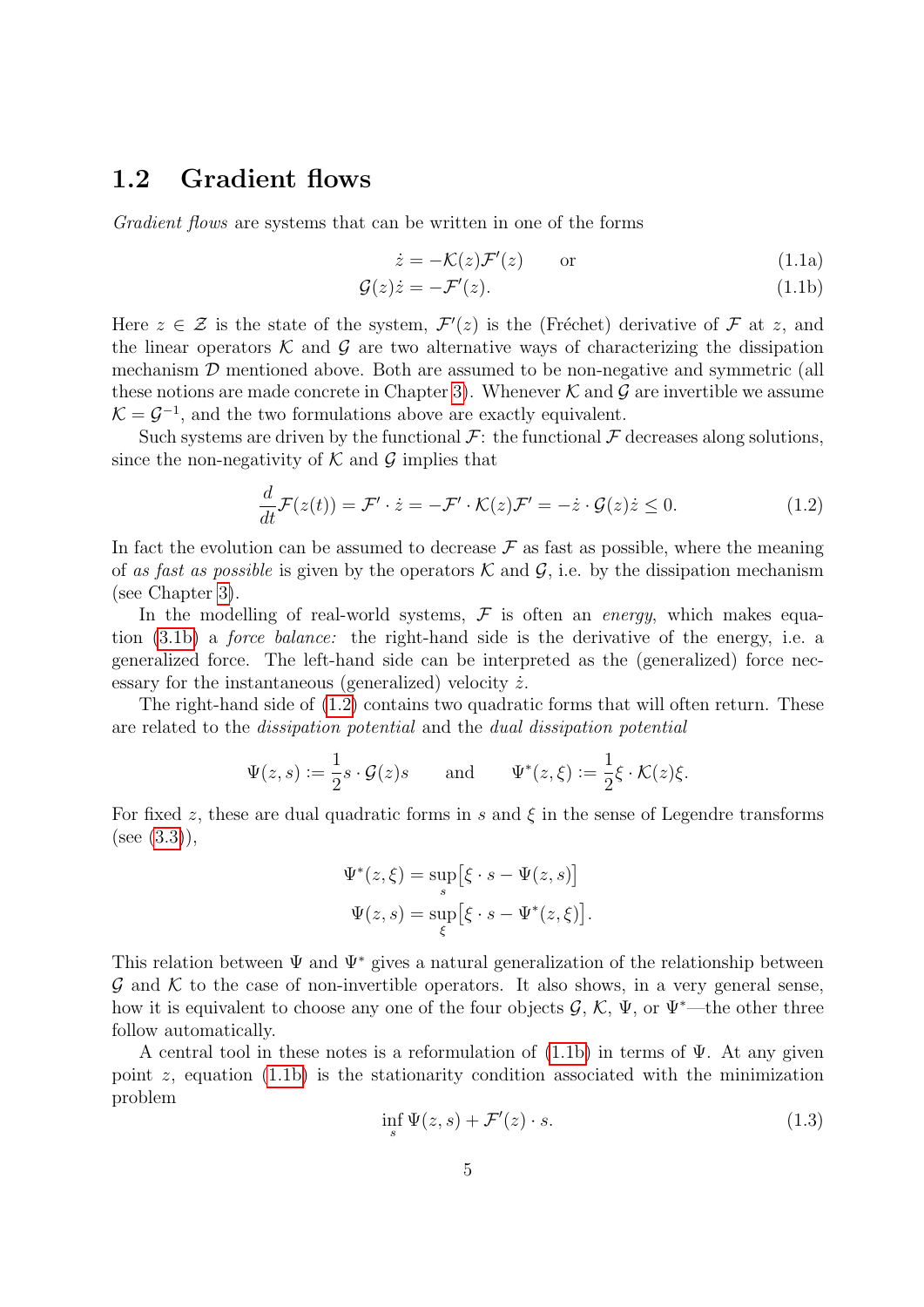If G is invertible, then this expression is strictly convex in s for fixed z, and minimizers of  $(1.3)$  are unique. The minimizer s is then equal to the unique solution  $\dot{z}$  of  $(1.1b)$ . On the other hand, when  $G$  is not invertible, then  $(1.3)$  suggests a natural extension (see Section [3.2\)](#page-17-0).

### <span id="page-6-0"></span>1.3 Making choices

The modelling procedure that we follow in these notes consists of four steps:

- 1. Choose *state space*  $\mathcal{Z}$ ;
- 2. Choose a functional  $\mathcal F$  that *drives* the evolution;
- <span id="page-6-1"></span>3. Choose the *dissipation mechanism*, expressed by  $\mathcal{G}, \mathcal{K}, \Psi$ , or  $\Psi^*$ ;
- 4. Derive the equations.

Often, Step [3](#page-6-1) consists of two parts:

- [3a](#page-6-1). Choose the space of all processes that participate in changing the state;
- [3b](#page-6-1). Choose the *dissipation potential*  $\Psi$  as a function of these processes.

The purpose of these notes is to describe how to do this for a reasonable class of systems, and to explain how one can understand the choices that are made.

One important choice is not yet listed: the choice to use a gradient-flow, or a generalized gradient flow (Section [3.2\)](#page-17-0) to describe the system. In practice this choice means two things: first, that inertia plays no role, and second, that the coordinate frame is inertial.

Inertia becomes unimportant when viscous or frictional forces dominate the inertial forces. We work out an example of this in the first system in Chapter [2.](#page-8-0) Gradient-flow-like systems that *do* include inertia have been developed in various forms; currently the most popular version is called GENERIC (General Equation for Non-Equilibrium Reversible-Irreversible Coupling  $[Ott05]$ . It includes generalized gradient flows as a special case, and like generalized gradient flows, provides a form of inherent thermodynamic consistency.

Choosing an inertial frame is important in order to avoid ficticious forces. When the energy is minimal, its derivative is zero, and by  $(1.1)$  therefore the system should be stationary. For instance, an object that is stationary in an inertial frame is rotating when viewed from a rotating frame, and therefore experiences a ficticious, centripetal force—even though the energy might be minimal.

Note: Often the functional  $\mathcal F$  that we choose will be the 'free energy' that is well known in thermodynamics and statistical mechanics. Many modellers, indeed, would start by postulating that this free energy drives the evolution, without further comment. In these notes we want to presume very little, and therefore we will show when, how, and why the free energy drives the evolution.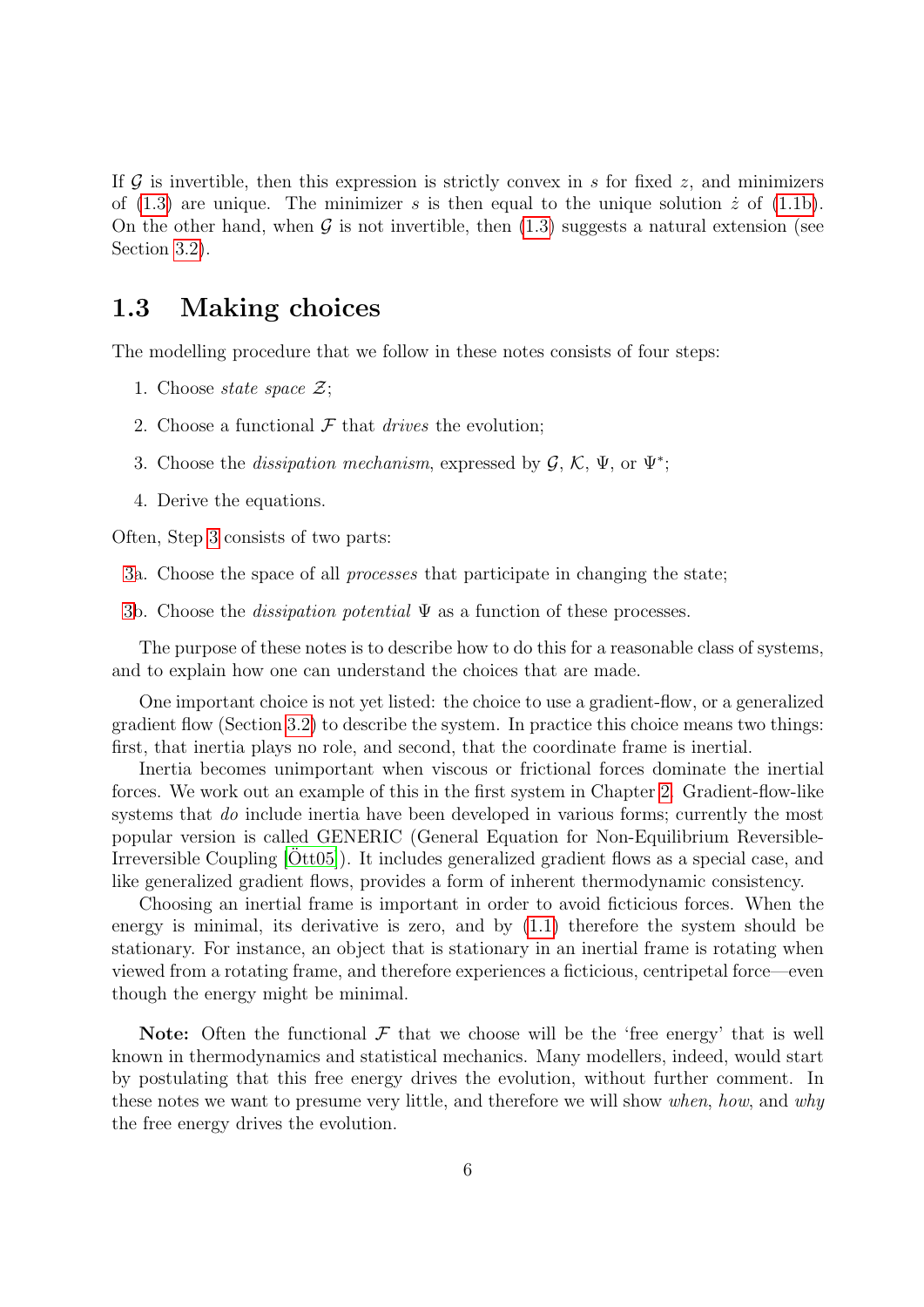### <span id="page-7-0"></span>1.4 Overview

These notes are structured as follows.

- Chapter [2](#page-8-0) describes the application of the variational-modelling framework to three examples: a spring-dashpot system, the slow flow of a viscous fluid, and the diffusion of solutes in water.
- In Chapter [3](#page-16-1) we recall some of the basic facts of gradient flows, including the Wasserstein metric and Wasserstein gradient flows.
- The third example in Chapter [2,](#page-8-0) on diffusion, involves the concepts of entropy, free energy, and Wasserstein dissipation. In Chapter [4](#page-26-0) we study entropy and free energy, and create an understanding for why they appear in the driving functional of a gradient-flow system. In Chapter [5](#page-42-0) we do the same for the Wasserstein dissipation.
- In Chapter [6](#page-50-0) we discuss further examples of the theory.
- In Chapter [7](#page-58-0) we comment on the relation between the variational-modelling framework on one hand and thermodynamics on the other.

We conclude with an appendix on the concepts of measure theory that we use.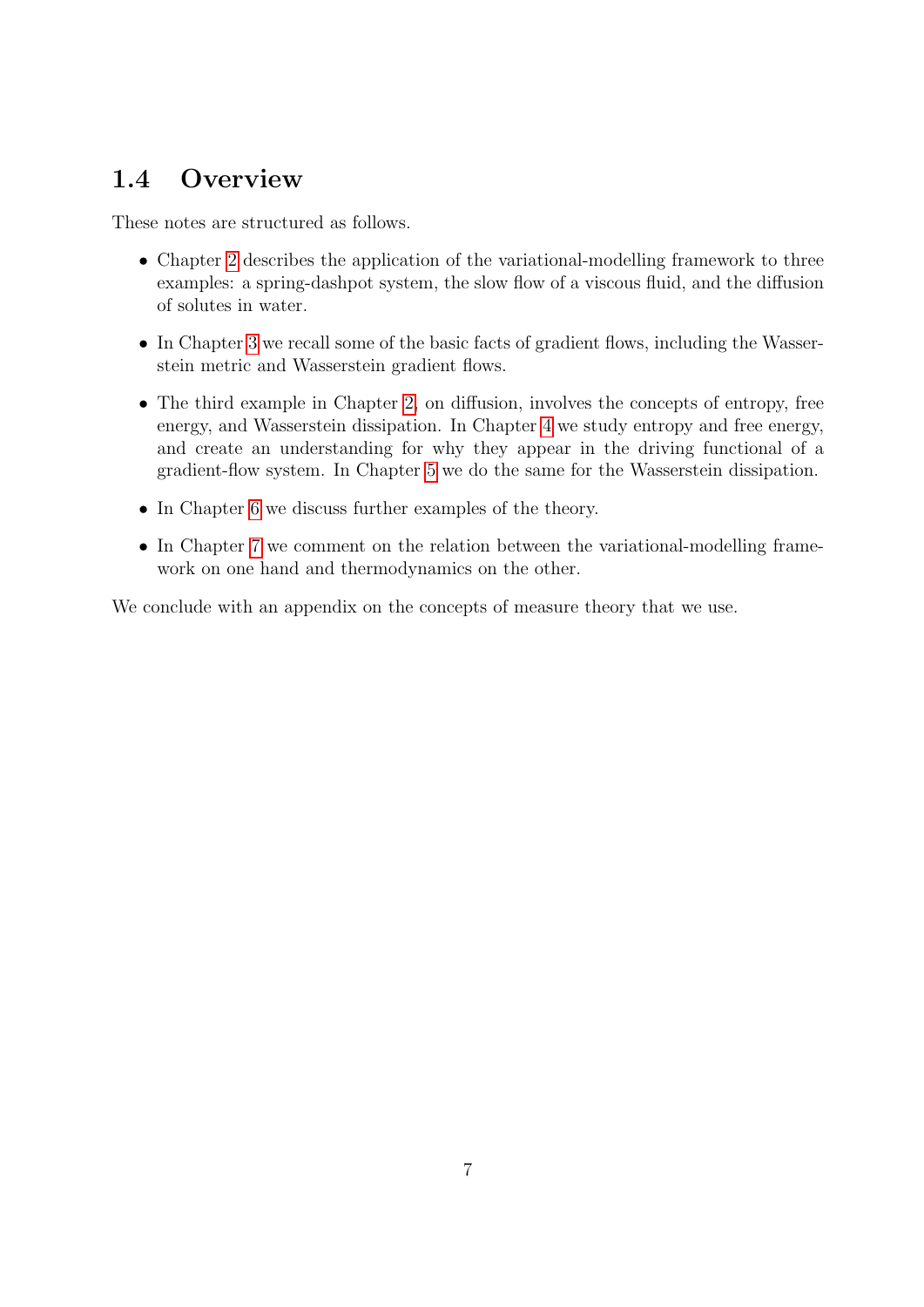# <span id="page-8-0"></span>Chapter 2 Examples

In this first chapter we discuss three examples—models whose main purpose is to provide illustrations of the general principles in a simple setting. The variational-modelling framework is overpowered for these simple systems, and the modelling may therefore feel slightly clumsy. The benefit of the simplicity is of course that we can concentrate on the essence, and show in a simple, well-known setting, how the framework functions.

The examples are (a) a spring-dashpot system, (b) slow viscous flow, and (c) diffusion of solutes in a fluid. The third example, on diffusion, will figure as a central example in the rest of these notes, since it illustrates the important concepts of entropy and Wasserstein dissipation.

Dimensions: Throughout these notes, we work with mathematical objects that have dimensions. As a result all the usual physical constants will appear, and these constants also help in understanding the origin and interpretation of various terms. Of course, once a model has been constructed, it is often wise to scale the variables and parameters in a different way to facilitate analysis and numerical approximation.

### <span id="page-8-1"></span>2.1 A spring-dashpot system

As described in the previous chapter, in the variational-modelling framework the construction of a model consists of choosing three entities: the state space, the driving functional, and the dissipation mechanism. In our first example we illustrate this on a very simple system: a spring and a dashpot that are connected—see Figure [2.1.](#page-8-2)

<span id="page-8-2"></span>

Figure 2.1: A simple spring-dashpot system. The variable x is the extension of the spring and at the same time the position of the dashpot.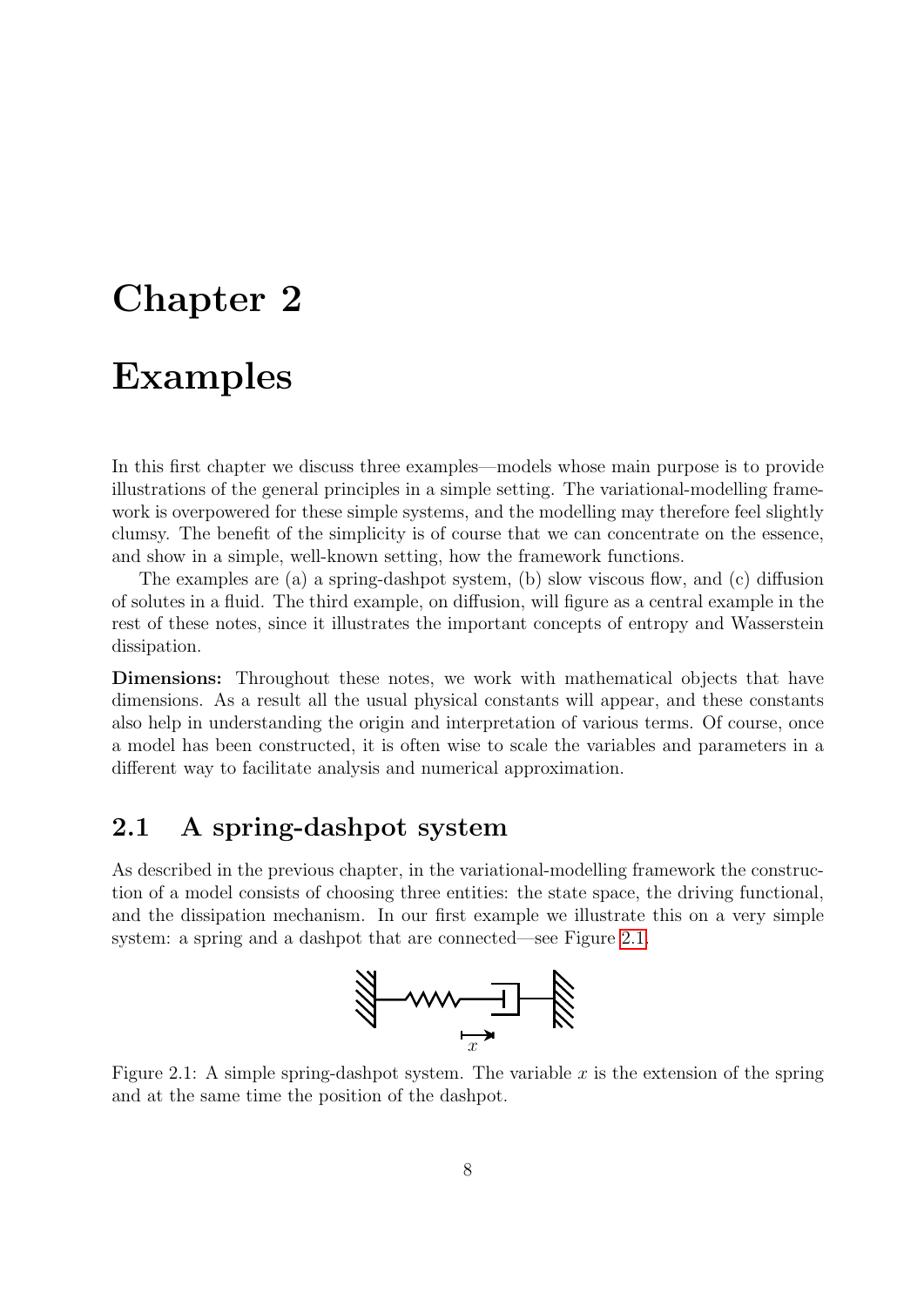**State space:** We characterize the state of the system by the single variable  $x \in \mathbb{R}$ , the extension of both the spring and the dashpot.

**Energy:** We choose for the energy of this system the potential energy of the spring  $\mathcal{F}(x)$ ; for a linear spring this would be  $kx^2/2$ , where k is the spring constant.

Dissipation: We assume that energy is dissipated in the dashpot, and only there. We assume that the dashpot is linear, which means that the force f on the dashpot and the velocity v of the plunger are related by  $f = \eta v$ , where  $\eta$  is a constant characterizing the dashpot. Since  $\mathcal{G}\dot{z}$  should be interpreted as the force necessary to move the system with velocity  $\dot{z}$  (see Section [1.2\)](#page-5-0), the relation  $f = \eta v$  is the same as  $\mathcal{G}v = \eta v$  for any  $v \in \mathbb{R}$ . Correspondingly  $\mathcal{K}\xi = \xi/\eta$  for all  $\xi$ . In this case  $\Psi(x, s) = \eta s^2/2$  and  $\Psi^*(x, \xi) = \xi^2/2\eta$ .

**Equation:** Applying [\(1.1a\)](#page-5-3) we find the equation  $\dot{x} = -\mathcal{K} \mathcal{F}'(x) = -\eta^{-1} \mathcal{F}'(x)$ . For the linear spring  $\mathcal{F}(x) = kx^2/2$  it becomes  $\dot{x} = -\eta^{-1}kx$ .

#### Discussion

Assumptions and conclusions. The list of boldfaced terms above highlights the assumptions that we made. In this context, the concepts and assumptions are fairly standard: the force of the spring is the (negative) derivative of the energy, and the velocity of the plunger in the dashpot is linearly related to the force on the plunger.

No inertia. As we mentioned above, an essential assumption is that inertia plays no role—or more accurately, that inertia can be neglected. In practice this comes down to requiring that the viscous forces dominate the inertial forces in the system.

As an example, consider the case of a spring-dashpot system with mass, for instance (Figure [2.2\)](#page-9-0). Assuming a linear spring (with constant  $k$ ) and a linear dashpot (with



Figure 2.2: A non-gradient-flow system: a mass connected to a spring and a dashpot

constant  $\eta$ ), the equation for the position x of the mass is

<span id="page-9-0"></span>
$$
m\ddot{x} + \eta \dot{x} + kx = 0.
$$

Rescaling this equation by defining a dimensionless time  $\tau$  in terms of the old time t,  $\tau = t \eta/k$ , we find

$$
\frac{mk}{\eta^2}\partial_{\tau\tau}x + \partial_{\tau}x + x = 0.
$$

When the dimensionless combination  $mk/\eta^2$  is small, this equation is a singular perturbation of the viscous equation  $\partial_{\tau}x+x=0$ , or in dimensional terms,  $\eta\dot{x}+kx=0$ . Apart from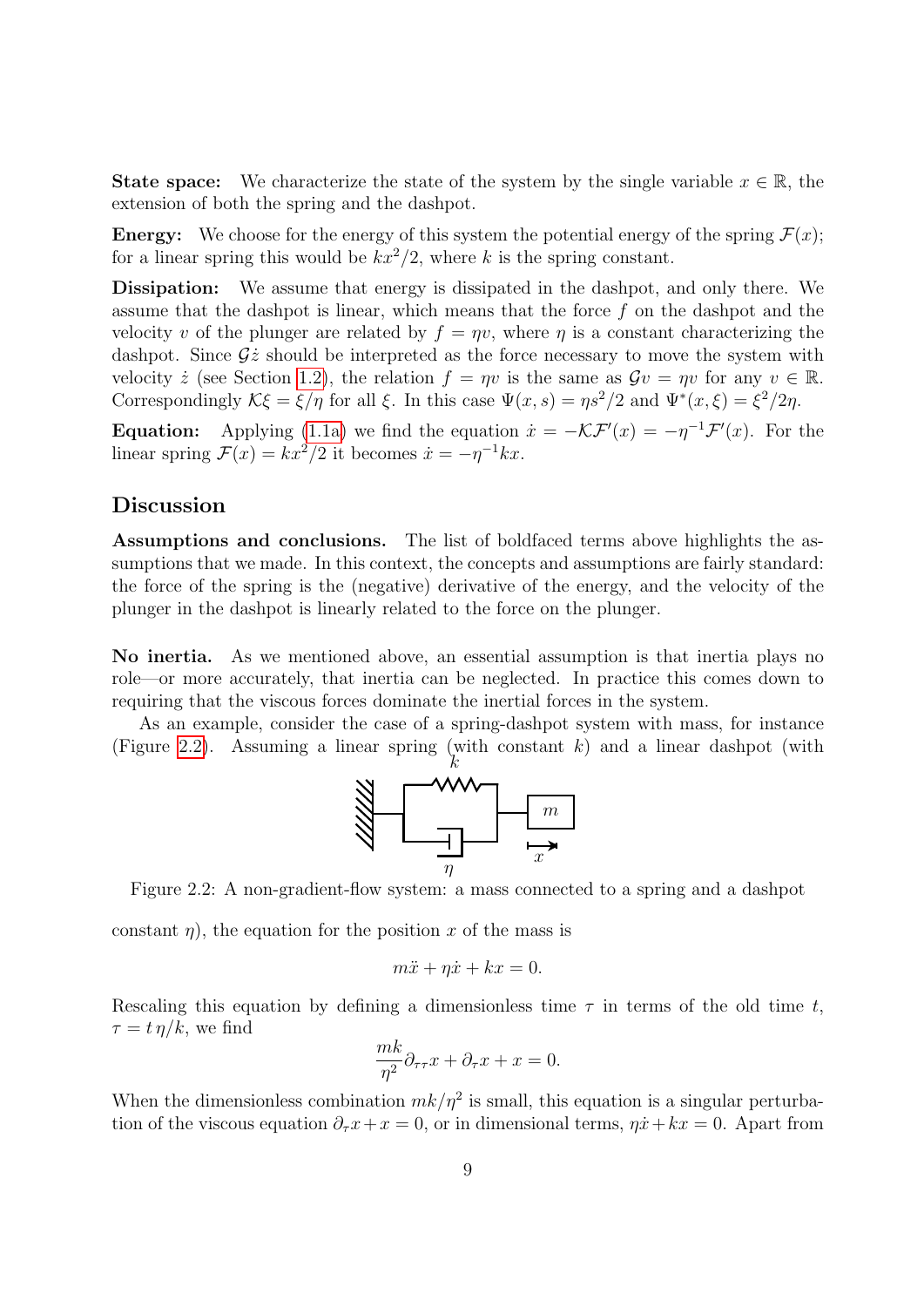a fast accommodation at time zero, the solutions of the full system follow the solution of the 'outer equation'  $n\dot{x} + kx = 0$  (see e.g. [\[Hin91,](#page-62-0) Ch. 5]).

#### <span id="page-10-0"></span>2.2 Slow viscous flow

The second example is that of the slow flow of an incompressible, highly viscous liquid, with variable mass density, driven by gravity. The word 'slow' means that inertia will be neglected, and then a gradient-flow structure is natural.

**State space:** We choose a bounded set  $\Omega \subset \mathbb{R}^3$  to be the container with the fluid. The state variable will be the mass density  $\rho : \Omega \to [0, \infty)$  (in kg m<sup>-3</sup>). The state space is therefore  $\mathcal{Z} := \{ \rho \in L^1(\Omega) : \rho \geq 0 \}.$  Positions in  $\Omega$  are labelled x.

Energy: We choose as driving functional for this system the gravitational potential

$$
\mathcal{F}: \mathcal{Z} \to \mathbb{R}, \qquad \mathcal{F}(\rho) := g \int_{\Omega} x_3 \rho(x) \, dx,
$$

where  $g \approx 9.8 \text{ m s}^{-2}$  is the gravitational acceleration and where we choose the last coordinate  $x_3$  of  $x \in \mathbb{R}^3$  to be the vertical coordinate.

**Processes:** The system can evolve through a *flow field*  $u : \Omega \to \mathbb{R}^3$  satisfying the incompressibility condition div  $u = 0$  in  $\Omega$  and the no-slip condition  $u = 0$  at  $\partial\Omega$ . For a given flow field u, the density  $\rho$  evolves according to

<span id="page-10-1"></span>
$$
\dot{\rho} + \text{div}\,\rho u = 0 \qquad \text{in } \Omega. \tag{2.1}
$$

Note that since  $u = 0$  on the boundary  $\partial\Omega$ , this evolution preserves the total mass  $\int_{\Omega} \rho$ . We call the flow field  $u$  a *process vector*, since it characterizes all possible processes in this model; it generates a corresponding rate of change in the state,  $\rho$ , through [\(2.1\)](#page-10-1).

Dissipation mechanism: Energy is dissipated by viscous friction: the layers of liquid sliding over each other generate heat. This dissipation is characterized by the dissipation potential

$$
\widetilde{\Psi}(u) := \frac{\eta}{2} \int_{\Omega} |\varepsilon(u)(x)|^2 dx,
$$

where  $\eta > 0$  is a parameter (the 'dynamic viscosity' of the fluid, in kg m<sup>-1</sup>s<sup>-1</sup>), and  $\varepsilon(u) := \frac{1}{2}$  $\frac{1}{2}(\nabla u + \nabla u^T)$  is the symmetric part of  $\nabla u$ . This function  $\Psi$  is one-half of the actual dissipation of energy (see e.g. [\[LL87,](#page-62-1) (16.3)] and the discussion below).

<span id="page-10-2"></span>Equations: The resulting equations are now determined by solving the minimization problem

$$
\inf_{u} \widetilde{\Psi}(u) + \langle \mathcal{F}'(\rho), -\operatorname{div}\rho u \rangle, \tag{2.2}
$$

We introduced this minimization problem in Section [1.2,](#page-5-0) in the case of a dissipation potential  $\Psi$  defined on tangent vectors  $\rho$ , instead of the potential  $\Psi$  defined on flow fields u.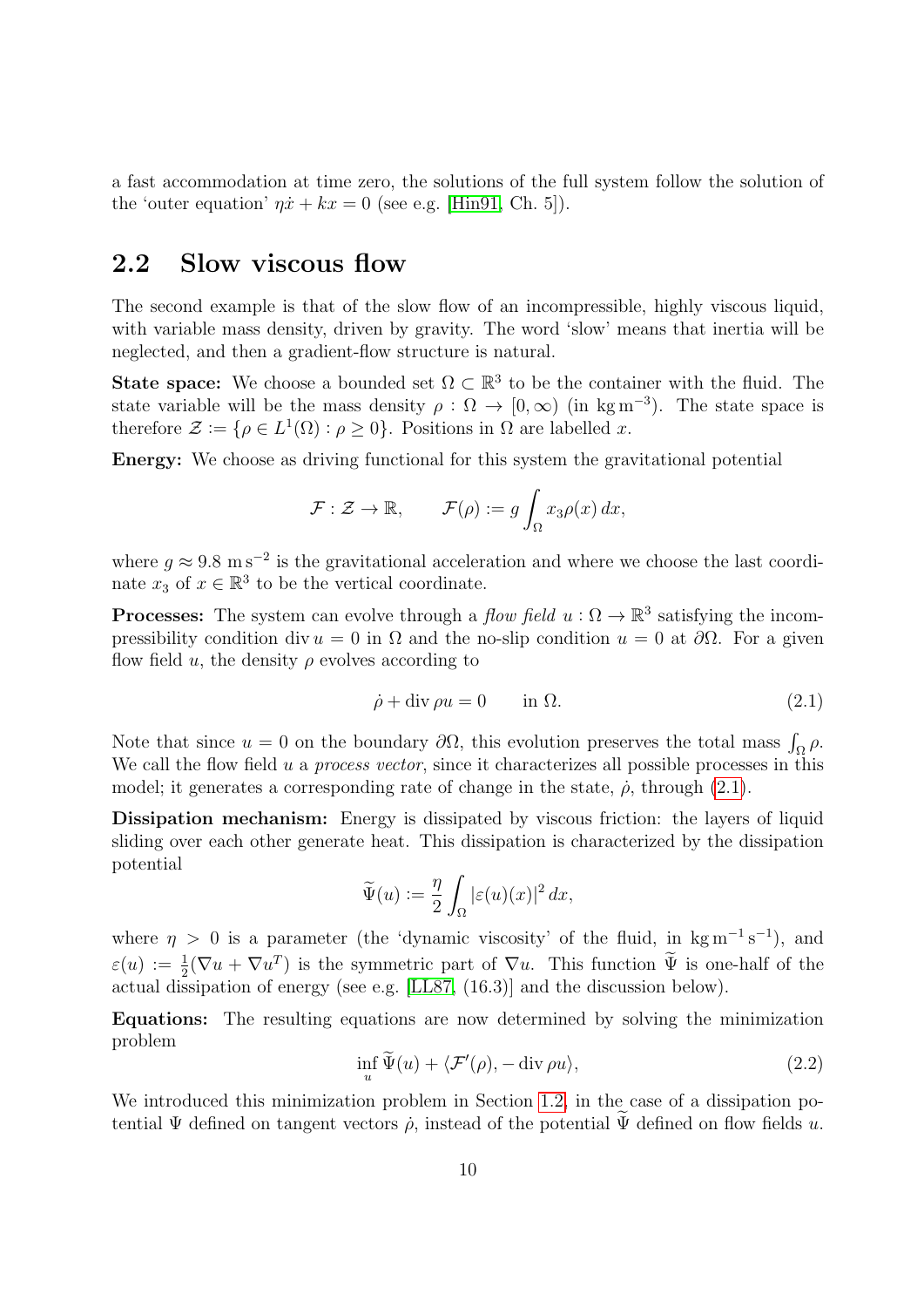We discuss the difference between these two in Section [3.3.](#page-19-0) The dual pairing is the pairing of the Fréchet derivative  $\mathcal{F}'$  with a tangent vector (Section [3.1\)](#page-16-0).

Writing the expression in [\(2.2\)](#page-10-2) as

$$
\frac{\eta}{2} \int_{\Omega} |\varepsilon(u)|^2 - g \int_{\Omega} x_3 \operatorname{div} \rho(x) u(x) dx = \frac{\eta}{2} \int_{\Omega} |\varepsilon(u)|^2 + g \int_{\Omega} e_3 \rho u,
$$

where  $e_3$  is the unit vector for the third coordinate, we calculate the stationarity condition for  $(2.2)$  to be

$$
\forall \tilde{u} : \qquad 0 = \eta \int_{\Omega} \varepsilon(u) : \varepsilon(\tilde{u}) + g \int_{\Omega} e_3 \rho \tilde{u} - \int_{\Omega} p \operatorname{div} \tilde{u},
$$

where p is a Lagrange multiplier associated with the condition div  $u = 0$ , and the identity holds for all  $\tilde{u}$  that vanish on  $\partial\Omega$  (even those that are not divergence-free). By applying partial integration we deduce that

$$
-\operatorname{div}[\eta \varepsilon(u) - pI] = -e_3 \rho \quad \text{in } \Omega,
$$
  
\n
$$
\operatorname{div} u = 0 \quad \text{in } \Omega,
$$
  
\n
$$
u = 0 \quad \text{on } \partial \Omega.
$$

### Discussion

Modelling choices. As in all the examples of these notes, the lack of inertial effects is important. In this case it brings us to the Stokes equations instead of the Navier-Stokes equations.

Note how in this case we choose the state space  $\mathcal Z$  separately from the space of *processes*. This is a feature that we will encounter more often, since from a modelling point of view the state often has little in common with the mechanisms that can change the state.

Quantifying the dissipation mechanism. In the spring-dashpot example we could specify either G or K; both were relatively simple to characterize. In this case it is more straightforward to specify  $\Psi$  than any of the other three possibilities  $\mathcal{G}, \mathcal{K}$ , and  $\Psi^*$ .

In the case of quadratic dissipation potentials, as in this example, there is a useful connection between the dissipation potential and the actual dissipation D of energy. This deserves its own discussion.

<span id="page-11-1"></span>Dissipation and dissipation potential A consequence of the gradient-flow, or dissipative structure that we use here, is the free-energy-dissipation identity

<span id="page-11-0"></span>
$$
\mathcal{F}(\rho_T) + \int_0^T D(u_t) dt = \mathcal{F}(\rho_0),
$$

or the differential version,

$$
\partial_t \mathcal{F}(\rho_t) = -D(u_t),\tag{2.3}
$$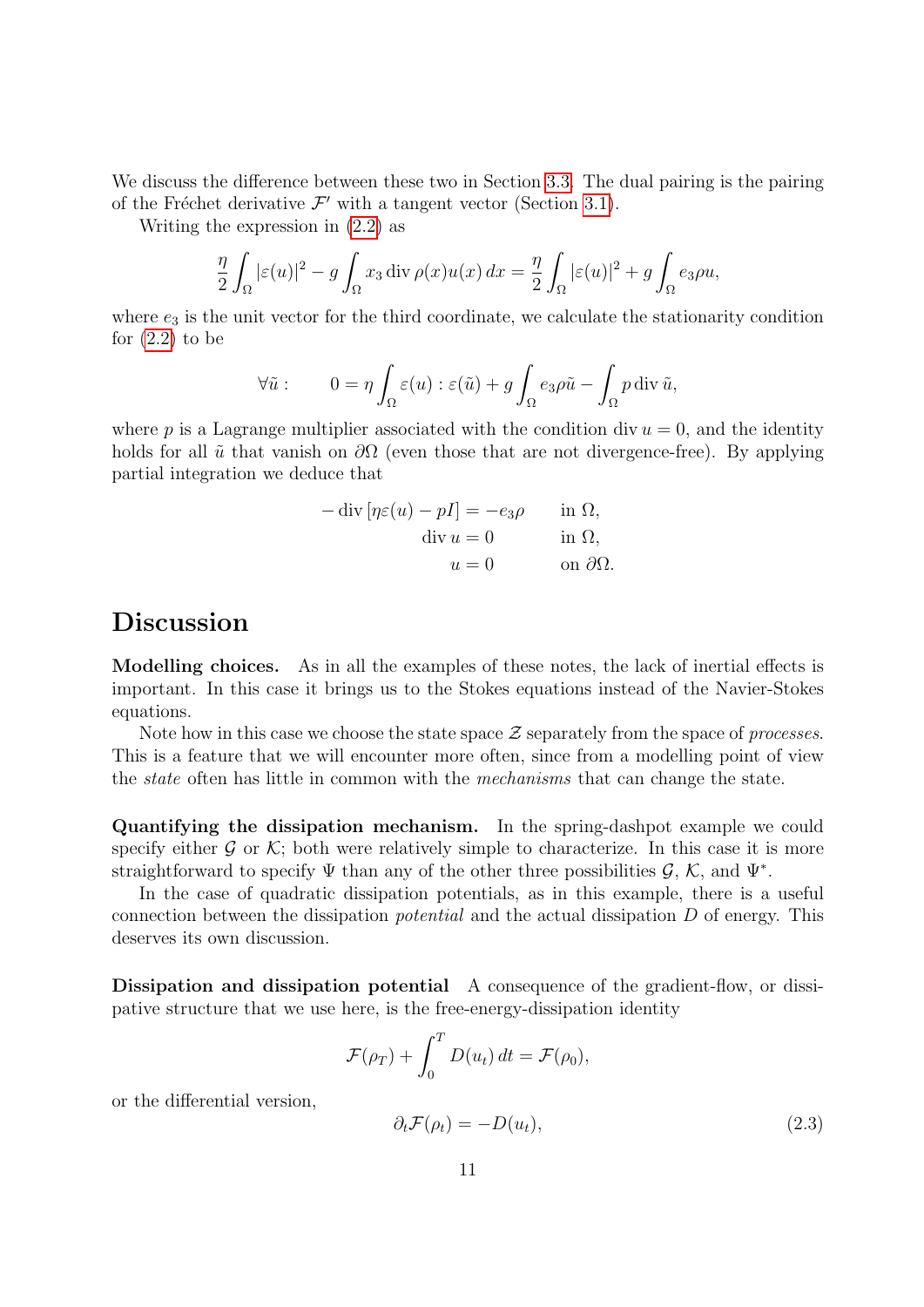where we use subscripts to indicate dependence on time. Here  $u_t$  is assumed to be the minimizer of  $(2.2)$ , and the *dissipation* D is defined as

$$
D(u) := \eta \int_{\Omega} |\varepsilon(u)|^2 dx.
$$

By  $(2.3)$  D is indeed the dissipation of energy  $\mathcal F$  per unit of time.

The *dissipation* D and the *dissipation potential*  $\Psi$  are closely related, but different. The dissipation D quantifies the actual conversion of energy into heat; the dissipation potential  $\Psi$  is the object in the minimization problem [\(2.2\)](#page-10-2). The general formula is  $D(u)$  $\langle \partial_u \Psi(u), u \rangle$ , and when D and  $\Psi$  are quadratic in u, this expression simplifies to  $D = 2\Psi$ .

#### <span id="page-12-0"></span>2.3 Diffusion of particles in a fluid

Our third example will be central in the discussion about 'how' and 'why': it will be the main example on which we illustrate the methods. As in the previous examples, we already know the equations for this system, but we will re-derive them using the variational framework. We will make choices for the state space, the driving functional, and the dissipation structure, and we will show how they reproduce the known equations for this system.

For this system, however, the choice of driving functional and dissipation are not immediately clear—and we will not explain them in this chapter. Indeed, this is exactly the raison d'être of these notes: the variational modelling philosophy is powerful, but the assumptions underlying it are not always obvious. The purpose of this example is therefore to provide a test system, on which we will develop and test the understanding in Chapters [4](#page-26-0) and [5.](#page-42-0)

We model the diffusion of a collection of particles in a stationary viscous fluid under the influence of gravity and thermal agitation.

**State space:** We choose a bounded set  $\Omega \subset \mathbb{R}^d$  to be the container with the fluid; the particles are represented by their concentration  $c: \Omega \to [0, \infty)$  (in moles per m<sup>3</sup>). The state space is therefore  $\mathcal{Z} := \{c \in L^1(\Omega) : c \geq 0\}$ . Positions in  $\Omega$  are labeled x.

This choice represents many assumptions at the same time: the particles are indistinguishable from each other, there are many of them, we are only interested in their density, and the fluid remains stationary; and the fact that we did not include temperature as a variable implies that temperature is held constant.

Energy: We choose as driving functional for this system the following combination of entropy and gravitational energy:

<span id="page-12-1"></span>
$$
\mathcal{F}: \mathcal{Z} \to \mathbb{R}, \qquad \mathcal{F}(c) := RT \int_{\Omega} c(x) \log \frac{c(x)}{c_0} dx + \rho g \int_{\Omega} x_3 c(x) dx. \tag{2.4}
$$

Here  $c_0 > 0$  is an arbitrary reference concentration (since it is arbitrary, it should not appear in the final equations; and indeed it does not),  $R \simeq 8.314 \text{ J K}^{-1} \text{mol}^{-1}$  is the *universal*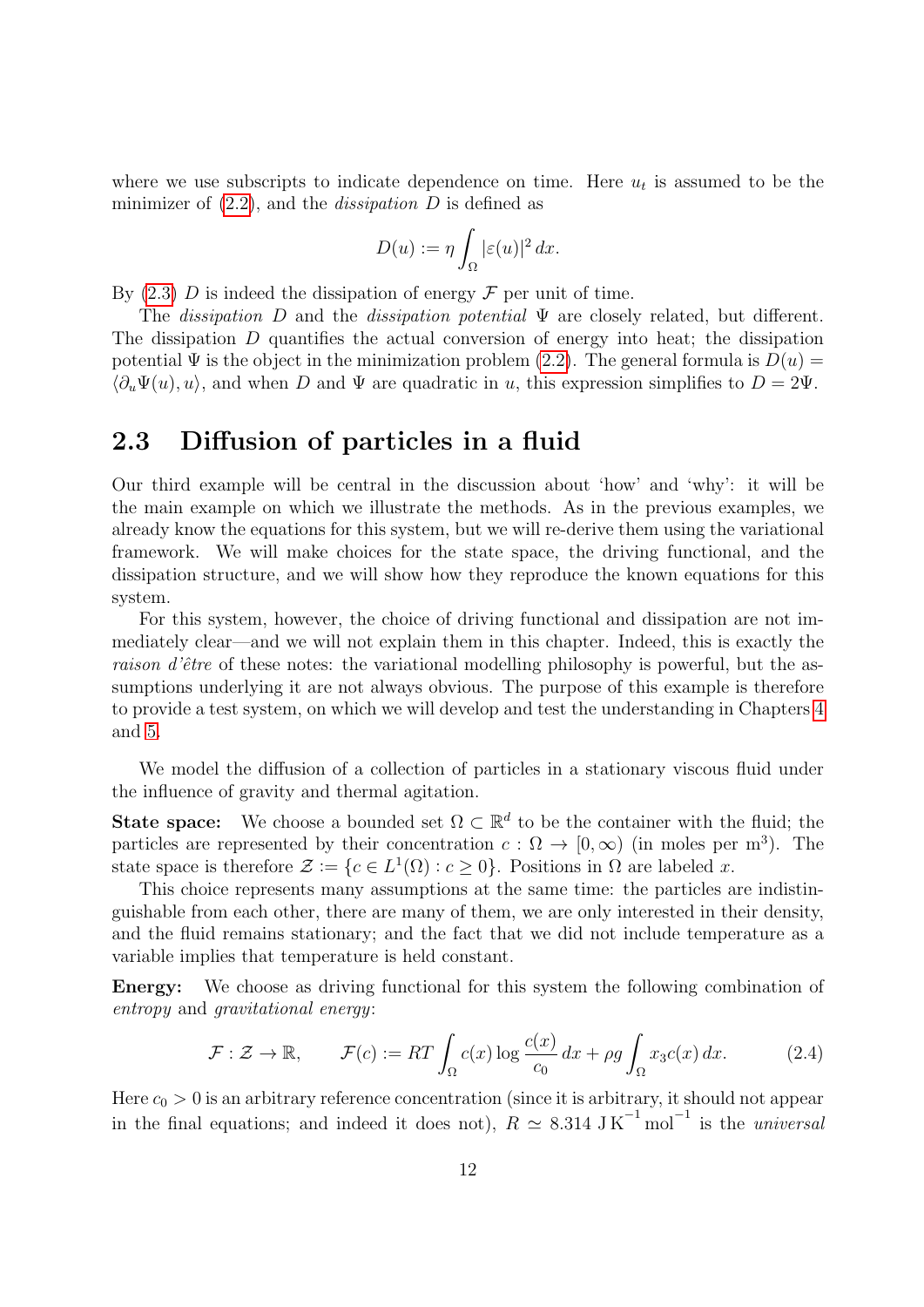gas constant and T is the temperature;  $\rho$  is the mass density contrast of the particles (the difference between the density of the particles and that of the fluid, in  $\text{kg/m}^3$ ), and  $g \simeq 9.8 \,\mathrm{m/s^2}$  is the gravitational acceleration.

This choice follows from assuming that the particles have no spatial preference, that they are thermally agitated at temperature  $T$ , that there are many of them, and that they are independent in a certain way. How these aspects can be recognized in this choice is indeed a non-trivial question, which is treated in detail in Chapters [4](#page-26-0) and [5.](#page-42-0) For now we continue with the next part of the modelling.

**Processes:** Similarly to [\(2.1\)](#page-10-1) we allow the state  $c \in \mathcal{Z}$  to change through the effects of a flux  $w: \Omega \to \mathbb{R}^d$  by

<span id="page-13-0"></span>
$$
\dot{c} + \text{div}\,cw = 0 \quad \text{in } \Omega, \qquad w \cdot n = 0 \quad \text{on } \partial\Omega,\tag{2.5}
$$

or in weak form,

$$
\forall \varphi \in C_b^1(\Omega) : \qquad \partial_t \int_{\Omega} \varphi(x) c(t, x) \, dx - \int_{\Omega} c(t, x) w(t, x) \nabla \varphi(x) \, dx = 0.
$$

This is again a modelling choice: for instance, the divergence form of [\(2.5\)](#page-13-0) implies that no particles can be created or removed. If one wants to allow for chemical reactions, for instance, which create and destroy partices, then the characterization [\(2.5\)](#page-13-0) should also contain terms that are not in divergence form. The boundary condition  $w \cdot n = 0$  is the modelling assumption that no particles enter or leave through the boundary.

The set of all *process vectors* is therefore the set  $\{w : \Omega \to \mathbb{R}^d : w \cdot n = 0 \text{ on } \partial\Omega\}$ . Each process vector w generates a *tangent vector*  $\dot{c}$  through the relation [\(2.5\)](#page-13-0).

Now that we have characterized the processes that change the state, we can choose the dissipation:

**Dissipation potential:** We define the *dissipation potential* on the set of process vectors  $w$ as the functional

<span id="page-13-1"></span>
$$
\widetilde{\Psi}(c;w) := \frac{\eta}{2} \int_{\Omega} c(x) |w(x)|^2 dx.
$$
\n(2.6)

This choice follows from assuming that the fluid remains stationary and is linearly viscous, that the particles are sufficiently symmetric, and that they are far enough from each other to prevent interference between the flow fields surrounding them. Here the constant  $\eta > 0$ is a friction coefficient: it characterizes the ratio between a velocity of a particle through the fluid and the corresponding force exerted by the fluid on the particle. As in the case of the entropy, the origin of this choice, and the interpretation of  $\eta$ , will be discussed at length in Chapter [5.](#page-42-0)

As in the previous example, the dissipation potential is one half of the *actual dissipation* of free energy; see the discussion on page [11.](#page-11-1)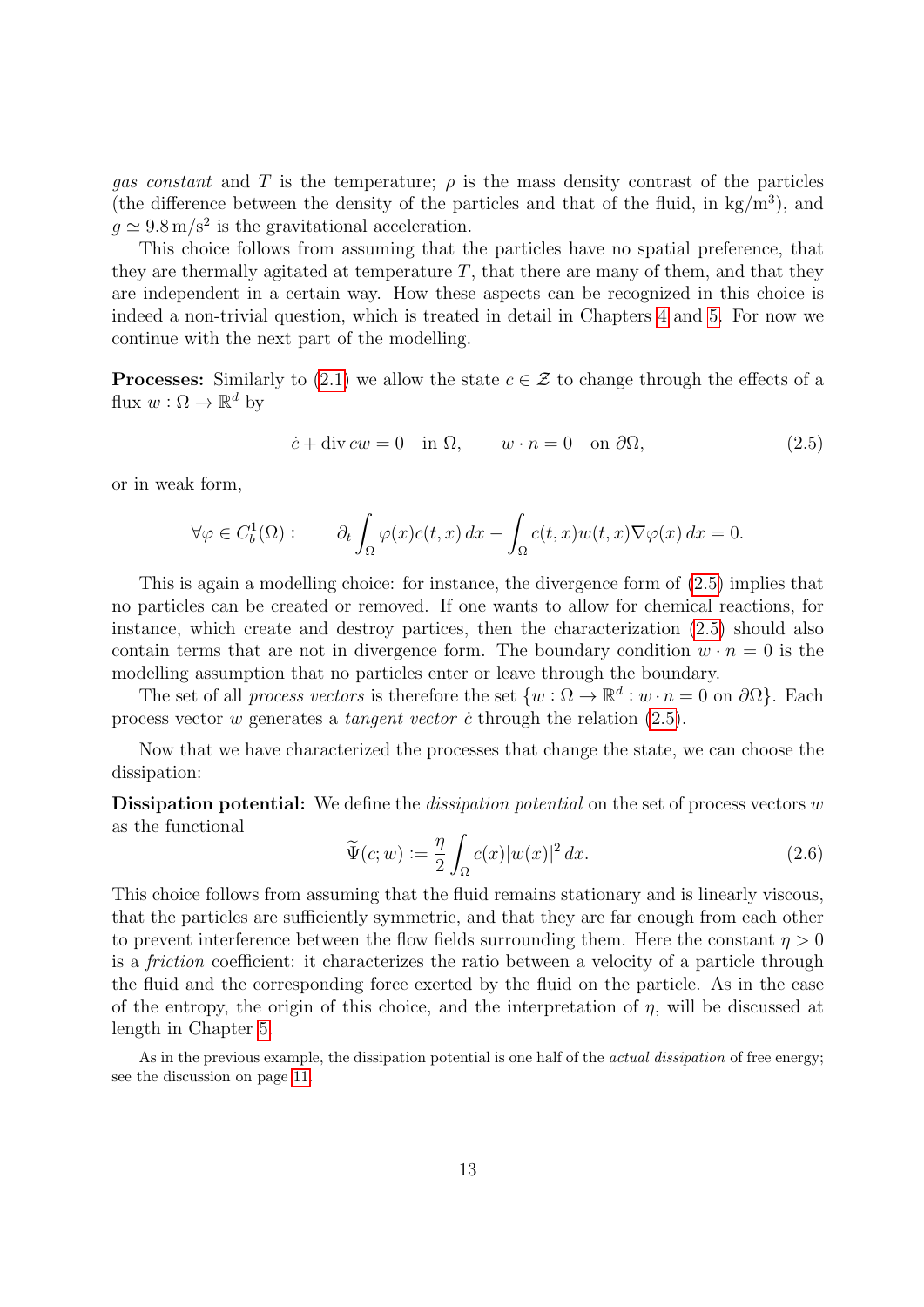**Equations:** To derive the equations, we postulate that at a given time  $t$  and at state  $c$ , the process vector  $w$  is characterized by the minimization problem

<span id="page-14-1"></span>
$$
\min_{w,\dot{c}} \left\{ \widetilde{\Psi}(c;w) + \langle \mathcal{F}'(c), \dot{c} \rangle : \ \dot{c} \text{ and } w \text{ connected by (2.5)} \right\},\tag{2.7}
$$

as we also did in the previous example.

We find the equation for  $c$  from the stationarity condition: writing the expression in braces as

$$
\widetilde{\Psi}(c; w) + \langle \mathcal{F}'(c), -\operatorname{div} w \rangle = \widetilde{\Psi}(c; w) + RT \int_{\Omega} \nabla \left( \log \frac{c}{c_0} + 1 \right) \cdot w,
$$

the stationarity condition is seen to be

$$
\forall \tilde{w} : \qquad 0 = \int_{\Omega} cw \tilde{w} \, dx + RT \int_{\Omega} \tilde{w} \nabla c \, dx,
$$

which implies  $cw = -RT/\eta \nabla c$  and leads to the equation

<span id="page-14-0"></span>
$$
\dot{c} = \frac{RT}{\eta} \Delta c \qquad \text{in } \Omega,
$$
\n(2.8a)

$$
\partial_n c = 0 \qquad \text{on } \partial \Omega. \tag{2.8b}
$$

### Discussion

Comparison to classical derivations. A common way of deriving the diffusion equa-tion [\(2.8\)](#page-14-0) is by combining the conservation law [\(2.5\)](#page-13-0) with a *constitutive law cw* =  $-D\nabla c$ , known under the name of Fick's law. This leads to the same equation, but with  $RT/\eta$ replaced by D.

In this form Fick's law is beautifully simple, and indeed there is little reason to use the overpowered variational-modelling route to model this simple system. However, for more complex systems it is often not clear how to generalize Fick's law, for instance when species interfere with each other's mobility, as in the case of cross-diffusion, or when species diffuse on lower-dimensional structures such as surfaces or linear structures. In addition, for some systems the species concentration has an energetic impact that is not easy to quantify in a simple constitutive law, such as the case when in vesicle membranes the species changes the rigidity of those membranes.

The motivation is not yet complete. As indicated, we have not yet explained which modelling choices are represented by the chosen free energy  $\mathcal F$  and the dissipation potential  $\Psi$ . After we provide this motivation in Chapters [4](#page-26-0) and [5,](#page-42-0) this derivation, and those that follow, will be a self-contained modelling route.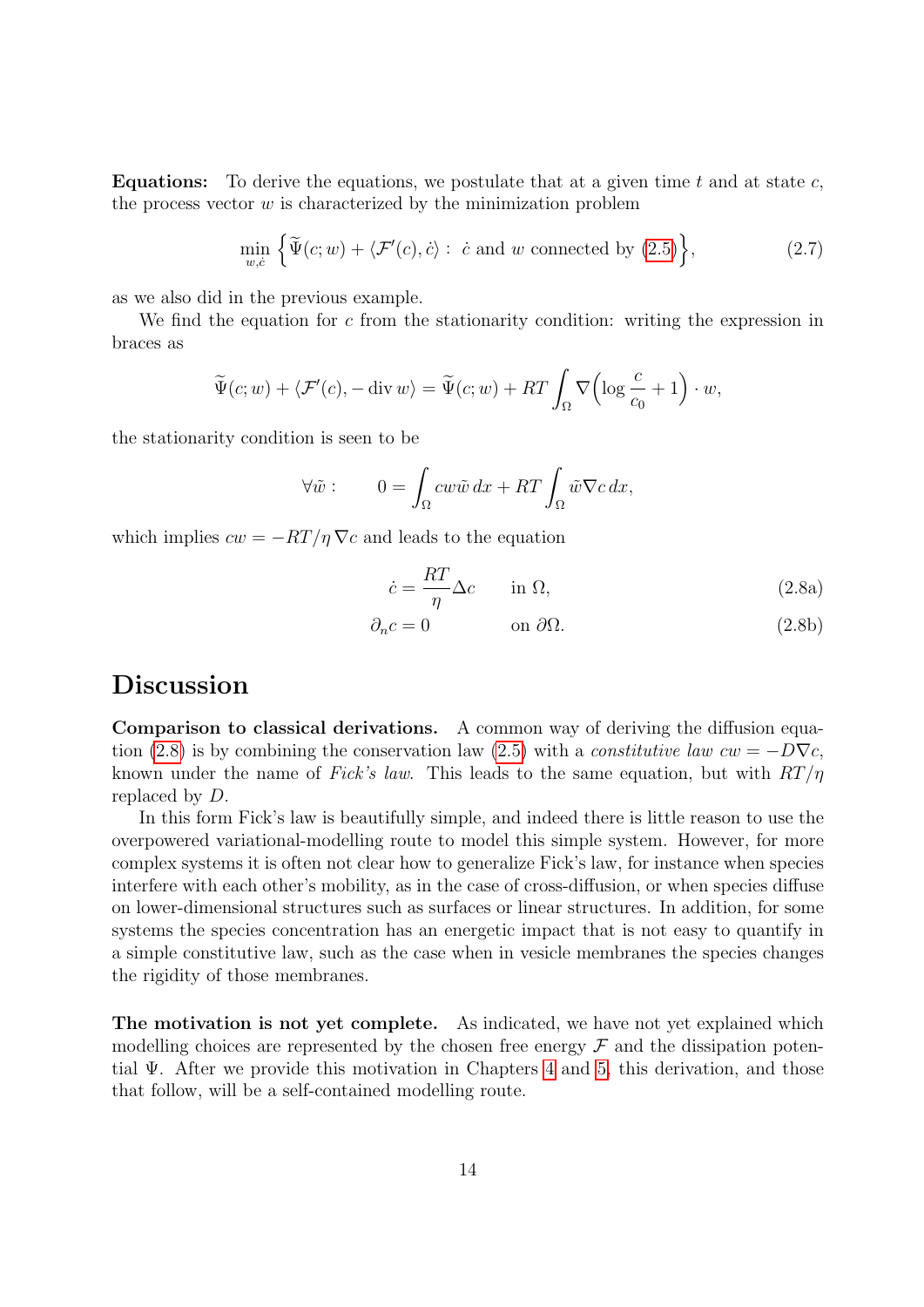**The derivation is formal.** The description of all allowable changes  $\dot{c}$  is formal; we did not specify conditions on  $\dot{c}$  and w in [\(2.5\)](#page-13-0). In many other situations the situation is even worse, since  $\mathcal Z$  is often a set without a differentiable structure, and therefore a 'smooth curve' might not even exist. It is to handle this type of difficulty that the theory of metric-space gradient flows has been developed [\[AGS08\]](#page-61-0).

In fact it is very common that modelling derivations are not rigorous, and often would even be very hard to make rigorous. The difficulty usually lies in the assumed regularity of the components of the model: if the solutions are regular, then the arguments are rigorous. Of course there are several well-known examples in which this approach fails to produce complete models; for instance, in the case of weak solutions of scalar conservation laws, uniqueness of such solutions only holds under additional entropy conditions. One should think of these model derivations as thought experiments, whose outcome should later still be checked for mathematical consistency.

The process space has redundant information. The field  $w$  contains more information than  $\dot{c}$ , since adding a divergence-free vector field to cw does not change  $\dot{c}$ . This is not a problem; the minimization [\(2.7\)](#page-14-1) deals with this redundancy in a natural way. In the context of Wasserstein gradient flows this phenomenon is well known, where it leads to the characterization of the Wasserstein tangent in terms of gradients (see e.g. [\[Ott01\]](#page-62-2) or [\[AGS08,](#page-61-0) Th. 9.3.2]).

Such redundancies are very common, and they arise from the fact that it is often convenient to characterize the state space and the space of processes in different ways. We will see more examples of this below.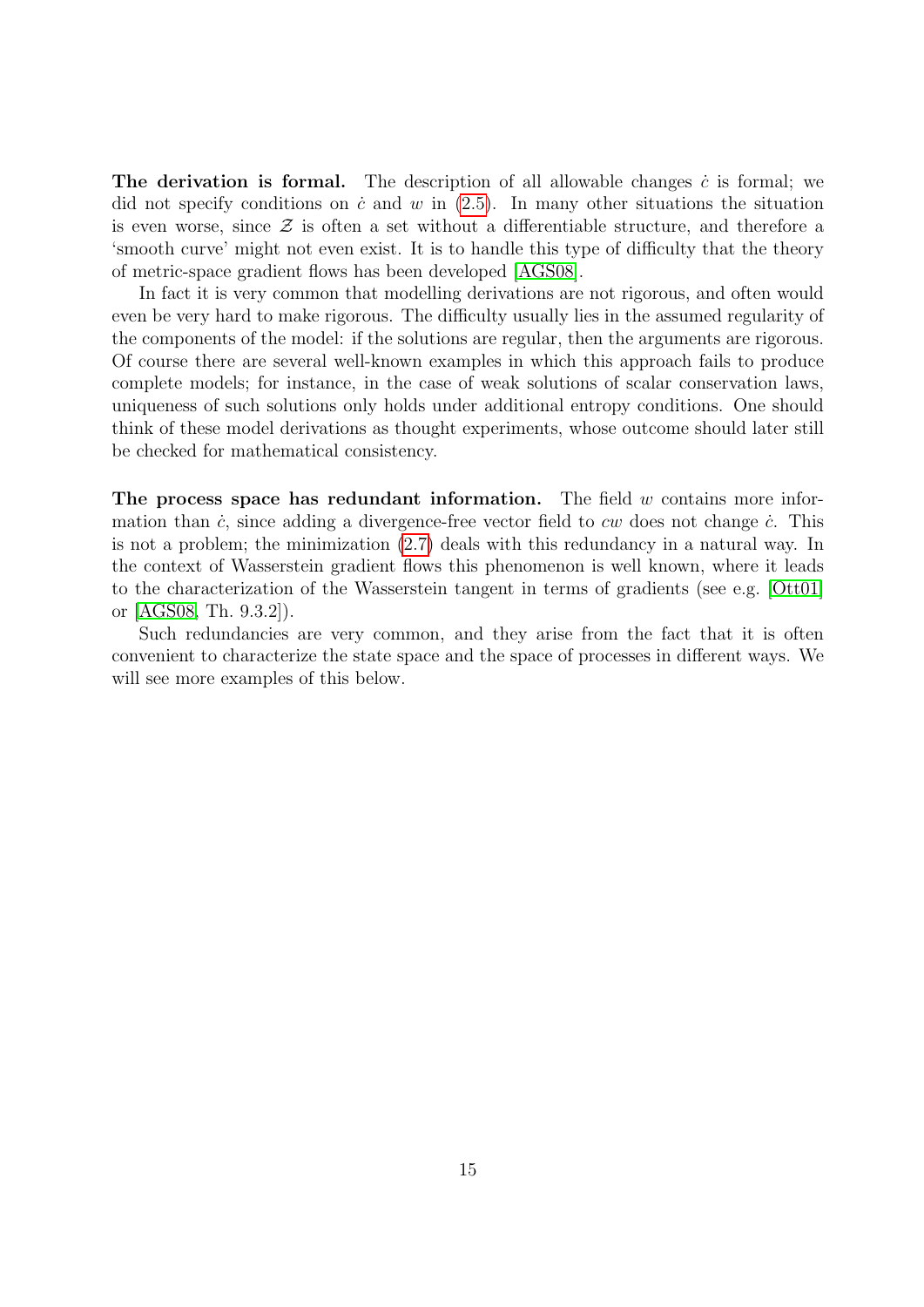# <span id="page-16-1"></span>Chapter 3 Gradient-flow facts

#### <span id="page-16-0"></span>3.1 Forces and velocities, tangents and cotangents

Variational modelling is made clearer by adopting the geometric terminology of tangents and cotangents, even though we do this in a non-rigorous manner.

Let Z be a subset of a linear space. The space of tangent vectors at a point  $z \in \mathcal{Z}$ , noted  $T_z\mathcal{Z}$ , is the set of all derivatives  $\dot{\mathbf{z}}(0)$  of smooth curves  $\mathbf{z}: (-1,1) \to \mathcal{Z}$  such that  $z(0) = z$ . The space of cotangent vectors, noted  $T_z^* \mathcal{Z}$ , is the set of all linear functionals on  $T_z\mathcal{Z}$ . The set of all pairs  $(z, \tau)$  where  $z \in \mathcal{Z}$  and  $\tau \in T_z\mathcal{Z}$  is called the tangent bundle and is denoted  $T\mathcal{Z}$ , and similarly the set of all points and cotangent vectors is written  $T^*\mathcal{Z}$ . If  $\tau \in T_z \mathcal{Z}$  and  $\xi \in T_z^* \mathcal{Z}$ , then we write  $\langle \xi, \tau \rangle = \langle \tau, \xi \rangle \in \mathbb{R}$  for the value of  $\xi$  applied to  $\tau$ .

In mechanical terminology, the space of tangents is the space of generalized velocities or infinitesimal displacements. The cotangent space can be identified with generalized forces, if one gives  $T\mathcal{Z}$  and  $T^*\mathcal{Z}$  dimensions such that  $\langle \xi, \tau \rangle$  has dimensions of energy per unit time (power); then the duality is sometimes called a *work couple*. The classical example is when  $\mathcal{Z} = \mathbb{R}$  consists of distances, measured in m, and  $T^*\mathcal{Z}$  has dimensions of force [N]; then  $\tau$  is a velocity  $[m/s]$  and  $\langle \xi, \tau \rangle$  has dimensions Nm/s. But many other combinations are possible, such as when z is an angle,  $\tau$  is a rotational velocity  $[1/s]$ , and  $\xi$  is a torque [Nm].

This division into tangents and cotangents is useful from many points of view. Maybe the most important is that correct use of this structure guarantees coordinate invariance, as is the case in Riemannian geometry.

If  $E : \mathcal{Z} \to \mathbb{R}$  has dimensions of energy, then the derivative of E with respect to z is a cotangent vector with the dimensions of a generalized force; for any  $\tau \in T_z \mathcal{Z}, \langle E'(z), \tau \rangle$ has dimensions of power, and if  $z: (-1,1) \to \mathcal{Z}$ , then  $\partial_t E(z(t))|_{t=0} = \langle E'(z(0)), \dot{z}(0) \rangle$ . This derivative is mathematically the Fréchet derivative.

The operators K and G that we mentioned in Section [1.2](#page-5-0) are examples of *duality maps*, that map tangents to cotangents or vice versa: for each  $z \in \mathcal{Z}, \mathcal{G}(z)$  is an operator that maps  $T_z\mathcal{Z}$  to  $T_z^*\mathcal{Z}$ , and similarly  $\mathcal{K}(z)$  maps  $T_z^*\mathcal{Z}$  to  $T_z\mathcal{Z}$ . (Heed the notation: for  $z \in \mathcal{Z}$ ,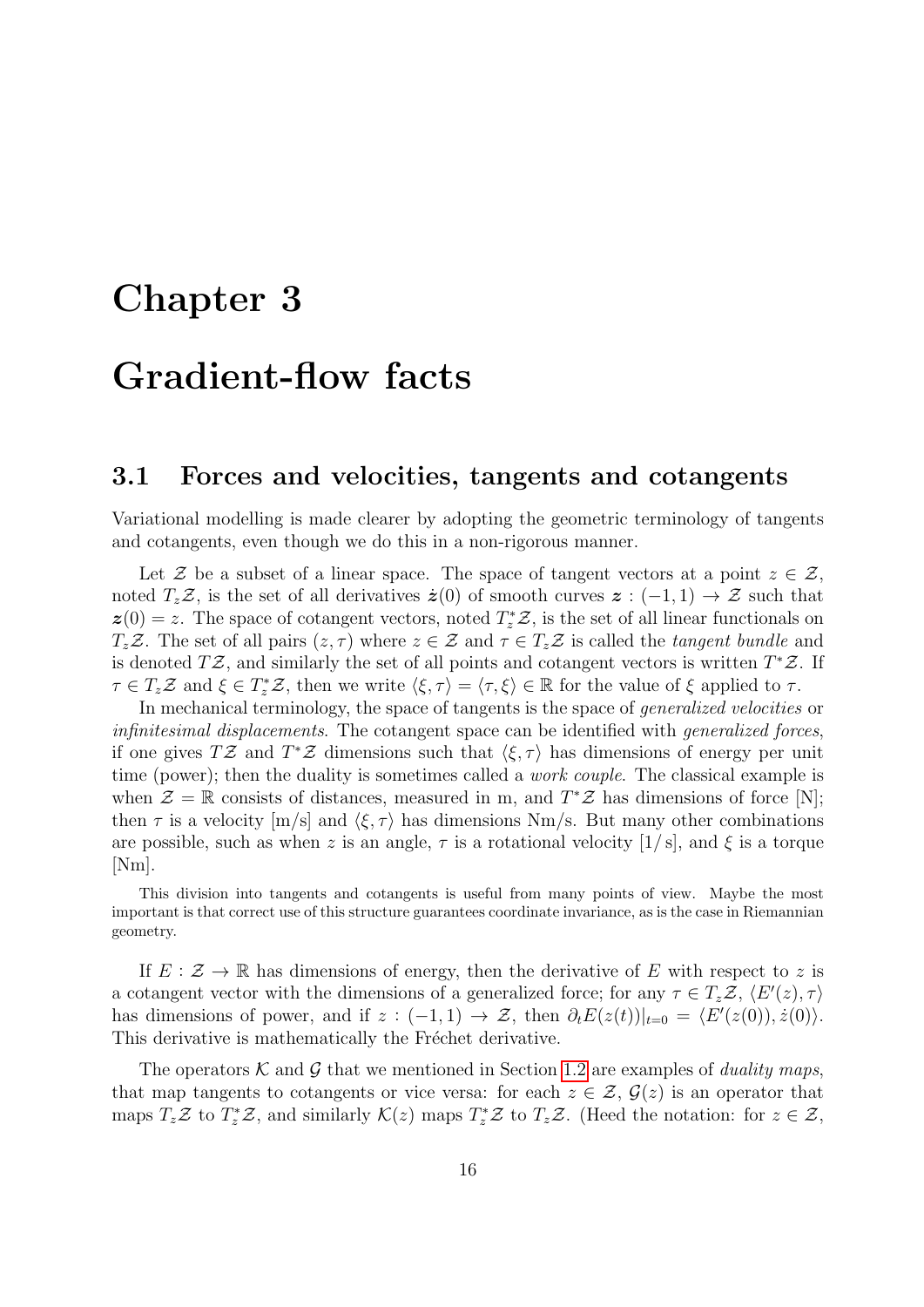$\mathcal{G}(z)$  is an operator that takes a tangent  $\tau \in T_z \mathcal{Z}$  and maps it to a cotangent vector written as  $\mathcal{G}(z)\tau$ .) Because of this property, they give rise to bilinear forms on  $T_z\mathcal{Z}$  and  $T_z^*\mathcal{Z}$ , respectively:

$$
(\tau_1, \tau_2)_{\mathcal{G},z} := \langle \tau_1, \mathcal{G}(z)\tau_2 \rangle
$$
  

$$
(\xi_1, \xi_2)_{\mathcal{K},z} := \langle \xi_1, \mathcal{K}(z)\xi_2 \rangle.
$$

These bilinear forms are symmetric if G and K are symmetric, in the sense that  $\langle \tau_1, \mathcal{G}(z)\tau_2 \rangle =$  $\langle \tau_2, \mathcal{G}(z) \tau_1 \rangle$ .

Such duality maps are necessary in equations such as  $(1.1)$ , when one wishes to equate  $\dot{z}$ with the derivative of an energy, since these two objects live in different spaces. The duality maps implement the mapping from one to the other.

#### <span id="page-17-0"></span>3.2 Gradient flows

We now revisit the informal definition of a gradient flow that we gave in Section [1.2.](#page-5-0) The starting point is to think of gradient flows as a set of equations of the form

<span id="page-17-5"></span><span id="page-17-1"></span>
$$
\dot{z} = -\mathcal{K}(z)\mathcal{F}'(z) \qquad \text{or} \tag{3.1a}
$$

$$
\mathcal{G}(z)\dot{z} = -\mathcal{F}'(z). \tag{3.1b}
$$

As we described earlier, the interpretation of  $\mathcal G$  and  $\mathcal K$  is as a characterization of dissipation, through the energy-dissipation identity

$$
\frac{d}{dt}\mathcal{F}(z(t)) = \langle \mathcal{F}', \dot{z} \rangle = -\langle \mathcal{F}', \mathcal{K}(z)\mathcal{F}' \rangle = -\langle \dot{z}, \mathcal{G}(z)\dot{z} \rangle.
$$
\n(3.2)

<span id="page-17-3"></span>However, we need to allow for several generalizations:

- 1. The duality operators  $K$  and  $G$  can be degenerate or infinite; for instance, certain changes of state, i.e. certain tangent vectors, might not lead to dissipation of energy, implying that  $G$  vanishes in those directions; similarly, certain directions might be inadmissible, implying that ' $\mathcal{G} = \infty$ ' in those directions. By duality, these two possibilities translate into  $K$  being 'infinity' in the first case and 'zero' in the second, in the corresponding dual directions.
- <span id="page-17-4"></span>2. The duality operators might not be linear in their arguments; a typical example of this is a rate-independent system, in which case  $\mathcal{G}(z)(\lambda s) = \mathcal{G}(z)s$  for all  $\lambda > 0$ .
- <span id="page-17-2"></span>3. As we saw in Sections [2.2](#page-10-0) and [2.3,](#page-12-0) it is natural to model changes of state through auxiliary variables such as flow fields. This suggests to define dissipation in terms of a process space, which can be different than the tangent space.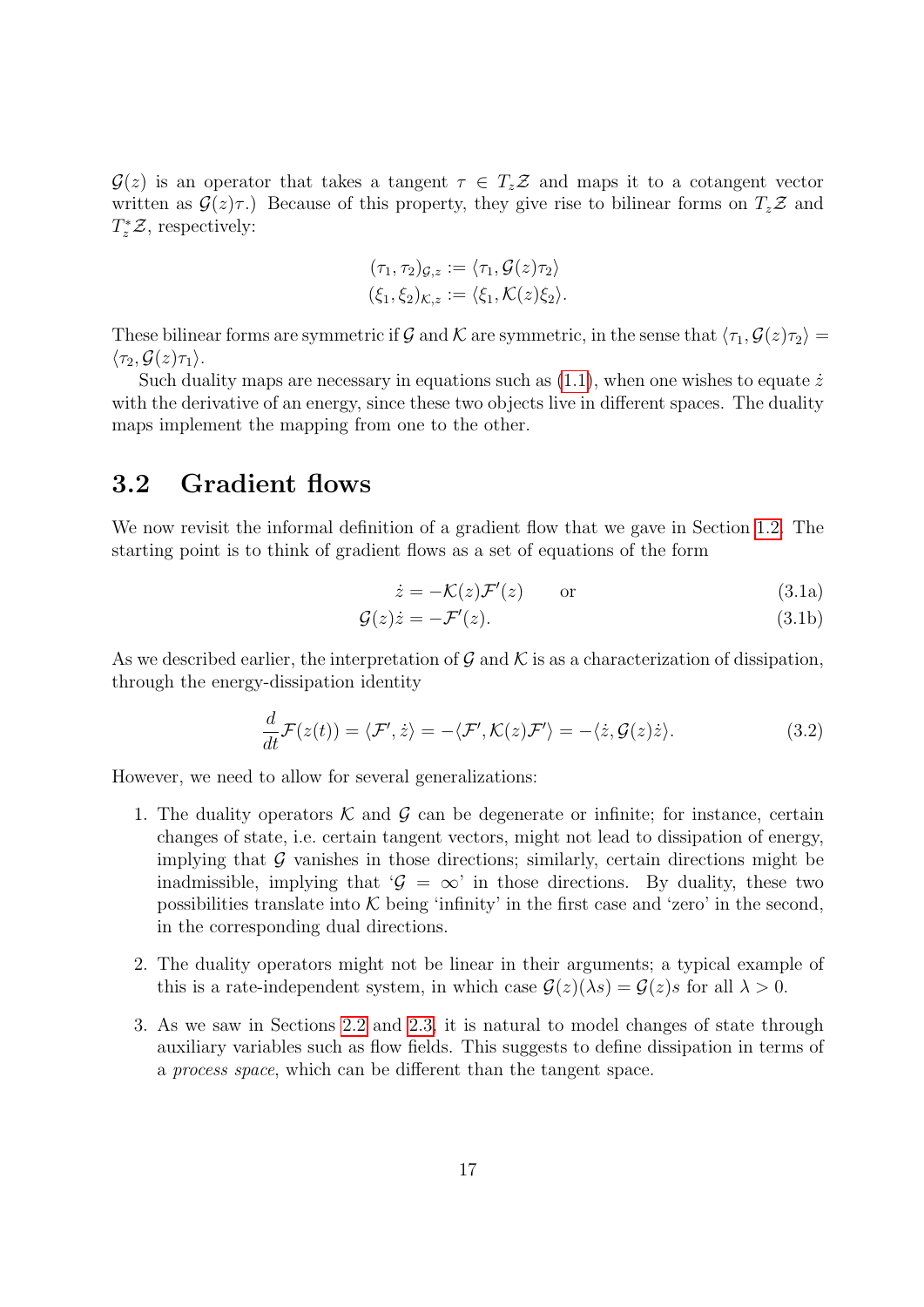In the next section we discuss how to deal with point [3.](#page-17-2) To deal with [1](#page-17-3) and [2,](#page-17-4) we redefine the concept of a gradient flow in terms of a pair of dissipation functionals  $\Psi: T\mathcal{Z} \to \mathbb{R}$ and  $\Psi^*: T^*\mathcal{Z} \to \mathbb{R}$ , which are assumed to be dual in the sense that for all  $z \in \mathcal{Z}$ ,

$$
\Psi^*(z,\xi) = \sup_{s \in T_z \mathcal{Z}} \left[ \langle \xi, s \rangle - \Psi(z,s) \right]
$$

$$
\Psi(z,s) = \sup_{\xi \in T_z^* \mathcal{Z}} \left[ \langle \xi, s \rangle - \Psi^*(z,\xi) \right].
$$

Because of this duality, both  $\Psi$  and  $\Psi^*$  are convex in their second argument, and we have the inequality

<span id="page-18-0"></span>
$$
\Psi(z,s)+\Psi^*(z,\xi)\geq\langle\xi,s\rangle\qquad\text{for all }s\in T_z\mathcal{Z}\text{ and }\xi\in T_z^*\mathcal{Z},
$$

with equality if and only if  $s \in \partial_{\xi} \Psi^*(z, \xi) \Longleftrightarrow \xi \in \partial_s \Psi(z, s)$ .

Given (linear) duality operators  $\mathcal G$  and  $\mathcal K$ , we define corresponding (quadratic) potentials  $\Psi$  and  $\Psi^*$  by  $\Psi(z,s) := \frac{1}{2}$  $\frac{1}{2}\langle s, \mathcal{G}(z)s \rangle$  and  $\Psi^*(z,\xi) \vcentcolon= \frac{1}{2}$  $\frac{1}{2}\langle \xi, \mathcal{K}(z)\xi \rangle$ . The fact that these are a dual pair can be seen as follows:

$$
\Psi^*(z,\xi) = \sup_{s \in T_z \mathcal{Z}} [\langle \xi, s \rangle - \Psi(z,s)]
$$
  
\n
$$
= \sup_{s \in T_z \mathcal{Z}} [\langle \xi, s \rangle - \frac{1}{2} \langle s, \mathcal{G}(z)s \rangle]
$$
  
\n
$$
= \sup_{\sigma \in T_z^* \mathcal{Z}} [\langle \xi, \mathcal{K}(z)\sigma \rangle - \frac{1}{2} \langle \mathcal{K}(z)\sigma, \sigma \rangle] \qquad \text{by substituting } s = \mathcal{K}(z)\sigma
$$
  
\n
$$
= \frac{1}{2} \langle \mathcal{K}(z)\xi, \xi \rangle + \sup_{\sigma \in T_z^* \mathcal{Z}} -\frac{1}{2} \langle \mathcal{K}(z)(\xi - \sigma), \xi - \sigma \rangle = \frac{1}{2} \langle \mathcal{K}(z)\xi, \xi \rangle. \qquad (3.3)
$$

For this case the identity conditions  $s \in \partial_{\xi} \Psi^*(x,\xi) \iff \xi \in \partial_s \Psi(z,s)$  simplify to  $s =$  $\mathcal{K}(z)\xi \Longleftrightarrow \xi = \mathcal{G}(z)s.$ 

We now give a defintion of a generalized gradient flow that also applies to the case of non-quadratic potentials  $\Psi$  and  $\Psi^*$ .

<span id="page-18-2"></span>**Definition 1** (Global formulation). A function  $z : [0, T] \rightarrow \mathcal{Z}$  is a solution of the generalized gradient flow associated with  $(\mathcal{Z}, \mathcal{F}, \Psi)$  if it satisfies the inequality

<span id="page-18-1"></span>
$$
\mathcal{F}(z(T)) - \mathcal{F}(z(0)) + \int_0^T \left[ \Psi(z(t), \dot{z}(t)) + \Psi^*(z(t), -\mathcal{F}'(z(t))) \right] dt \le 0.
$$
 (3.4)

This definition extends the previous ones:

**Lemma 2.** Assume that  $\mathcal{Z}$  is a Hilbert space. Let  $\mathcal{F} : \mathcal{Z} \to \mathbb{R}$  be smooth, and assume that for each  $z \in \mathcal{Z}$  the duality operators  $\mathcal{G}(z)$  and  $\mathcal{K}(z)$  are invertible with  $\mathcal{G}(z) = \mathcal{K}(z)^{-1}$ . Define  $\Psi(z,s) := \frac{1}{2}$  $\frac{1}{2}\langle s, \mathcal{G}(z)s \rangle$  and  $\Psi^*(z,\xi) := \frac{1}{2}$  $\frac{1}{2}\langle \xi, \mathcal{K}(z)\xi \rangle$ . Let  $z : [0, T] \to \mathcal{Z}$  be smooth. Then the following four properties are equivalent:

1.  $\dot{z} = -\mathcal{K}(z)\mathcal{F}'(z)$  for all  $t \in [0, T]$  (i.e., z satisfies [\(3.1a\)](#page-17-5));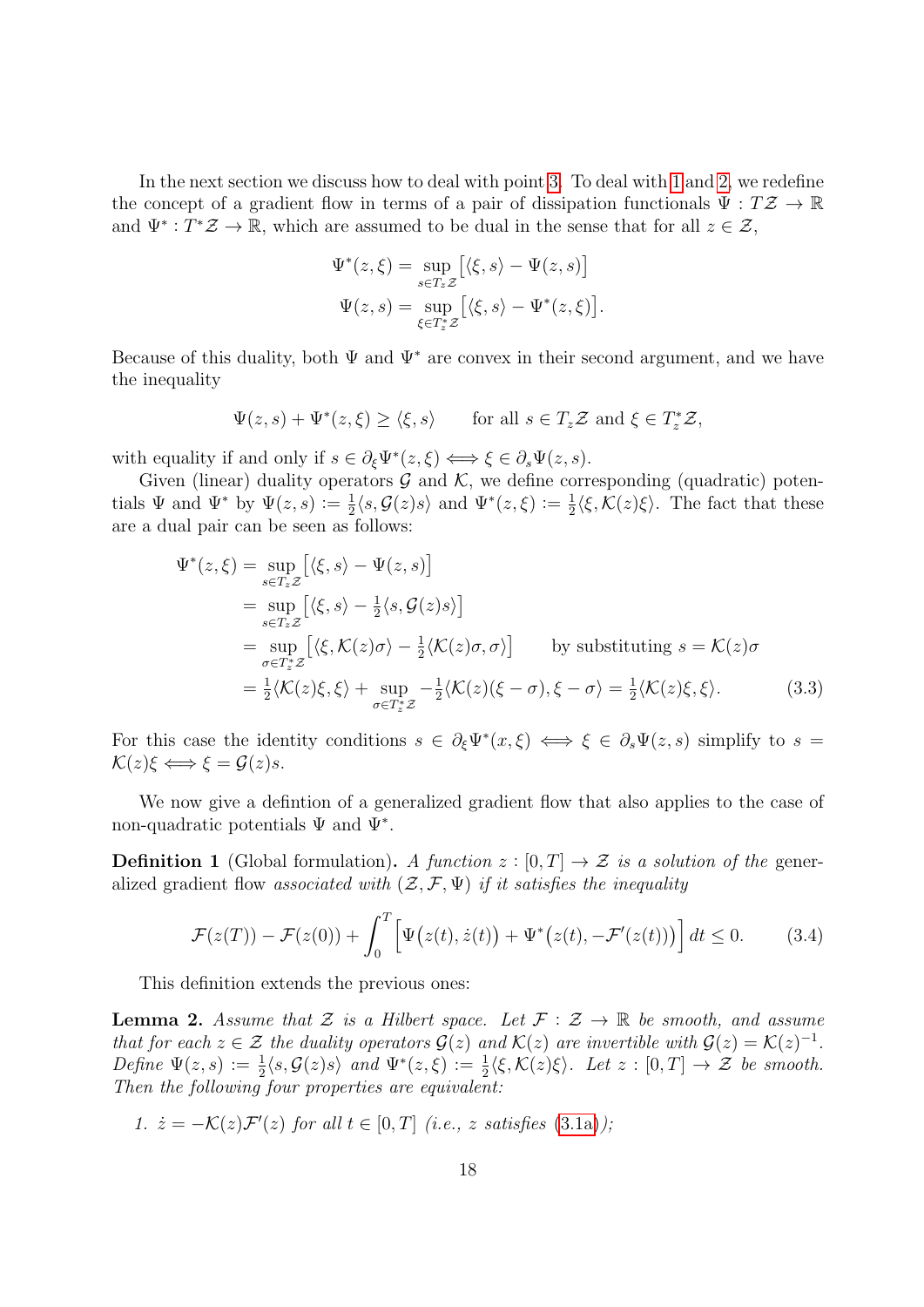- 2.  $\mathcal{G}(z)\dot{z} = -\mathcal{F}'(z)$  for all  $t \in [0, T]$  (i.e., z satisfies [\(3.1b\)](#page-17-1));
- 3. z satisfies [\(3.4\)](#page-18-1);
- <span id="page-19-1"></span>4. At each time t, and for given  $z(t)$ ,  $\dot{z}(t)$  is given by the property that it minimizes  $\Psi(z(t),\dot{z}) + \langle \mathcal{F}'(z(t)),\dot{z}\rangle.$

Note that the conditions of this lemma exclude all but the most trivial of examples, since in nearly all cases  $\mathcal F$  will not be smooth with respect to the topology generated by  $\mathcal G$ ; this is exactly the origin of the parabolic behaviour that infinite-dimensional gradient flows typically show. Therefore either  $\mathcal F$  will not be smooth in the chosen topology, or  $\mathcal G$  will not be invertible with respect to that topology.

The reason for this lemma therefore is not to apply it directly, but to provide a case in which the usually formal connections can be made rigorous.

*Proof.* The equivalence  $(3.1a) \iff (3.1b)$  $(3.1a) \iff (3.1b)$  is immediate. To show  $(3.1) \iff (3.4)$  $(3.1) \iff (3.4)$ , note that for any smooth curve  $z : [0, T] \to \mathcal{Z}$  we have

$$
\frac{d}{dt}\mathcal{F}(z(t)) = \langle \mathcal{F}'(z(t)), \dot{z}(t) \rangle \stackrel{(*)}{\geq} - \Psi(z(t), \dot{z}(t)) - \Psi^*(z(t), -\mathcal{F}'(z(t))).
$$

Therefore inequality  $(3.4)$  holds with the *opposite* inequality for any curve z; imposing the inequality [\(3.4\)](#page-18-1) is equivalent to imposing equality, which in turn is equivalent to imposing equality in (\*) above; this in turn is equivalent to  $\dot{z} = \mathcal{K}(z)(-\mathcal{F}'(z))$ . This proves  $(3.1) \iff$ [\(3.4\)](#page-18-1).

Finally, the equation  $\mathcal{G}(z)\dot{z} = -\mathcal{F}'(z)$  is the stationarity condition for the minimization problem  $\min_s \Psi(z, s) + \langle \mathcal{F}'(z), s \rangle$ , and therefore part [4](#page-19-1) is equivalent with [\(3.1b\)](#page-17-1).  $\Box$ 

Part [4](#page-19-1) is so important that we emphasize it and give it a name:

<span id="page-19-3"></span><span id="page-19-2"></span>**Definition 3** (Local formulation). A function  $z : [0, T] \rightarrow \mathcal{Z}$  is a local solution at time t of the generalized gradient flow associated with  $(\mathcal{Z}, \mathcal{F}, \Psi)$  if  $\dot{z}(t)$  has the property

$$
\dot{z}(t) \; solves \; \min_{s} \Psi(z(t), s) + \langle \mathcal{F}'(z(t)), s \rangle. \tag{3.5}
$$

#### <span id="page-19-0"></span>3.3 Tangents and processes

We now make the second generalization of the gradient-flow concept, in order to deal with point [3](#page-17-2) on page [17.](#page-17-2)

A simplistic reformulation of the variational modelling method is '(a) choose the state space and the energy on this space, and (b) choose how the state can change, and how much energy that costs'. However, the requirements on the state space are different than the requirements on the changes of state: the state space needs to be rich enough to define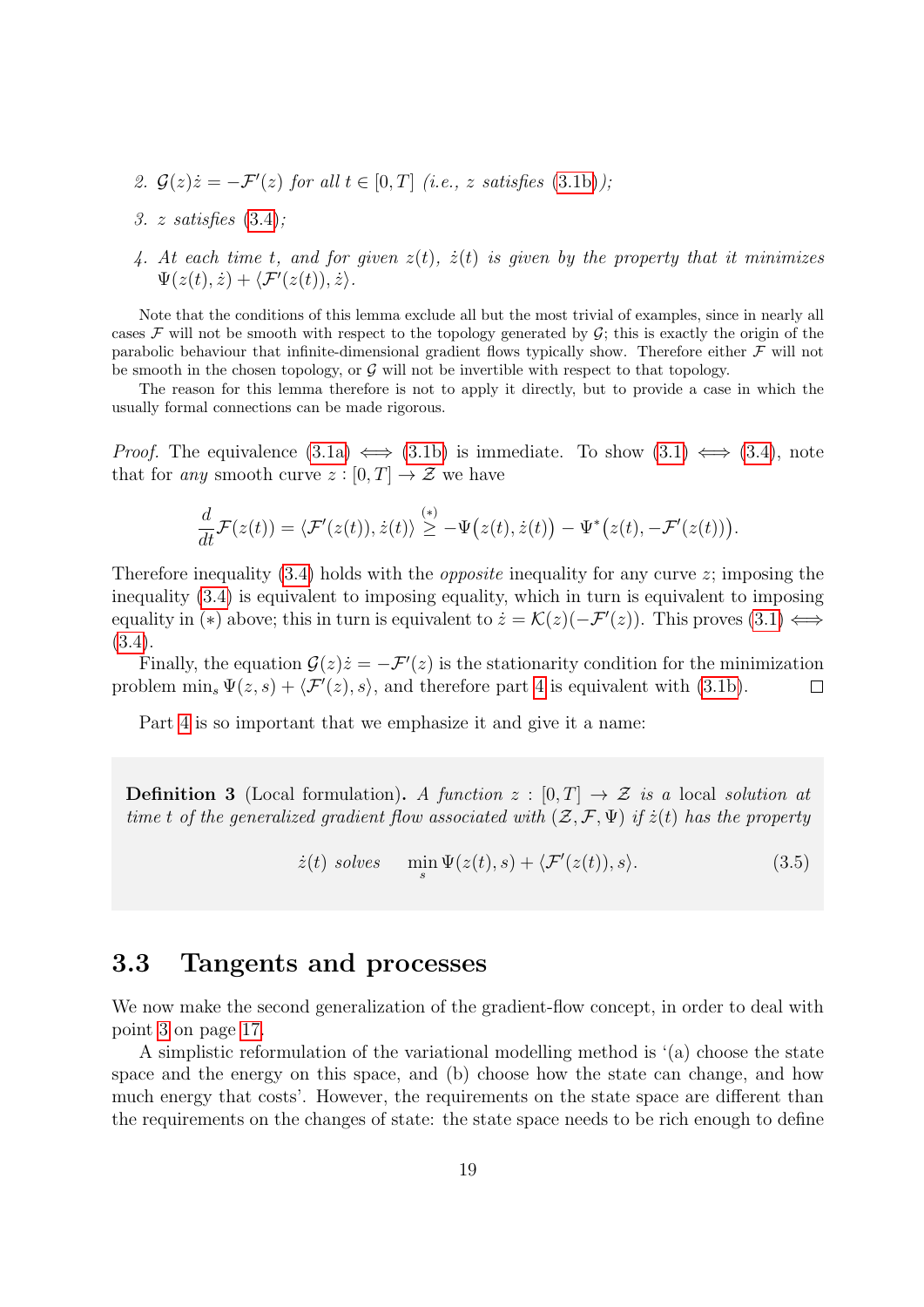the energy  $\mathcal F$  on this space, and the description of the potential changes of state needs to be rich enough to define the dissipation.

In practice, from a modelling point of view, the state evolves as the result of physical processes, which need not be related to the states themselves in a one-to-one manner. It therefore makes sense to define a separate *space of processes*  $P_z\mathcal{Z}$ . For instance,

• The state space could be that of the volume  $z = V > 0$  of fluid in a container, and this volume might change because of an inflow  $f_i > 0$  and an outflow  $f_o > 0$ . Then the process space is

$$
P_V \mathcal{Z} = \{ (f_o, f_i) \in \mathbb{R}^2 \},
$$

and the tangent  $\dot{V}$  is given in terms of  $(f_o, f_i)$  by  $\dot{V} = f_i - f_o$ .

• In the example of diffusion of solutes (Section [2.3\)](#page-12-0),  $z = c$ , the concentration field, and the tangent space is the space of derivatives  $\dot{c}$  of smooth curves, which one can formally identify with the subset of  $L^1(\Omega)$  with zero integral; the process space is

$$
P_c \mathcal{Z} = \{ w : \Omega \to \mathbb{R}^3 : w \cdot n = 0 \text{ on } \partial \Omega \}.
$$

Given  $w \in P_c \mathcal{Z}$ , the corresponding tangent is  $\dot{c} = - \text{div } cw$ .

The minimization problem [\(3.5\)](#page-19-2) provides a natural way to formulate the dissipation in terms of the process space. Assume that we have chosen a state space  $\mathcal{Z}$ , a functional  $\mathcal{F}$ , a process space  $P_z\mathcal{Z}$ , and a dissipation potential  $\Psi(z, w)$  defined on pairs  $(z, w)$  of  $z \in \mathcal{Z}$  and  $w \in P_z\mathcal{Z}$ . Assume that for each  $z \in \mathcal{Z}$  an operator  $\mathcal{P}(z) : P_z\mathcal{Z} \to T_z\mathcal{Z}$  is given that maps the process space to the tangent space, such that for each  $z \in \mathcal{Z}$  and  $w \in P_z\mathcal{Z}, \mathcal{P}(z)w$ is the corresponding tangent vector. (In the examples above, for the container volume  $\mathcal{P}(V)(f_o, f_i) = f_i - f_o$ , and for the solute diffusion  $\mathcal{P}(c)w = -\text{ div } cw$ .) We can then define a dissipation potential  $\tilde{\Psi}$  on the tangent space as

<span id="page-20-0"></span>
$$
\widetilde{\Psi}(z,s) := \inf_{w} \{ \Psi(z,w) : s = \mathcal{P}(z)w \}. \tag{3.6}
$$

This dissipation potential  $\widetilde{\Psi}(z, s)$  corresponds to selecting the best process w that gives rise to the tangent vector s: that is, 'best' in the sense of having the smallest dissipation potential.

Both the global Definition [1](#page-18-2) and the local Definition [3](#page-19-3) can now be applied to  $\widetilde{\Psi}$ . Note that the local definition [\(3.5\)](#page-19-2) can be rewritten as

$$
\dot{z} \in \underset{s \in T_z Z}{\text{argmin}} \widetilde{\Psi}(z, s) + \langle \mathcal{F}'(z), s \rangle
$$
\n
$$
\iff \dot{z} \in \underset{s \in T_z Z}{\text{argmin}} \underset{w \in P^{-1} s}{\text{min}} \Psi(z, w) + \langle \mathcal{F}'(z), P w \rangle
$$
\n
$$
\iff w \in \underset{w \in P_z Z}{\text{argmin}} \Psi(z, w) + \langle \mathcal{F}'(z), P w \rangle \quad \text{and } \dot{z} = \mathcal{P}(z) w.
$$

We summarize this discussion in the form that we use it throughout these notes: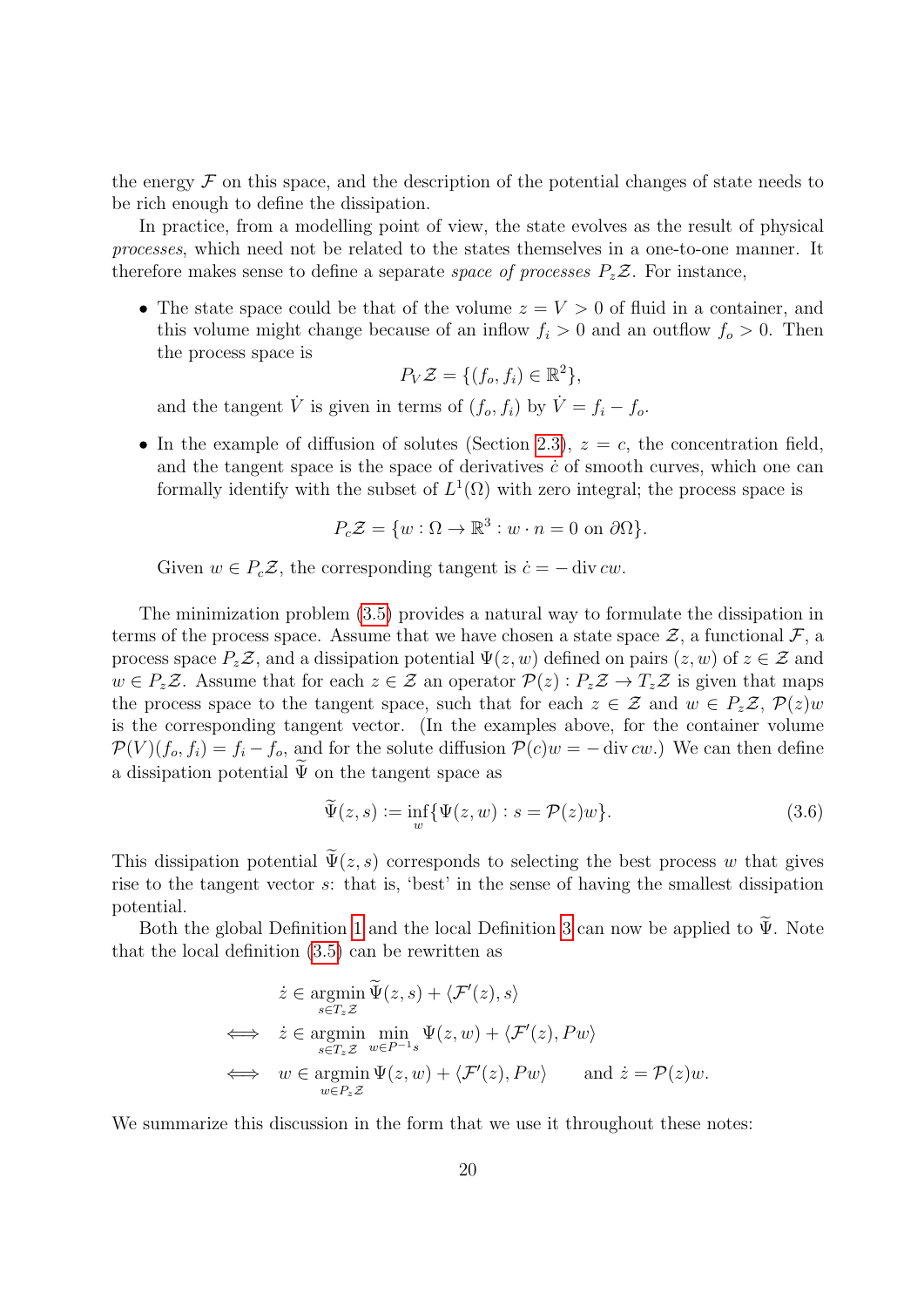If  $P_z\mathcal{Z}$  is the process space at  $z \in \mathcal{Z}$ , with dissipation  $\Psi(z, w)$ , and  $\mathcal{P} : P\mathcal{Z} \to T\mathcal{Z}$ maps processes onto tangents, then we can find the evolution equations by solving the minimization problem

$$
\min_{w \in P_z \mathcal{Z}} \Psi(z, w) + \langle \mathcal{F}'(z), \mathcal{P}(z)w \rangle.
$$

Then  $\dot{z}$  is given by the projected minimizer  $\mathcal{P}(z)w$ .

#### <span id="page-21-0"></span>3.4 Wasserstein distance and Wasserstein gradient flows

The example of Section [2.3](#page-12-0) is also known as a *Wasserstein gradient flow*, and this class of gradient flows is central in these notes. A good reference on the Wasserstein metric and Wasserstein gradient flows is [\[AGS08\]](#page-61-0).

#### <span id="page-21-1"></span>3.4.1 Wasserstein gradient flows

Wasserstein gradient flows are gradient flows in the state space  $\mathcal{Z} = \mathcal{M}_2$  of non-negative finite-mass measures with finite second moments, i.e. the space

$$
\mathcal{M}_2(\mathbb{R}^d) := \left\{ \rho \in \mathcal{M}(\mathbb{R}^d) : \rho \ge 0 \text{ and } \int_{\mathbb{R}^d} (1+|x|^2) \, \rho(dx) < \infty \right\}.
$$

See Appendix [A](#page-60-0) for some background on measure-theoretical concepts and notation.

We define the gradient flow by defining the operator K. For  $\rho \in \mathcal{M}_2(\mathbb{R}^d)$  and a function  $\xi : \mathbb{R}^d \to \mathbb{R}$  with weak derivative  $\nabla \xi \in L^2(\rho; \mathbb{R}^d)$ , let  $\mathcal{K}(\rho)\xi$  be the distribution

$$
\mathcal{K}(\rho)\xi := -\operatorname{div}\rho\nabla\xi.
$$

We interpret this as an operator on the cotangent space of  $\mathcal Z$  by applying it not to the Fréchet derivative  $\mathcal{F}'$  but to the variational derivative  $D\mathcal{F}$ , defined by

$$
\int_{\mathbb{R}^d} \mathcal{D}\mathcal{F}(\rho)(x)f(x) dx = \langle \mathcal{F}'(\rho), f \rangle = \lim_{h \to 0} \frac{1}{h} \big[ \mathcal{F}(\rho + hf) - \mathcal{F}(\rho) \big] \qquad \text{for all } f.
$$

The Wasserstein gradient flow of a functional  $\mathcal F$  therefore is the evolution equation

$$
\dot{\rho} = \operatorname{div} \rho \nabla \mathrm{D} \mathcal{F}(\rho).
$$

Many well-known diffusive partial differential equations have the structure of a gradient flow with respect to the Wasserstein metric or a related metric. These are a few examples of energies and corresponding equations:

$$
\mathcal{F}(\rho) = \int [\rho(x) \log \rho(x) + \rho(x) V(x)] dx
$$
  
\n
$$
\mathcal{F}(\rho) = \int [U(\rho(x)) + \rho(x) V(x)] dx + \frac{1}{2} \iint \rho(x) \rho(y) W(x - y) dx dy
$$
  
\n
$$
\partial_t \rho = \Delta \rho + \text{div } \rho \nabla V
$$
  
\n
$$
\partial_t \rho = \text{div } \rho \nabla [U'(\rho) + V + W * \rho]
$$
  
\n
$$
\mathcal{F}(\rho) = \int |\nabla \rho|^2(x) dx
$$
  
\n
$$
\partial_t \rho = -\text{div } \rho \nabla \Delta \rho
$$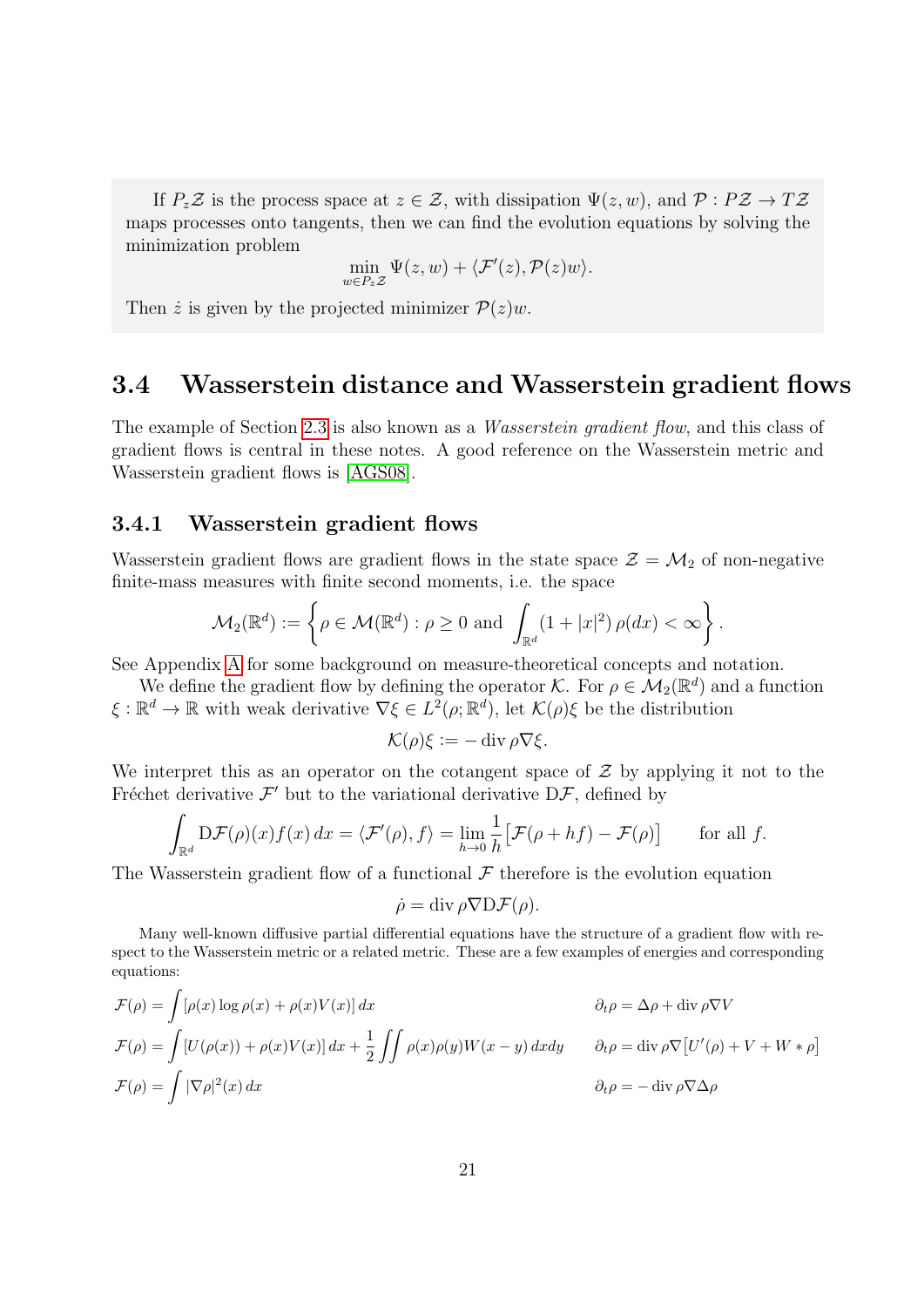#### <span id="page-22-0"></span>3.4.2 The Wasserstein metric tensor

As we discussed in Sections [1.2](#page-5-0) and [3.2,](#page-17-0) the operator  $K$  gives rise to an inner product, which is actually a weighted Sobolev inner product,

$$
(\xi_1, \xi_2)_{1,\rho} := \int_{\mathbb{R}^d} \xi_1 \mathcal{K}(\rho) \xi_2 = \int_{\mathbb{R}^d} \nabla \xi_1 \nabla \xi_2 d\rho,
$$

with corresponding norm

<span id="page-22-1"></span>
$$
\|\xi\|_{1,\rho}^2 = \int_{\mathbb{R}^d} |\nabla \xi|^2 \, d\rho. \tag{3.7}
$$

In Wasserstein terminology this is called the dual norm. The corresponding primal Wasserstein norm  $\|\cdot\|_{-1,\rho}$  is defined for any distribution  $s \in \mathcal{D}'(\mathbb{R}^d)$ ,

$$
||s||_{-1,\rho}^2 := \inf_{v} \left\{ \int_{\mathbb{R}^d} |v|^2 \, d\rho : v \in L^2(\rho; \mathbb{R}^d), \ s + \text{div}\,\rho v = 0 \text{ in } \mathcal{D}'(\mathbb{R}^d) \right\}. \tag{3.8}
$$

If s has no representation as div  $\rho v$  for any  $v \in L^2(\rho)$ , then the norm is given the value  $+\infty$ .

Note how definition [\(3.8\)](#page-22-1) contains the same expression as the dissipation potential  $\Psi$ in  $(2.6)$ ; in fact  $(3.8)$  is an example of  $(3.6)$ .

The infimum in  $(3.8)$  is achieved, and the corresponding vector field v is an element of the set [\[AGS08,](#page-61-0) Th. 8.3.1]

$$
\overline{\{\nabla\varphi : \varphi \in C_c^{\infty}(\mathbb{R}^d)\}}^{L^2(\rho)}.
$$
\n(3.9)

The distribution s and the corresponding velocity field  $v$  are two different ways of describing the same tangent vector. Introducing the notation

$$
(s, v) \in \text{Tan}_{\rho} \iff s + \text{div}_{\rho} v = 0 \text{ and } v \in \overline{\{\nabla \varphi : \varphi \in C_c^{\infty}(\mathbb{R}^d)\}}^{L^2(\rho)},
$$

this optimal vector field allows us to define a local metric tensor on the tangent space, the corresponding local inner product:

$$
(s_1, s_2)_{-1,\rho} := \int_{\mathbb{R}^d} v_1 \cdot v_2 \, d\rho \qquad \text{where } (s_i, v_i) \in \text{Tan}_{\rho}, \tag{3.10}
$$

such that the norm [\(3.8\)](#page-22-1) satisfies  $||s||_{-1,\rho}^2 = (s, s)_{-1,\rho}$ .

A consequence of the construction above is that  $\mathcal{K}D\mathcal{F}$  can be viewed as the Wasserstein gradient of F, in the sense that along a curve  $t \mapsto \rho_t$ ,

<span id="page-22-2"></span>
$$
\partial_t \mathcal{F}(\rho_t) = \langle \mathcal{F}'(\rho_t), \dot{\rho}_t \rangle = \big(\mathcal{K} \mathcal{D} \mathcal{F}(\rho_t), \dot{\rho}_t \big)_{-1, \rho_t}.
$$
\n(3.11)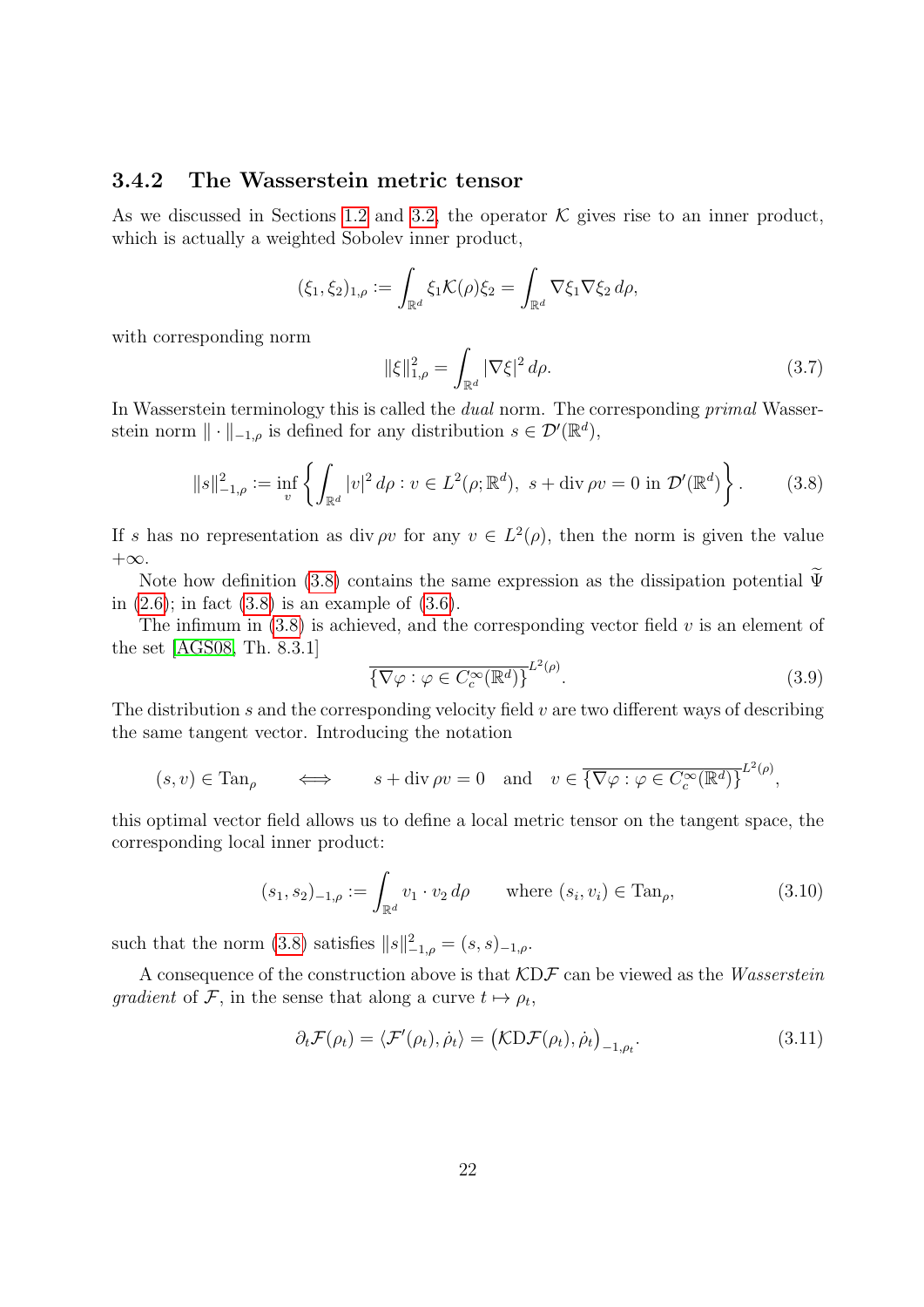#### <span id="page-23-1"></span>3.4.3 Formulation in terms of a process space

The definitions above can be simply summarized in terms of the process-space concept introduced above, as follows:

State space:

\n
$$
\mathcal{Z} = \mathcal{M}_{2}(\mathbb{R}^{d})
$$
\nProcess space:

\n
$$
P_{\rho}\mathcal{Z} = \overline{\{\nabla\varphi : \varphi \in C_{c}^{\infty}(\mathbb{R}^{d})\}}^{L^{2}(\rho)}
$$
\nMapping  $\mathcal{P}$ :

\n
$$
\mathcal{P}(\rho)w = -\text{div }\rho w
$$
\nTangent space:

\n
$$
T_{\rho}\mathcal{Z} = \{\mathcal{P}(\rho)w : w \in P_{\rho}\mathcal{Z}\} = \{-\text{div }\rho w : w \in P_{\rho}\mathcal{Z}\}
$$
\nCotangent space:

\n
$$
T_{\rho}^{*}\mathcal{Z} = \overline{C_{c}^{\infty}(\mathbb{R}^{d})}^{\|\cdot\|_{1,\rho}}.
$$

The Wasserstein metric tensor is indeed a good example of how the process space gives a representation of the tangent space, through the operator  $P$ , in terms of which the dissipation is more directly characterized.

#### <span id="page-23-0"></span>3.4.4 The Wasserstein distance

<span id="page-23-4"></span>Based on the norm  $\|\cdot\|_{-1,\rho}$ , the *Wasserstein distance* between two measures of equal mass can then be defined as the infimum of the Wasserstein norm integrated along curves [\[BB00\]](#page-61-1),

$$
W_2(\rho_0, \rho_1)^2 = \inf \left\{ \int_0^1 \|\dot{\rho}_t\|_{-1, \rho_t}^2 dt : \rho : [0, 1] \to \mathcal{M}_2(\mathbb{R}^d), \ \rho_t \big|_{t=0, 1} = \rho_{0, 1} \right\}.
$$
 (3.12)

The distance function  $W_2$  is a complete separable metric on each subspace of  $\mathcal{M}_2(\mathbb{R}^d)$  of functions of a given mass [\[AGS08,](#page-61-0) Prop. 7.1.5]; the distance between measures of different mass is not defined, since the condition  $\dot{\rho}_t + \text{div} \rho_t w_t = 0$  implies that the total mass of  $\rho_t$  is independent of t. Convergence in Wasserstein metric is equivalent to the combination of (a) narrow convergence of measures (i.e. in duality with continuous and bounded functions) and (b) convergence of the second moments [\[AGS08,](#page-61-0) Prop. 7.1.5].

#### <span id="page-23-2"></span>3.4.5 The Wasserstein distance for empirical measures

For the special case of empirical measures the Wasserstein norms and distance take a particularly simple form. This case also explains some of the relevance of this metric for modelling.

<span id="page-23-3"></span>Let  $x_i : [0,1] \to \mathbb{R}^d$ ,  $i = 1,... n$  be n time-courses of positions in  $\mathbb{R}^d$ , and define the time-parametrized empirical measure  $\rho_t := \frac{1}{n}$  $\frac{1}{n} \sum_{i=1}^{n} \delta_{x_i(t)}$ . Then the local Wasserstein norm is

$$
\|\dot{\rho}_t\|_{-1,\rho_t}^2 = \frac{1}{n} \sum_{i=1}^n \dot{x}_i(t)^2.
$$
\n(3.13)

If  $n = 1$ , for instance, then the Wasserstein norm is the same as the Euclidean norm of the velocity  $\dot{x}$ . For general n, the Wasserstein norm is proportional to the Euclidean norm of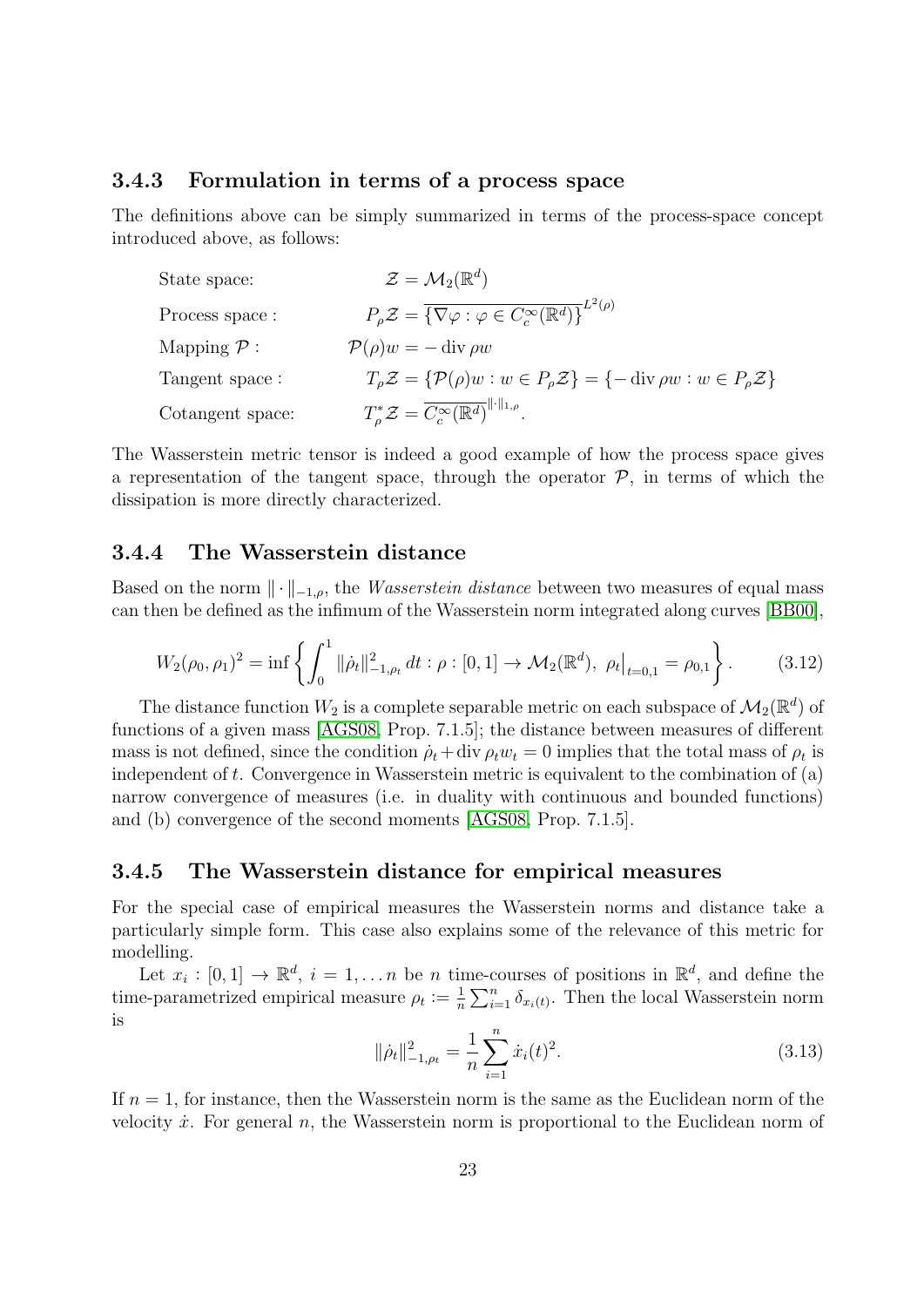the velocity vector  $(\dot{x}_1, \ldots, \dot{x}_n) \in \mathbb{R}^{nd}$ . As *n* becomes large, the Wasserstein norm can be seen as a version of the Euclidean norm of the n-particle velocity that remains meaningful in the limit  $n \to \infty$ .

Turning to the distance  $W_2$ , it follows from the discussion above that for single delta functions  $W_2$  reproduces the Euclidean distance:

$$
W_2(\delta_x, \delta_y) = |x - y|.
$$

For multiple delta functions the situation is similar; however, the infimum in the definition translates into a combinatorial optimization:

$$
W_2\left(\frac{1}{n}\sum_{i=1}^n \delta_{x_i}, \frac{1}{n}\sum_{j=1}^n \delta_{y_j}\right)^2 = \inf_{\sigma \in S_n} \frac{1}{n} \sum_{i=1}^n |x_i - y_{\sigma(i)}|^2.
$$

In constructing curves connecting the two empirical measures, there is freedom in the matching between initial and final points; this matching results in the minimization over the set of permuations  $S_n$  of n objects.

#### <span id="page-24-0"></span>3.5 Comments

Characterization of tangent and cotangent spaces. Our introduction of tangent and cotangent vectors implicitly assumed that  $\mathcal Z$  is a space with a differentiable structure, in which time derivatives  $\dot{z}$  and state-space derivatives  $E'$  can be defined in a meaningful way. In addition, our implicit definition of the cotangent space as the topological dual of the tangent space requires a topology on the tangent space, which we didn't define. In many cases of importance, including the important example of the Wasserstein metric space, these aspects are non-trivial, and appropriate constructions and generalizations are necessary; the book by Ambrosio, Gigli and Savaré [\[AGS08\]](#page-61-0) is an example of such generalizations in the case of gradient flows.

#### <span id="page-24-1"></span>3.6 Exercises

Exercise 3.6.1. In Section [1.2](#page-5-0) we made the claim that using tangents and cotangents makes the equations automatically coordinate-independent, as a physical theory should be.

Verify this for a gradient flow

$$
\mathcal{Z} = \mathbb{R}^2, \quad \mathcal{F} : \mathcal{Z} \to \mathbb{R}, \quad \mathcal{G}(z) \in \mathbb{R}^{2 \times 2},
$$

for instance by applying a linear transformation of the type

 $y := Az$  with  $A \in \mathbb{R}^{2 \times 2}$  invertible.

How do the expressions for F and G in terms of y relate to those in terms of z? And K?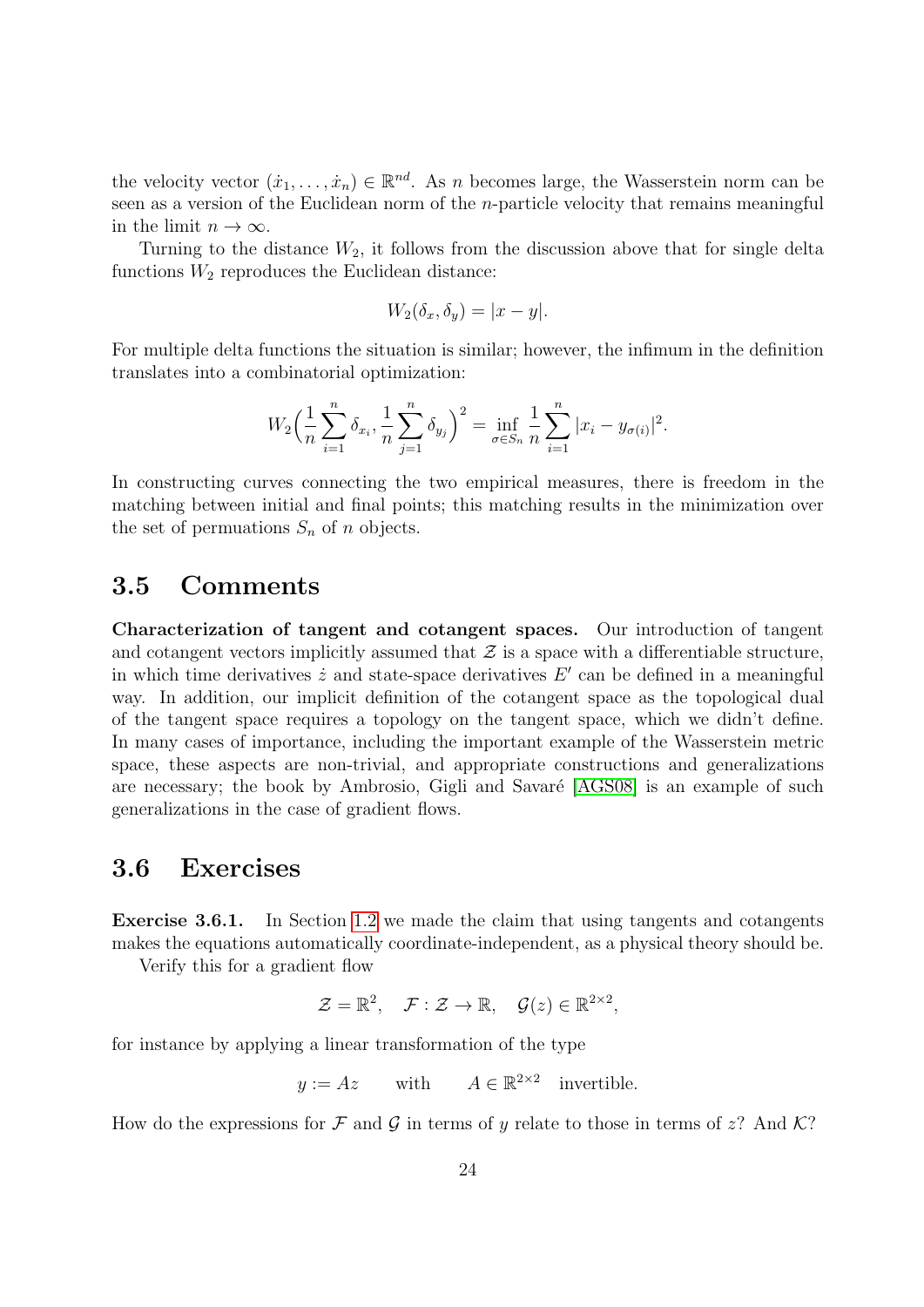Exercise 3.6.2. In Section [1.2](#page-5-0) the claim was made that it is equivalent to choose any one of  $\mathcal{G}, \mathcal{K}, \Psi$ , or  $\Psi^*$ . A more precise statement would be the following.

For given G and K, define the norms and bilinear forms on  $T\mathcal{Z}$  and  $T^*\mathcal{Z}$  respectively:

$$
||s||_{\mathcal{G},z}^2 := \langle \mathcal{G}(z)s, s \rangle
$$
  
\n
$$
(s_1, s_2)_{\mathcal{G},z} := \langle \mathcal{G}(z)s_1, s_2 \rangle
$$
  
\n
$$
||\xi||_{\mathcal{K},z}^2 := \langle \mathcal{K}(z)\xi, \xi \rangle
$$
  
\n
$$
(\xi_1, \xi_2)_{\mathcal{K},z}^2 := \langle \mathcal{K}(z)\xi_1, \xi_2 \rangle.
$$

Prove that if any of the six objects  $\mathcal{G}, \mathcal{K}, \| \cdot \|_{\mathcal{G},z}^2, \| \cdot \|_{\mathcal{K},z}^2, (\cdot,\cdot)_{\mathcal{G},z}$ , or  $(\cdot,\cdot)_{\mathcal{K},z}$  is chosen, then the other five follow automatically. (For this exercise a form of non-degeneracy can be assumed).

**Exercise 3.6.3.** The norms  $\|\cdot\|_{\mathcal{G},z}$  and  $\|\cdot\|_{\mathcal{K},z}$  defined above satisfy a duality inequality:

$$
\forall s \in T_z \mathcal{Z}, \xi \in T_z^* \mathcal{Z}: \quad \langle s, \xi \rangle \leq ||s||_{\mathcal{G}, z} ||\xi||_{\mathcal{K}, z}.
$$

Equality happens if and only if  $s = \lambda \mathcal{K}(z) \xi \iff \xi = \lambda^{-1} \mathcal{G}(z) s$  with  $\lambda > 0$ . Prove these statements.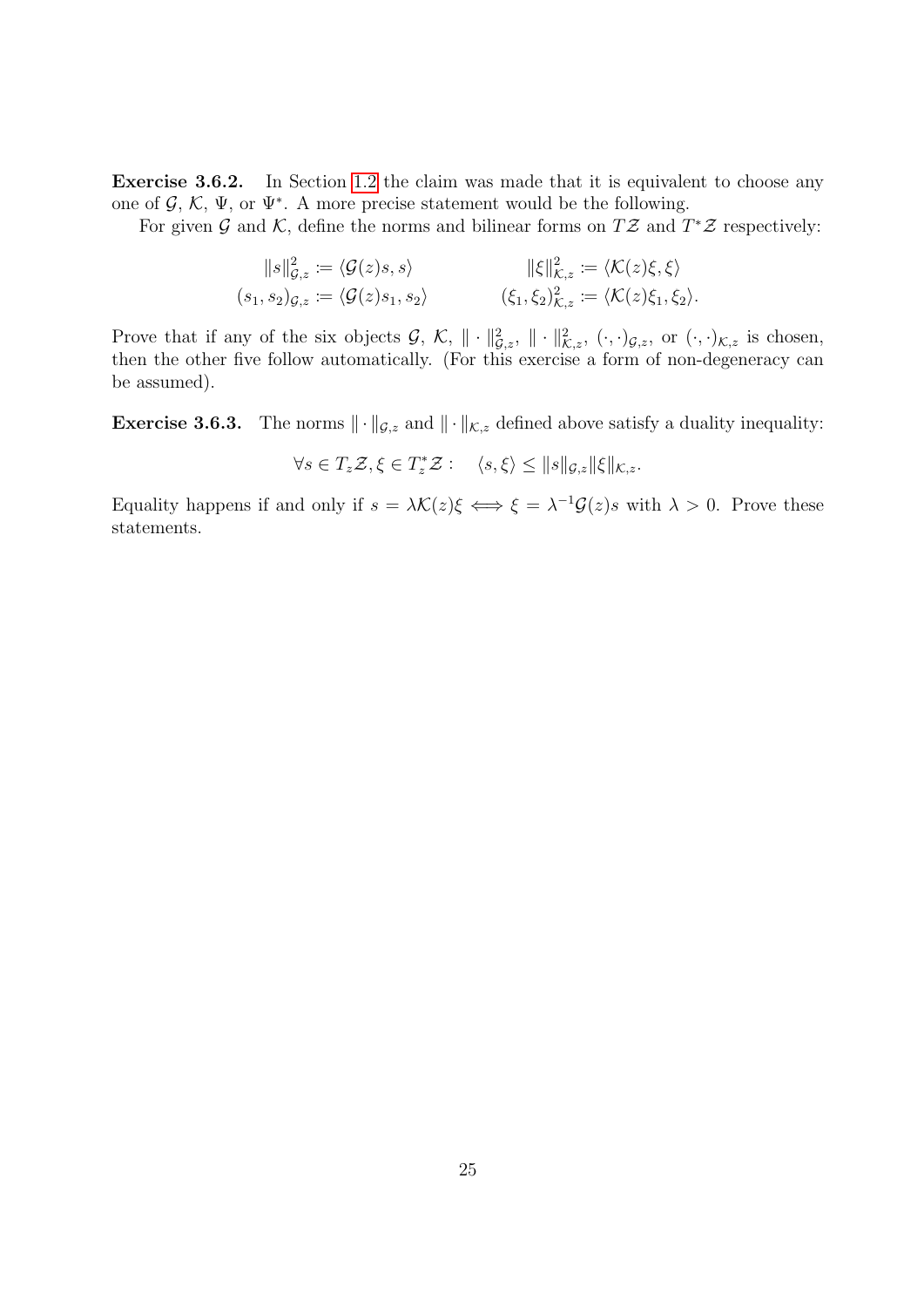# <span id="page-26-0"></span>Chapter 4

# Entropy and free energy, in stationary situations

In this chapter I focus on the concepts of entropy, free energy, and large-deviation theory, and their interconnections. The main modelling insights that I want to establish are

- M1 Entropy is best understood as the rate functional of the empirical measure of a large number of identical stochastic particles; it describes the probability distribution of that system (Section [4.5\)](#page-35-0);
- M2 Entropy arises from the indistinguishability of the particles (Section [4.2\)](#page-28-0);
- M3 Free energy arises from the tilting of a particle system by exchanging energy with a heat bath (Section [4.6\)](#page-36-0).

These insights imply the following modelling guidelines:

- M4 Any concentration c (in moles per m<sup>3</sup>) contributes an entropy  $S(c)$  to the free energy of the system. For particles without interaction or with weak interaction the entropy is  $S(\rho) = -R \int c \log(c/c_0)$  (Section [4.9\)](#page-40-1).
- M5 The free energy of a system with energy E and concentrations  $c_1, \ldots, c_n$  is  $E \sum_i TS(c_i)$  (Section [4.9\)](#page-40-1).
- M6 The equilibrium states of such a system are the global minimizers of the free energy (Section [4.6\)](#page-36-0).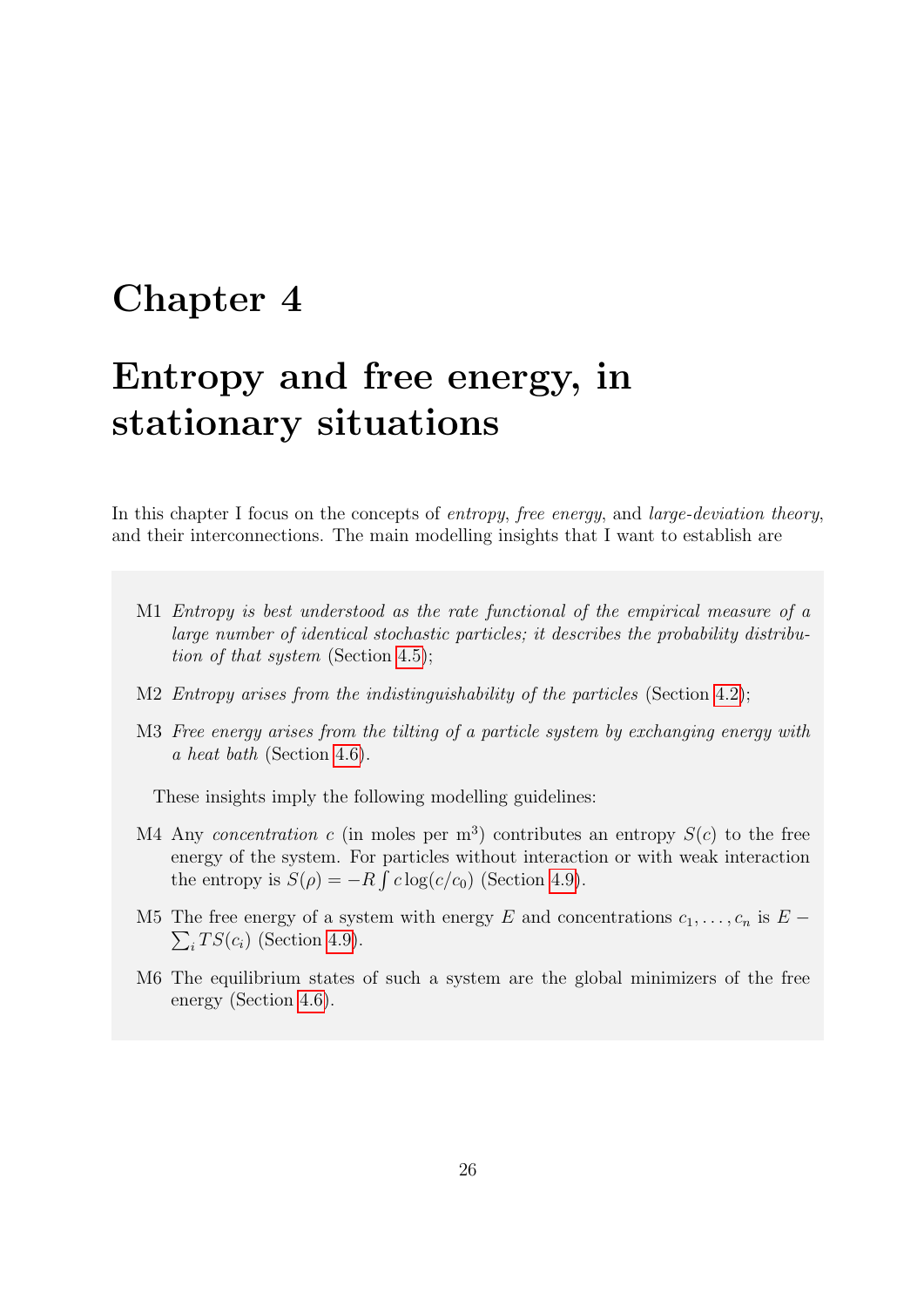#### <span id="page-27-2"></span>4.1 Entropy

What is entropy? This question has been asked an unimaginable number of times, and has received a wide variety of answers. Here I will not try to summarize the literature, but only mention that I personally like the treatments in [\[LY97,](#page-62-3) [Eva01\]](#page-62-4).

Instead we define one version of entropy, the *relative* entropy of two probability measures. We assume we are working in a complete metrizable separable space  $\Omega$  with a σ-algebra Σ that contains the Borel sets (see Appendix [A](#page-60-0) for the concepts used here).

<span id="page-27-1"></span>**Definition 4.** Let  $\mu, \nu \in \mathcal{M}(\Omega)$ , with  $\mu, \nu \geq 0$ . The relative entropy of  $\mu$  with respect to ν is

$$
\mathcal{H}(\mu|\nu) := \begin{cases} \int_{\Omega} f \log f \, \mathrm{d}\nu & \text{if } \mu \ll \nu \text{ and } f = \frac{\mathrm{d}\mu}{\mathrm{d}\nu} \\ +\infty & \text{otherwise.} \end{cases}
$$

A very useful special case will be the relative entropy with respect to the Lebesgue measure: for  $\rho \in \mathscr{P}(\Omega)$ ,

<span id="page-27-0"></span>
$$
Ent(\rho) := \mathcal{H}(\rho | \mathcal{L}^d), \tag{4.1}
$$

where  $\mathcal{L}^d$  is the Lebesgue measure on  $\mathbb{R}^d$ .

Before we discuss the interpretation of this object in the next section, we first mention a number of properties.

**Theorem 5.** 1. If  $\mu(\Omega) = \nu(\Omega)$ , then  $\mathcal{H}(\mu|\nu) \geq 0$ , and  $\mathcal{H}(\mu|\nu) = 0$  if and only if  $\mu = \nu$ ;

- 2. If  $\mu(\Omega) = \nu(\Omega)$ , then  $2\|\mu \nu\|_{TV}^2 \leq \mathcal{H}(\mu|\nu)$  (Csiszár-Kullback-Pinsker inequality);
- <span id="page-27-3"></span>3. H is invariant under transformations of the underlying space, i.e. if  $\varphi : \Omega \to \Omega$  is a one-to-one measurable mapping, and  $\varphi_{\#}\mu$  and  $\varphi_{\#}\nu$  are the push-forwards of  $\mu$  and  $\nu$ , then  $\mathcal{H}(\mu|\nu) = \mathcal{H}(\varphi_{\#}\mu|\varphi_{\#}\nu)$ .

*Proof.* The first part of the theorem can be understood by writing  $H$  as

$$
\mathcal{H}(\mu|\nu) = \int (f \log f - f + 1) \, d\nu \quad \text{if } f = \frac{d\mu}{d\nu},
$$

and using the fact that  $g(s) = s \log s - s + 1$  is non-negative and only zero at  $s = 1$ . For the Csiszár-Kullback-Pinsker inequality we refer to [\[Csi67,](#page-61-2) [Kul67\]](#page-62-5).

To prove the invariance under transformations, note that for all  $\omega \in \Omega$ ,

$$
\frac{\mathrm{d}\varphi_{\#}\mu}{\mathrm{d}\varphi_{\#}\nu}(\varphi(\omega)) = \frac{\mathrm{d}\mu}{\mathrm{d}\nu}(\omega),
$$

so that

$$
\mathcal{H}(\mu|\nu) = \int \log \frac{d\mu}{d\nu}(\omega) \,\mu(d\omega) = \int \log \frac{d\varphi_{\#}\mu}{d\varphi_{\#}\nu}(\varphi(\omega)) \,\mu(d\omega) =
$$

$$
= \int \log \frac{d\varphi_{\#}\mu}{d\varphi_{\#}\nu}(\omega') \,\varphi_{\#}\mu(d\omega') = \mathcal{H}(\varphi_{\#}\mu|\varphi_{\#}\nu).
$$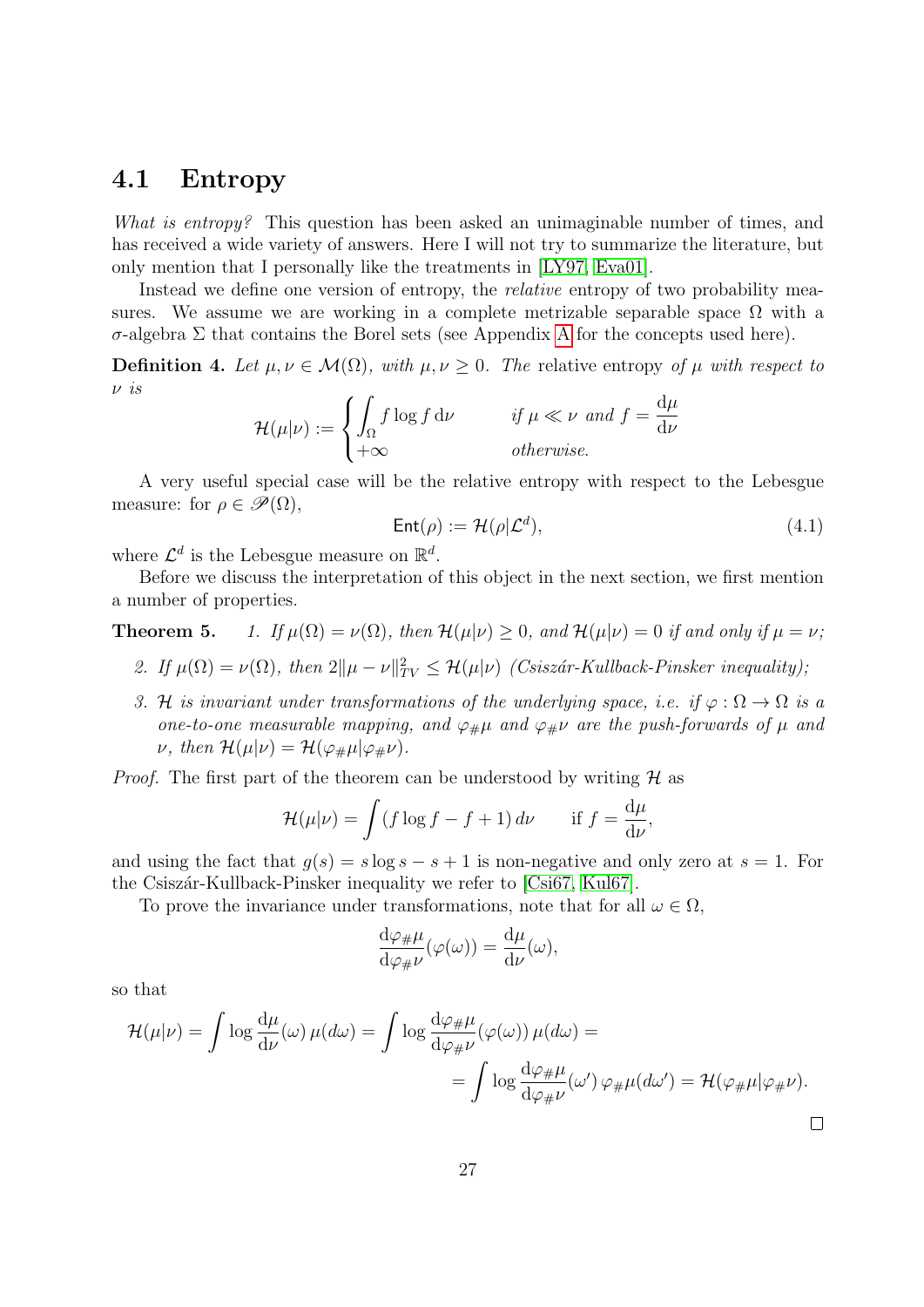The properties in this theorem are relevant for the central role that this relative entropy plays. The non-negativity and Csiszár-Kullback-Pinsker inequality show that when  $\mu$  and  $\nu$ have the same mass (e.g. if  $\mu, \nu \in \mathscr{P}(\Omega)$ ) then H acts like a measure of distance between  $\mu$ and v. It's not a distance function, since it is not symmetric  $(\mathcal{H}(\mu|\nu) \neq \mathcal{H}(\nu|\mu))$ , but via the Csisz´ar-Kullback-Pinsker inequality it does generate the topology of total variation on the space of probability measures.

The fact that  $\mathcal H$  is invariant under transformations of space is essential for the modelling, for the following reason. Every modelling process involves a choice of coordinates, and this choice can often be made in many different ways. Nevertheless, if we believe that there is a well-defined energy that drives the evolution, then the value of this energy should not depend on which set of coordinates we have chosen to describe it in.

Note that Ent is not invariant under change of coordinates. This implies that this functional corresponds to a specific choice of coordinates.

In part [3](#page-27-3) of the theorem above, if  $\varphi$  is a general mapping from  $\Omega$  to a set  $\Omega'$ , then we still have an inequality:  $\mathcal{H}(\varphi_{\#}\mu|\varphi_{\#}\nu) \leq \mathcal{H}(\mu|\nu)$ . In fact, the discrepancy between the left- and right-hand sides of this inequality can be fully characterized by a tensorization identity

$$
\mathcal{H}(\varphi_{\#}\mu|\varphi_{\#}\nu) = \mathcal{H}(\mu|\nu) + \int_{\Omega'} \mathcal{H}(\mu_y|\nu_y) \varphi_{\#}\mu(dy).
$$

Here  $\mu_y$  and  $\nu_y$  are defined through the disintegration theorem [\[AGS08,](#page-61-0) Th. 5.3.1].

#### <span id="page-28-0"></span>4.2 Entropy as measure of degeneracy

This mathematical definition of the relative entropy  $\mathcal H$  above does not explain why it might appear in a model. One way to give an interpretation to the relative entropy  $\mathcal H$  is by a counting argument, that we explain here for the case of a finite state space. It involves microstates and macrostates, where multiple microstates correspond to a single macrostate. The result will be that the entropy characterizes two concepts: one is the degree of degeneracy, that is the number of microstates that corresponds to a given macrostate, and the other is the probability of observing a macrostate, given a probability distribution over microstates. The two are closely connected.

Take a finite state space I consisting of |I| elements. If  $\mu \in \mathcal{P}(I)$ , then  $\mu$  is described by |I| numbers  $\mu_i$ , and the relative entropy with respect to  $\mu$  is

$$
\mathcal{H}(\rho|\mu) = \sum_{i \in I} \rho_i \log \frac{\rho_i}{\mu_i}, \quad \text{for } \rho \in \mathscr{P}(I).
$$

Consider N particles on the lattice described by  $I$ , i.e. consider a mapping  $x$ :  $\{1,\ldots,N\}\to I$ . We think of x as the microstate. Define an empirical measure  $\rho\in\mathscr{P}(I)$ by

$$
k_i := \#\{j \in \{1, ..., N\} : x(j) = i\} \text{ and } \rho_i := \frac{k_i}{N}, \text{ for } i \in I.
$$
 (4.2)

In going from x to  $\rho$  there is loss of information; multiple mappings x produce the same empirical measure  $\rho$ . The degree of degeneracy, the number of unique mappings x that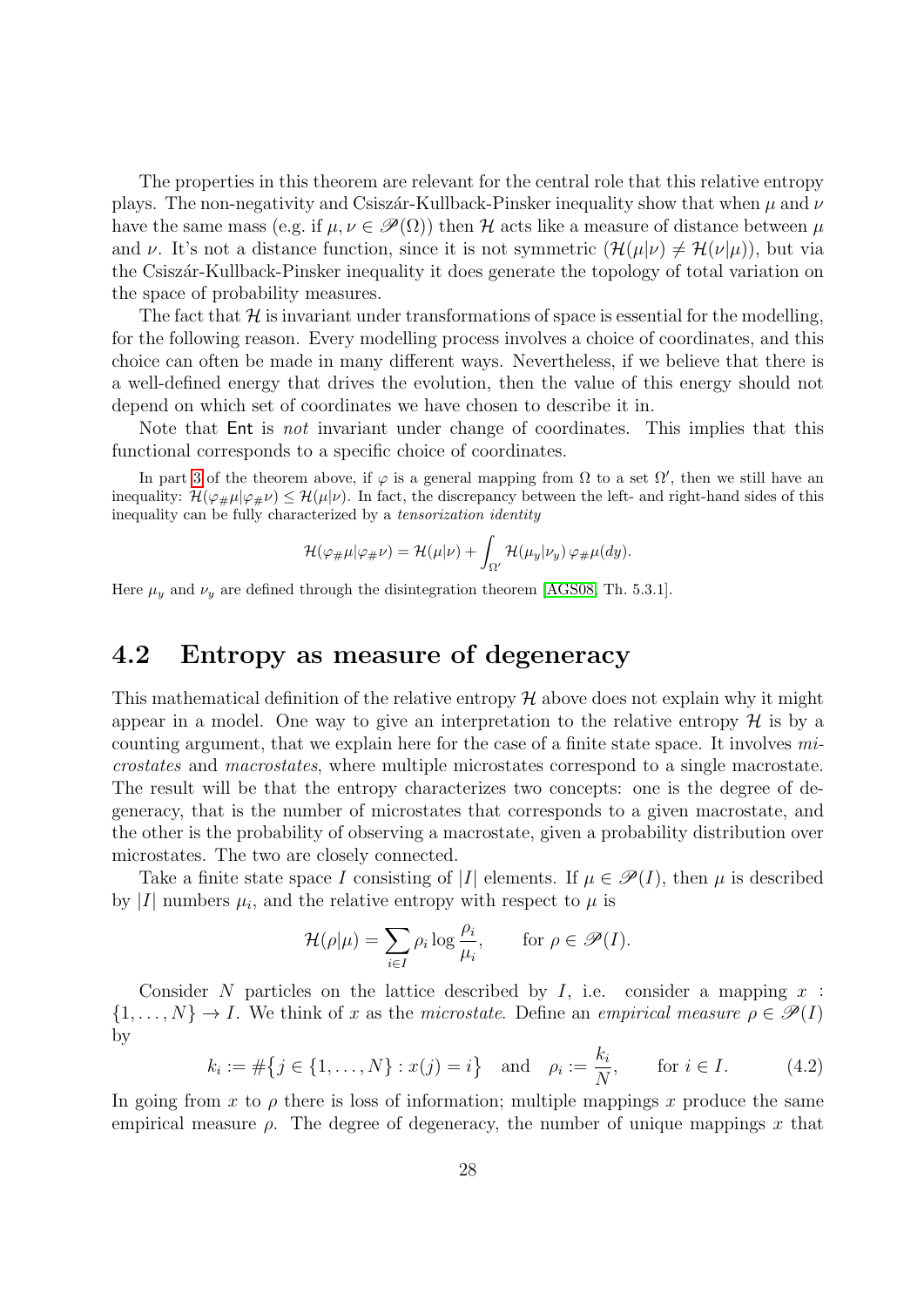correspond to a given  $\rho$ , is  $N! \left( \prod_{i \in I} k_i! \right)^{-1}$ . The fact that the particles are identical, *indistinguishable*, is important here—this is required for the description in terms of integers  $k_i$ . Because of this loss of information, we think of  $\rho$  as the macrostate.

We now determine the behaviour of this 'degree of degeneracy' in the limit  $N \to \infty$ . Using Stirling's formula in the form

$$
\log n! = n \log n - n + o(n) \qquad \text{as } n \to \infty,
$$

we estimate

$$
\log N! \left( \prod_{i \in I} k_i! \right)^{-1} = \log N! - \sum_{i \in I} \log k_i!
$$
  
=  $N \log N - N - \sum_{i \in I} (k_i \log k_i - k_i) + o(N)$   
=  $-N \sum_{i \in I} \rho_i \log \rho_i + o(N)$  as  $N \to \infty$ .

One interpretation of the relative entropy therefore is as follows. Take for the moment  $\mu_i$  to be the uniform measure, i.e.  $\mu_i = |I|^{-1}$ ; then

$$
\mathcal{H}(\rho|\mu) = \sum_{i \in I} \rho_i \log \rho_i + \log |I|.
$$

<span id="page-29-1"></span>Then

$$
\mathcal{H}(\rho|\mu) = -\lim_{N \to \infty} \frac{1}{N} \log \# \text{realizations of } \rho + \log |I|.
$$
 (4.3)

This shows that if the number of microscopic realizations x of the macroscopic object  $\rho$ is large, then  $\mathcal{H}(\rho|\mu)$  is small, and vice versa.<sup>[1](#page-29-0)</sup> This is the interpretation in terms of a counting argument.

We now switch to the probabilistic point of view. If we allocate particles at random with the same, independent, probability for each microstate  $x$ , then the probability of obtaining each microstate is  $|I|^{-N}$ , and the probability of a macrostate  $\rho$  satisfies

$$
\log \operatorname{Prob}(\rho) = \log |I|^{-N} N! \left(\prod_{i \in I} k_i!\right)^{-1} = -N \mathcal{H}(\rho|\mu) + o(N) \quad \text{as } N \to \infty.
$$

We can do the same with non-equal probabilities: we place each particle at an  $i \in I$ with probability  $\mu_i$ . Then the probability of a microstate x is

$$
\prod_{j=1}^N \mu_{x(j)},
$$

<span id="page-29-0"></span><sup>&</sup>lt;sup>1</sup>There is a problem here, though; the  $\rho$  in the right-hand side can not be independent of N, since it is a vector with components of the form  $k/N$ , while the  $\rho$  in the left-hand side expression can not depend on N. This contradiction will be resolved when we discuss large deviations in the next section.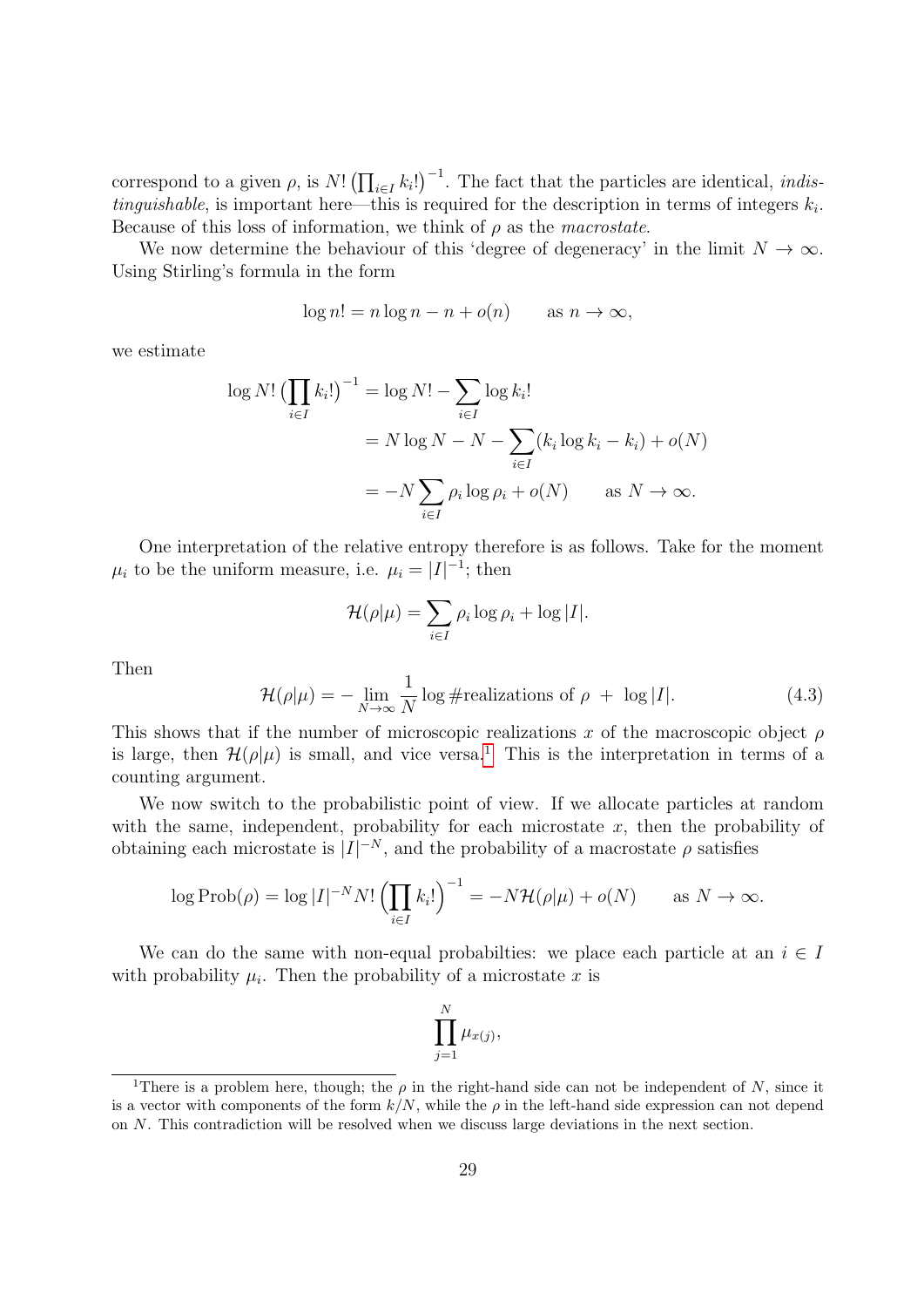and now the probability of a macrostate  $\rho$  satisfies

$$
\log \text{Prob}(\rho) = \log \Biggl( \prod_{j=1}^{N} \mu_{x(j)} \Biggr) N! \left( \prod_{i \in I} k_i! \right)^{-1}
$$
  
= 
$$
\sum_{j=1}^{N} \log \mu_{x(j)} + \log N! \left( \prod_{i \in I} k_i! \right)^{-1}
$$
  
= 
$$
N \sum_{i \in I} \rho_i \log \mu_i - N \sum_{i \in I} \rho_i \log \rho_i + o(N)
$$
  
= 
$$
-N \mathcal{H}(\rho | \mu) + o(N) \qquad \text{as } N \to \infty.
$$

The common element in both points of view is the degeneracy, the number of microstates that is mapped to a single macrostate. Of course, this degeneracy only arises if the particles can not be distinguished from each other. Therefore I like to summarize this section like this:

Entropy arises from the indistinguishability of the particles in an empirical measure.

We will return to this issue in Section [4.5.](#page-35-0)

### <span id="page-30-0"></span>4.3 Degeneracy and dynamics

The driving functional of Section [2.3,](#page-12-0)  $\mathcal{F} : \mathcal{Z} \to \mathbb{R}$ , can be written as

$$
\mathcal{F} := RT \operatorname{Ent} + \mathcal{E}_G, \qquad \mathcal{E}_G = \rho g \int_{\Omega} x_3 c(x) \, dx,\tag{4.4}
$$

where  $Ent(\rho) = \int \rho \log \rho$  as in [\(4.1\)](#page-27-0). Our understanding of the physics suggests that there must be a close relationship between the energy of the system (modelled in terms of  $\mathcal{F}$ ) and the forces acting on the system. The calculation

<span id="page-30-1"></span>
$$
-\nabla \frac{\delta \mathcal{E}_G}{\delta c} = -\nabla (\rho gx_3) = -\rho g \vec{e}_3,
$$

where  $\vec{e}_3$  is the unit vector in the vertical direction, clearly suggests that  $\mathcal{E}_G$  generates the gravitational force. A similar computation for Ent yields

$$
-\nabla \frac{\delta \operatorname{Ent}}{\delta c} = -\nabla RT \left( \log \frac{c}{c_0} + 1 \right) = -RT \frac{\nabla c}{c}.
$$
 (4.5)

A casual glance at [\(4.5\)](#page-30-1) suggests the following natural questions:

- 1. Why does Ent have this particular formulation and does it generate a force?
- 2. Why is diffusion temperature-dependent, and particularly, why is this dependence linear in T? Why is the *universal gas constant R* involved?
- 3. Why do the properties of the solvent seem to play no role?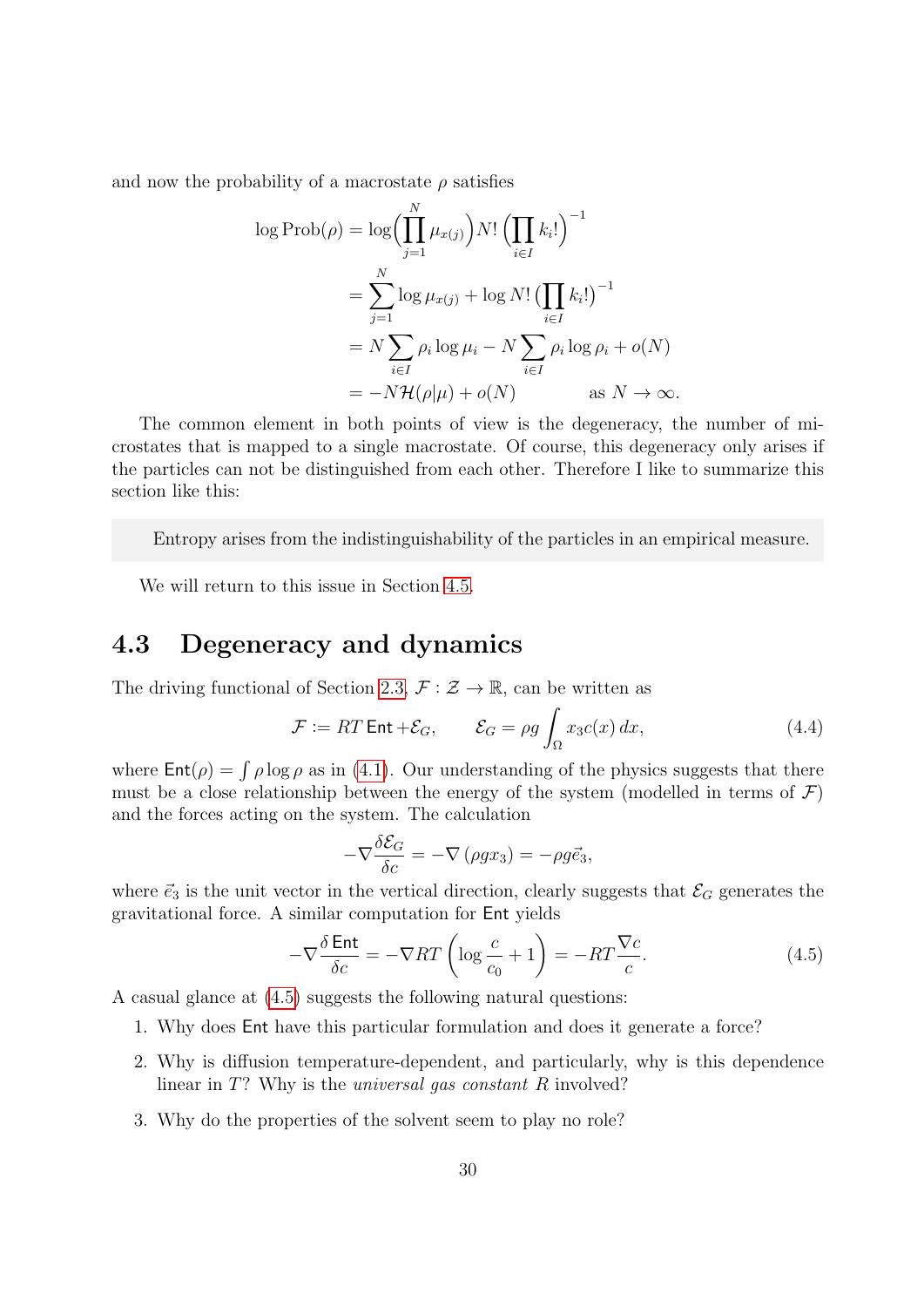Answer to question 1: Entropy indeed generates a force. This force arises from thermal agitation by the surrounding medium; the temperature  $T$  is in fact the temperature of this medium. At finite particle number N this is visible as stochastic forces. In limit  $N \to \infty$ an 'entropic force' is what remains.

Let us illustrate this with a simple example. Consider a collection of bins (see Fig. [4.1\)](#page-31-0) with 'sites' in them. We think of the sites as *microstates*, and the bins as *macrostates*; many microstates are bundled into a single macrostate, but the number of microstates may vary (and does vary). We let a particle jump from one site to another, that is, from one microstate to another, at random; the only restriction is that the sites have to belong to adjacent bins, i.e., a particle can only jump to a site in a bin adjacent to the current bin.

<span id="page-31-0"></span>

Figure 4.1: Here each bin represents a macrostate and and a particles in the bin represents a microstate corresponding to the associated microstate.

Although the selection of the next site is uniform over the accessible sites, the difference in numbers of sites-per-bin creates a net flux towards the bins with many sites, i.e. to the right in Figure [4.1.](#page-31-0) If the random motion of the particles is achieved by some force, then the net flux should correspond to a net force. This, now, is the interpretation of an 'entropic' force.

An *entropic force* is a force that arises from unbiased microscopic motion in combination with variation in numbers of sites per macrostate.

As we mentioned above, the quantity 'number of sites per macrostate' is often referred to as the degeneracy of a macrostate. Note that what counts is not the absolute number of microstates, nor the difference in number, but the ratio: in Figure [4.1](#page-31-0) the net flux and force to the right are the same for each bin, because the ratio of sites is the same for each pair of adjacent bins. This explains why the driving force is the spatial derivative of the logarithm of the degeneracy, since that measures exactly the variation in ratio from one point in space to the next.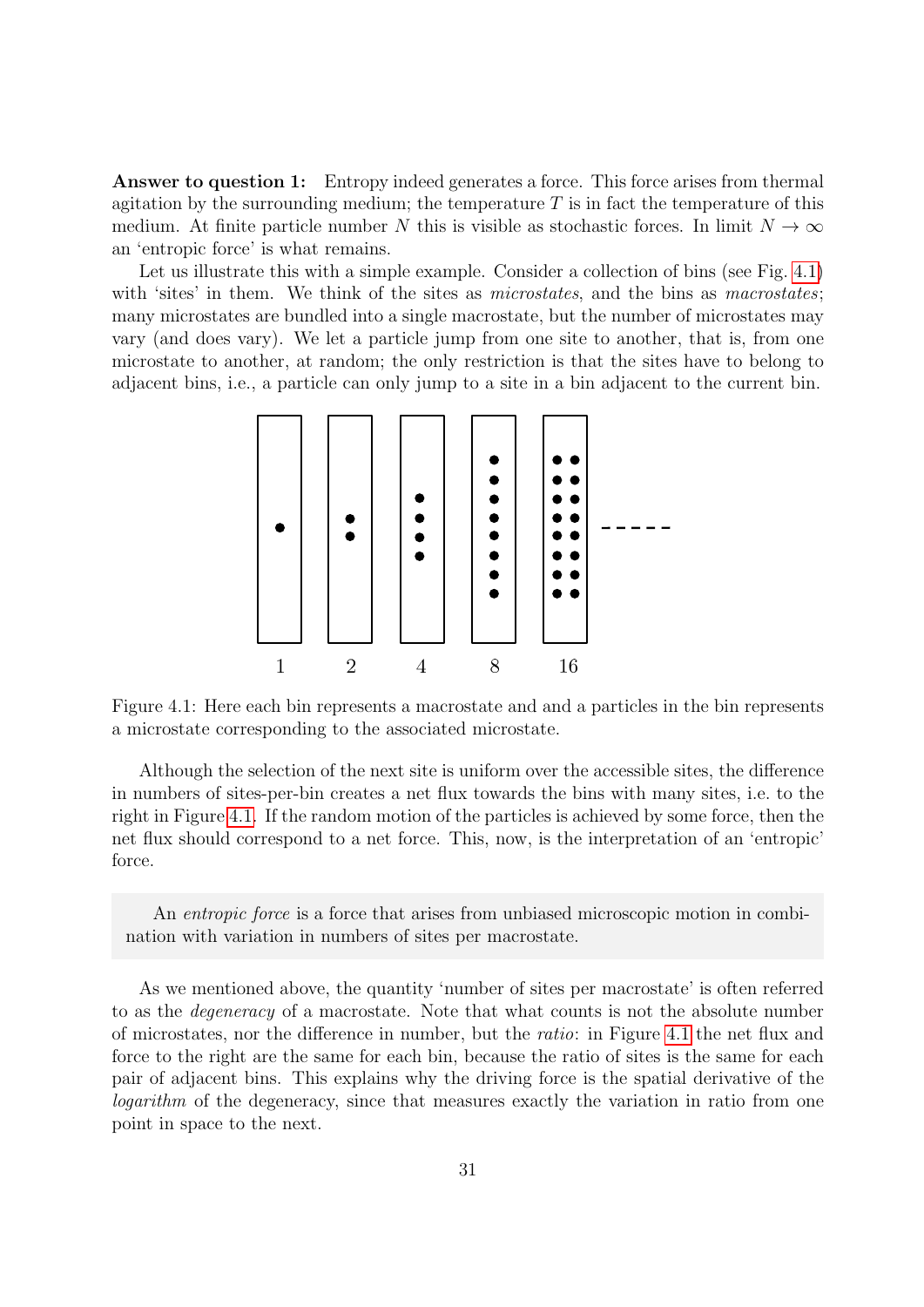Note that the calculation in the previous section explains why for empirical measures (i.e. particles) the logarithm of the measure of degeneracy is proportional to  $\rho \log \rho$ .

Answer to question 2: On average, each solvent molecule has the same kinetic energy 1  $\frac{1}{2}kT$  in each direction, where  $k =$  converts our temperature scale (Kelvin) into our energy scale (Joule). The gas constant  $R = kN_A$  is essentially the same as k, but measured per mole instead of per molecule. The kinetic energy increases with temperature, and therefore the collisional forces between molecules do the same.<sup>[2](#page-32-1)</sup>

Answer to question 3: The properties of the solvent do play a role. As we shall see in Chapter [5,](#page-42-0) the prefactor of the entropy, i.e.  $RT$ , combines with the viscosity to create the diffusion constant. In the entropy, however, dynamics is not taken into account, and only the degeneracy plays a role—and the degeneracy is independent of the solvent.

#### <span id="page-32-0"></span>4.4 Large deviations

We now turn to a related interpretation of entropy, and especially relative entropy. For these purposes, the main role of the relative entropy is in the characterization of large deviations of empirical measures.

Large deviations are best explained by an example. We toss a balanced coin  $n$  times, and we call  $S_n$  the number of heads. Well-known properties of  $S_n$  are<sup>[3](#page-32-2)</sup>

- $\bullet$   $\frac{1}{1}$  $\frac{1}{n}S_n \stackrel{n\to\infty}{\longrightarrow} \frac{1}{2}$ 2 almost surely (the law of large numbers)
- $\bullet \frac{2}{\sqrt{2}}$  $\overline{n}$  $\left(S_n - \frac{n}{2}\right)$ 2  $\lim_{n\to\infty} Z$  in law, where Z is a standard normal random variable (the central limit theorem).

The second (which contains the first) states that  $S_n$  is typically  $n/2$  plus a random deviation of order  $O(1/\sqrt{n})$ . Deviations of this size from the expectation are called normal. Large deviations are those that are larger than normal, such as for instance the event that  $S_n \geq an$  for some  $a > 1/2$ . Such large-deviation events have a probability that vanishes as  $n \to \infty$ , and a *large-deviation principle* characterizes exactly how fast it vanishes. A typical example is

<span id="page-32-3"></span>For any 
$$
a \ge \frac{1}{2}
$$
,  $\text{Prob}(S_n \ge an) \sim e^{-nI(a)}$  as  $n \to \infty$ , (4.6)

<span id="page-32-1"></span><sup>2</sup>To be honest, I don't have a good explanation why the diffusion constant scales linearly with temperature. Einstein [\[Ein05\]](#page-62-6) derives this from Gibbs' law of thermodynamics, but that seems overpowered for the purpose. Suggestions are welcome.

<span id="page-32-2"></span><sup>3</sup>This section draws heavily from the introduction in [\[dH00\]](#page-61-3).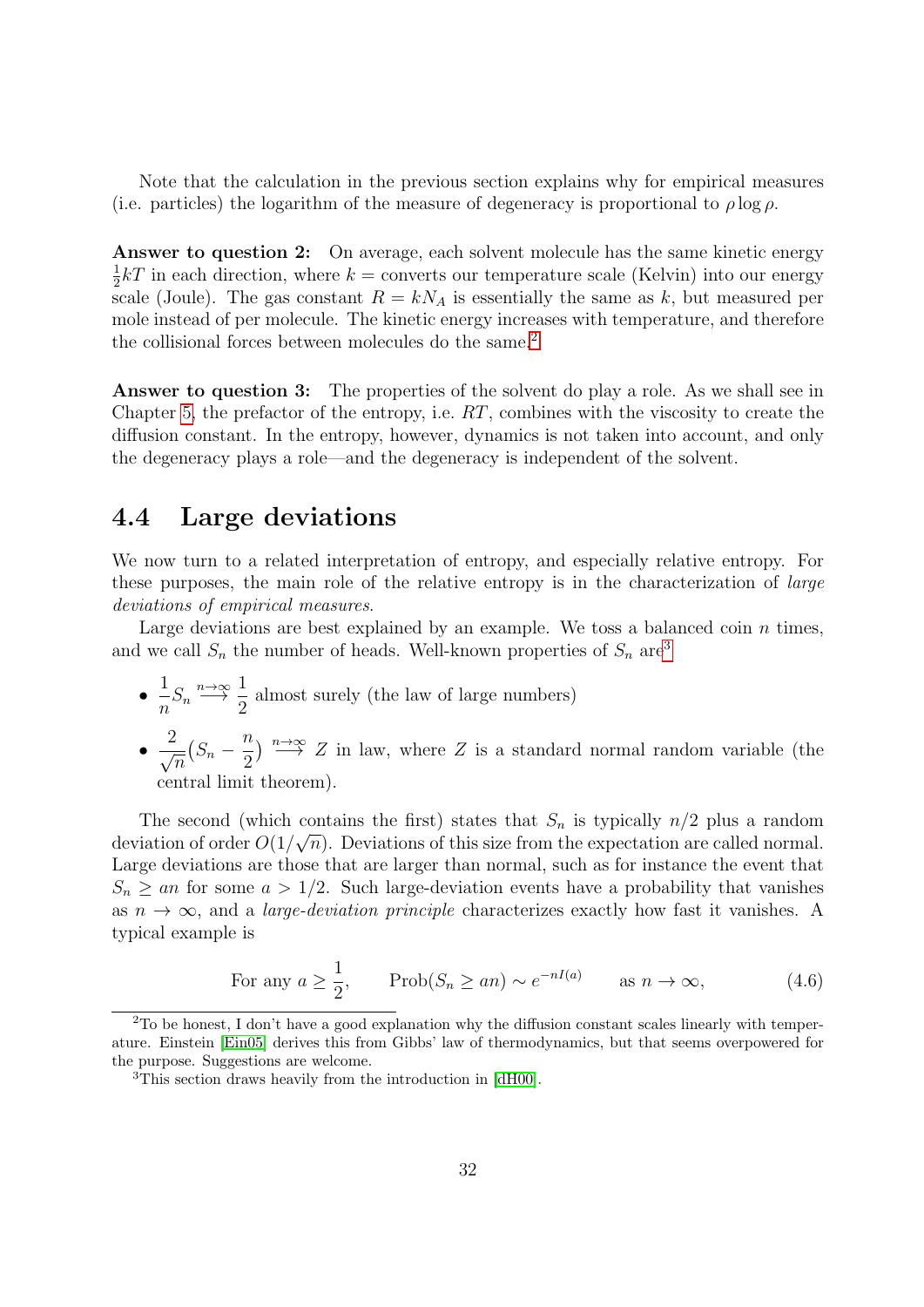where

$$
I(a) := \begin{cases} a\log a + (1-a)\log(1-a) + \log 2 & \text{if } 0 \le a \le 1 \\ +\infty & \text{otherwise} \end{cases}
$$

The characterization [\(4.6\)](#page-32-3) states that the probability of such a rare event decays exponentially in n, for large n, for each  $a \geq 1/2$ . The function I is called the *rate function*, since it characterizes the constant in the exponential decay.



Figure 4.2: The function I

In order to explain what exactly the symbol ∼ in [\(4.6\)](#page-32-3) means we give a precise definition of a large-deviation principle.

<span id="page-33-0"></span>**Definition 6.** A sequence  $\mu_n \in \mathcal{P}(\Omega)$  satisfies a large-deviation principle with speed n and rate function I iff

> $\forall O \subset \Omega$  open,  $\liminf_{n \to \infty}$ 1  $\frac{1}{n}\log \mu_n(O) \geq -\inf_{O} I$  $\forall C \subset \Omega$  closed, lim sup n→∞ 1  $\frac{1}{n}\log \mu_n(C) \leq -\inf_C I.$

Let us make a few remarks.

• The definition of the large-deviation principle is rather cumbersome. We often write it, formally, as

$$
\text{Prob}(X_n \approx x) \sim e^{-nI(x)},
$$

which is intended to mean exactly the same as Definition [6.](#page-33-0)

• The characterization [\(4.6\)](#page-32-3) can be deduced from Definition [6](#page-33-0) as follows. Take  $\Omega = \mathbb{R}$ , the set in which  $\frac{1}{n}S_n$  takes its values, and define

$$
\mu_n(A) := \text{Prob}\left(\frac{1}{n}S_n \in A\right).
$$

Then Prob $(S_n \geq an) = \mu_n([a, \infty))$ , and note that  $\inf_{[a, \infty)} I = I(a)$  whenever  $a \geq$ 1/2. Supposing that the large-deviation principle has been proved for  $\mu_n$  with rate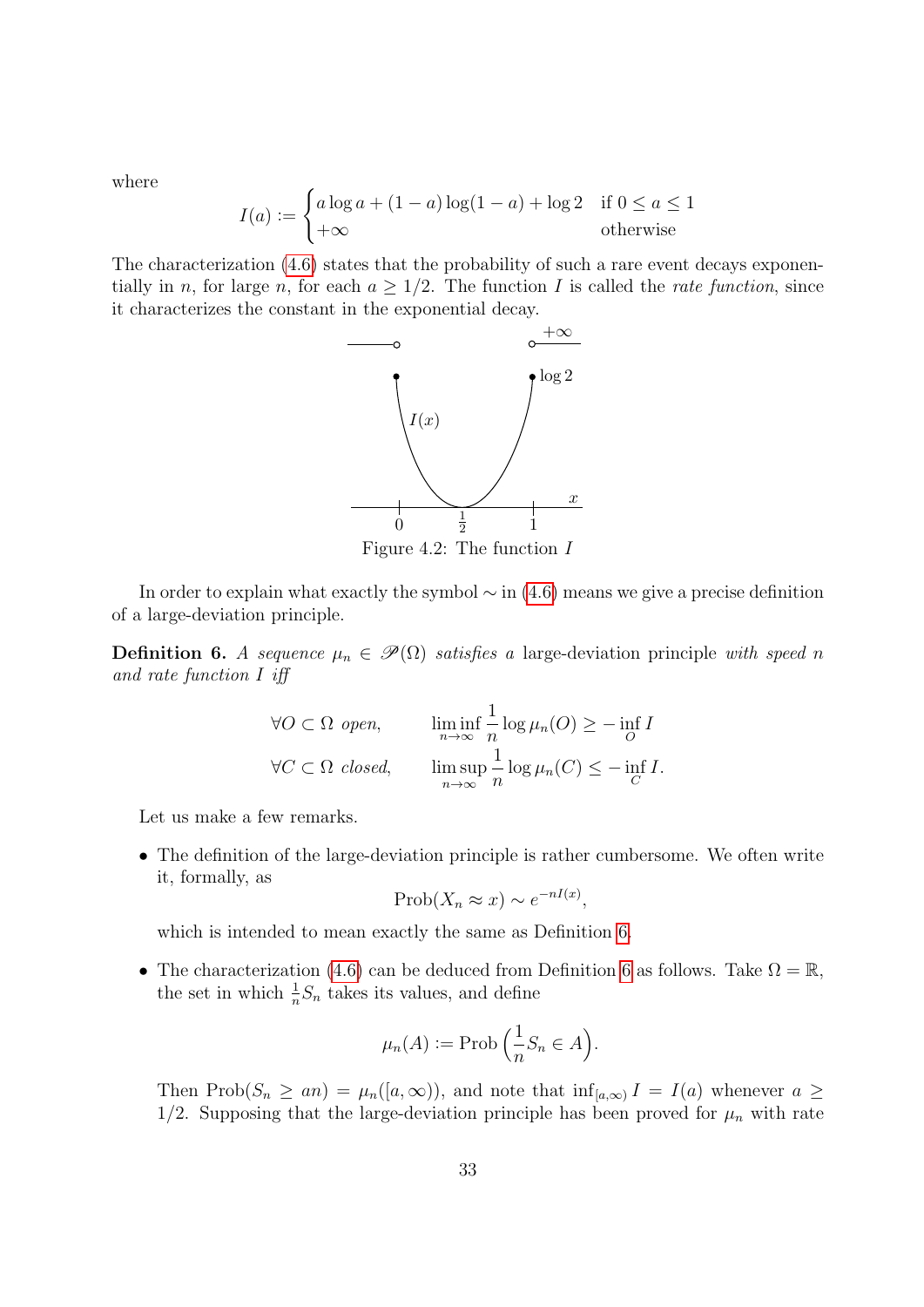function I (see e.g. [\[dH00,](#page-61-3) Th. I.3]), we then find that for all  $1/2 \le a < 1$ 

$$
-I(a) = -\inf_{(a,\infty)} I \leq \liminf_{n \to \infty} \text{Prob}(S_n > an)
$$
  

$$
\leq \limsup_{n \to \infty} \text{Prob}(S_n \geq an) \leq -\inf_{[a,\infty)} I = -I(a).
$$

Therefore, if  $1/2 \le a < 1$  then the liminf and limsup coincide, and we have that

$$
\lim_{n \to \infty} \frac{1}{n} \log \text{Prob}(S_n \ge an) = \lim_{n \to \infty} \frac{1}{n} \log \text{Prob}(S_n > an) = -I(a).
$$

This is the precise version of [\(4.6\)](#page-32-3).

- In the example of the coin, the two inequalities in Definition [6](#page-33-0) reduced to one and the same equality at all points between  $0$  and  $1$ , by the continuity of  $I$  at those points. In general a rate function need not be continuous, as the example of  $I$  above shows; neither is the function I unique. However, we can always assume that I is lower semi-continuous, and this condition makes I unique.
- Looking back at the discussion in Section [4.2,](#page-28-0) we see that for instance the limit [\(4.3\)](#page-29-1) is a large-deviation description, at least formally. We also remarked there that the characterization [\(4.3\)](#page-29-1) can not be true as it stands. In Definition [6](#page-33-0) we see how this is remedied: instead of a single macrostate  $\rho$ , we consider open and closed sets of macrostates, which may contain states  $\rho$  of the form  $k/N$  for different values of N.

Remark 6. The definition of the large-deviation principle has close ties to two other concepts of convergence.

• A sequence of probability measures  $\mu_n$  converges *narrowly* (in duality with continuous and bounded functions) to  $\mu$  if

$$
\forall O \subset \Omega \text{ open}, \qquad \liminf_{n \to \infty} \mu_n(O) \ge \mu(O)
$$

$$
\forall C \subset \Omega \text{ closed}, \qquad \limsup_{n \to \infty} \mu_n(C) \le \mu(C).
$$

Apparently, the large-deviation principle corresponds to a statement like 'the measures  $\frac{1}{n} \log \mu_n$  converge narrowly'.

• The definition in terms of two inequalities also recalls the definition of Gammaconvergence, and indeed we have the equivalence

 $\mu_n$  satisfies a large-deviation principle with rate function  $I \iff \frac{1}{n}$  $\frac{1}{n}\mathcal{H}(\cdot | \mu_n) \stackrel{\Gamma}{\longrightarrow} \hat{I},$ 

where  $\hat{I}(\nu) := \int I d\nu$ . A proof is given in [\[Mar12\]](#page-62-7).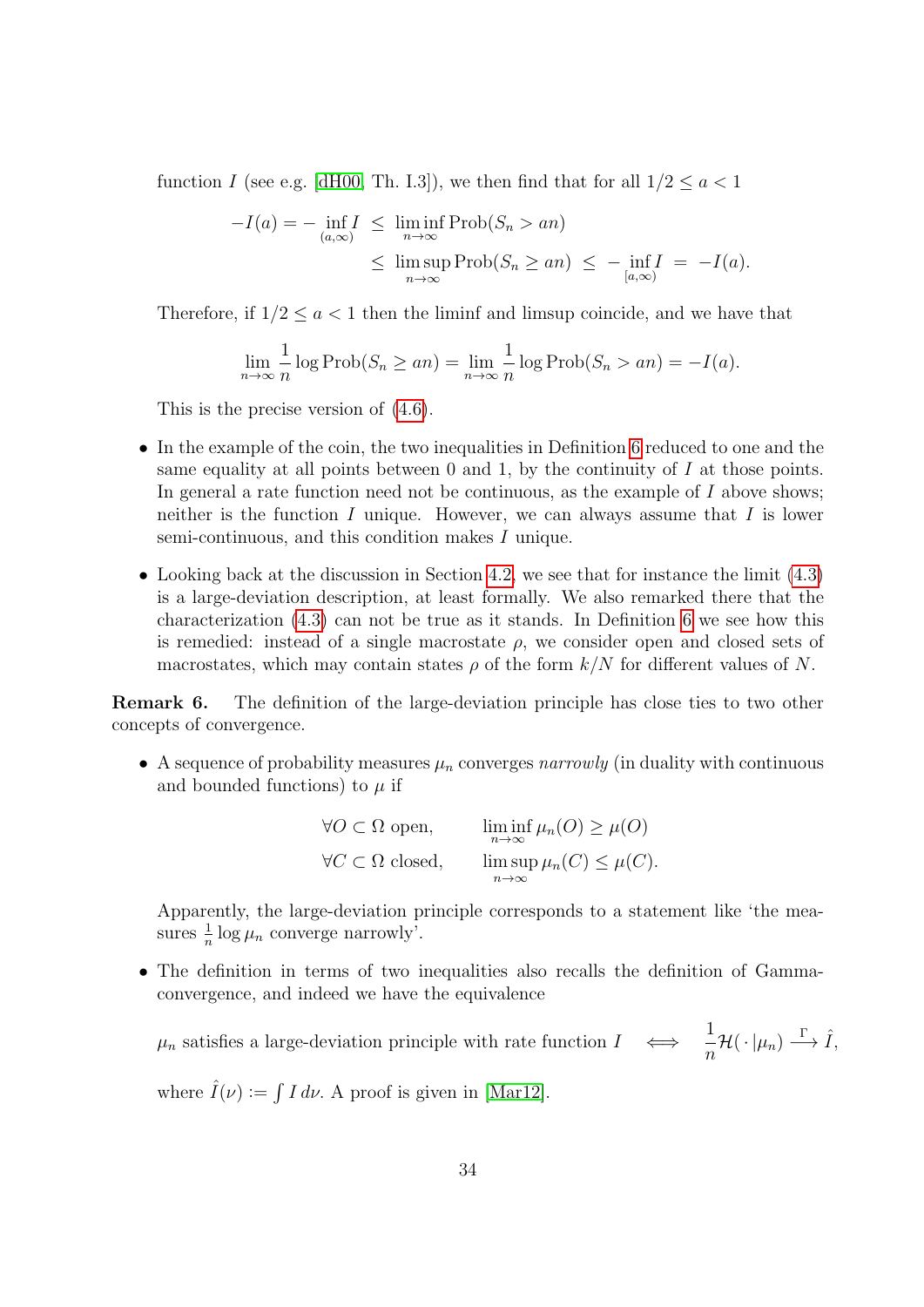A property of large deviations that will come back later is the following. Suppose that we have a large-deviation result for a sequence of probability measures  $\mu_n$  on a space X with rate functional I. Suppose that we now tilt the probability distribution  $\mu_n$  by a functional  $F: \mathcal{X} \to \mathbb{R}$ , by defining the new measure

$$
\tilde{\mu}_n(A) = \frac{\int_A e^{-nF(x)} \mu_n(dx)}{\int_{\mathcal{X}} e^{-nF(x)} \mu_n(dx)}.
$$

This increases the probability of events x with lower  $F(x)$ , with respect to events x with higher  $F(x)$ , with a similar exponential rate (the prefactor n) as a large-deviation result.

The large-deviation behaviour of  $\tilde{\mu}_n$  is now given by

**Theorem 7** (Varadhan's Lemma (e.g. [\[dH00,](#page-61-3) Th. III.13])). Let  $F : \mathcal{X} \to \mathbb{R}$  be continuous and bounded from below. Then  $\tilde{\mu}_n$  satisfies a large deviation principle with rate function

$$
\tilde{I}(x) := I(x) + F(x) - \inf_{\mathcal{X}} (I + F).
$$

The final term in this expression is only a normalization constant that makes sure that inf  $\tilde{I} = 0$ . The important part is that  $\tilde{I}$  is the sum of the two functions I and F. In words: if we modify a probability distribution by tilting it with an exponential factor  $e^{-nF}$ , then that tilting function  $F$  ends up being *added* to the original rate function  $I$ .

#### <span id="page-35-0"></span>4.5 Entropy as large-deviation rate function

Now to the question why relative entropy appears in the context of thermodynamics. Consider the following situation. We place n independent particles in a space  $\mathcal X$  according to a distribution  $\mu \in \mathscr{P}(\mathcal{X})$ , i.e. the probability that the particle is placed in a set  $A \subset \mathcal{X}$ is  $\mu(A)$ . We now consider the empirical measure of these *n* particles, which is the measure

$$
\rho_n := \frac{1}{n} \sum_{i=1}^n \delta_{X_i},
$$

where  $X_i$  is the position of the i<sup>th</sup> particle. The empirical measure  $\rho_n$  is a random element of  $\mathscr{P}(\mathcal{X})$ , and the law of large numbers gives us that with probability one  $\rho_n$  converges weakly (in the sense of measures) to the law  $\mu$ . (This is of course the standard way of determining  $\mu$  if one only has access to the sample points  $X_i$ ).

In this situation the large deviations of  $\rho_n$  are given by Sanov's theorem (see e.g. [\[DZ98,](#page-62-8) Th. 6.2.10]). The random measure  $\rho_n$  satisfies a large-deviation principle with rate n and rate function

$$
I(\rho) := \mathcal{H}(\rho|\mu),
$$

 $\Box$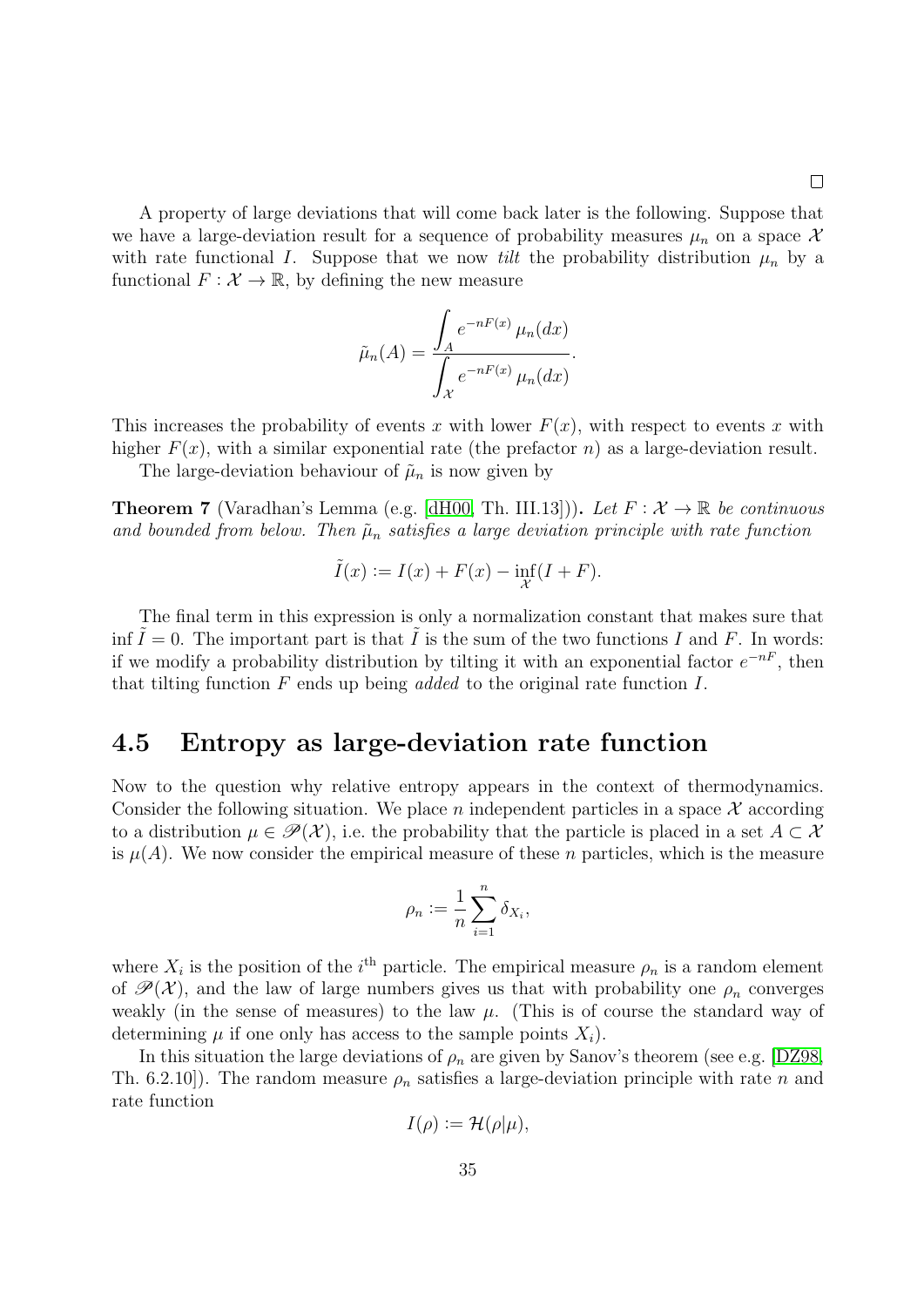or in the shorthand notation that we used earlier,

$$
\text{Prob}(\rho_n \approx \rho) \sim e^{-n\mathcal{H}(\rho|\mu)} \qquad \text{as } n \to \infty.
$$
 (4.8)

This is such an important result that I state it separately:

The relative entropy is the rate functional of the empirical measure of a large number of identical particles.

Note the stress on 'empirical measure': the appearance of the relative entropy is intimately linked to the fact that we are considering empirical measures. Section [4.2](#page-28-0) gives an insight into why this is: when passing from a vector of positions to the corresponding empirical measure, there is loss of information, since particles at the same position are indistinguishable.

#### <span id="page-36-0"></span>4.6 Free energy and the Boltzmann distribution

In many books one encounters in various forms the following claim. Take a system of particles living in a space X, and introduce an 'energy'  $E : \mathcal{X} \to \mathbb{R}$  (in Joules, J) depending on the position  $x \in \mathcal{X}$ . Bring the system of particles into contact with a 'heat bath' of temperature  $T$  (in Kelvin, K), and let it settle into equilibrium. Then the probability distribution of the particles will be given by

<span id="page-36-1"></span>
$$
\text{Prob}(A) = \frac{\int_{A} e^{-E(x)/kT} dx}{\int_{\mathcal{X}} e^{-E(x)/kT} dx}.
$$
\n(4.9)

This is known as the Boltzmann distribution, or Boltzmann statistics, and the Boltzmann constant k has the value  $1.4 \cdot 10^{-23}$  J/K. (Note that it only exists if the exponentials are integrable, which is equivalent to sufficient growth of  $E$  for large  $x$ . We will assume this for this discussion).

Where does this distribution come from? The concept of entropy turns out to give us the answer.

Since we need a system and a heat bath, we take two systems, called  $S$  and  $S_B$  (for  $\Phi$ ). Both are probabilistic systems of particles; S consists of n independent particles  $X_i \in \mathcal{X}$ , with probability law  $\mu \in \mathscr{P}(\mathcal{X})$ ; similarly  $S_B$  consists of m independent particles  $Y_j \in \mathcal{Y}$ , with law  $\nu \in \mathscr{P}(\mathcal{Y})$ . The total state space of the system is therefore  $\mathcal{X}^n \times \mathcal{Y}^m$ .

The coupling between these systems will be via an energy constraint. We assume that there are energy functions  $e: \mathcal{X} \to \mathbb{R}$  and  $e_B: \mathcal{Y} \to \mathbb{R}$ , and we will constrain the joint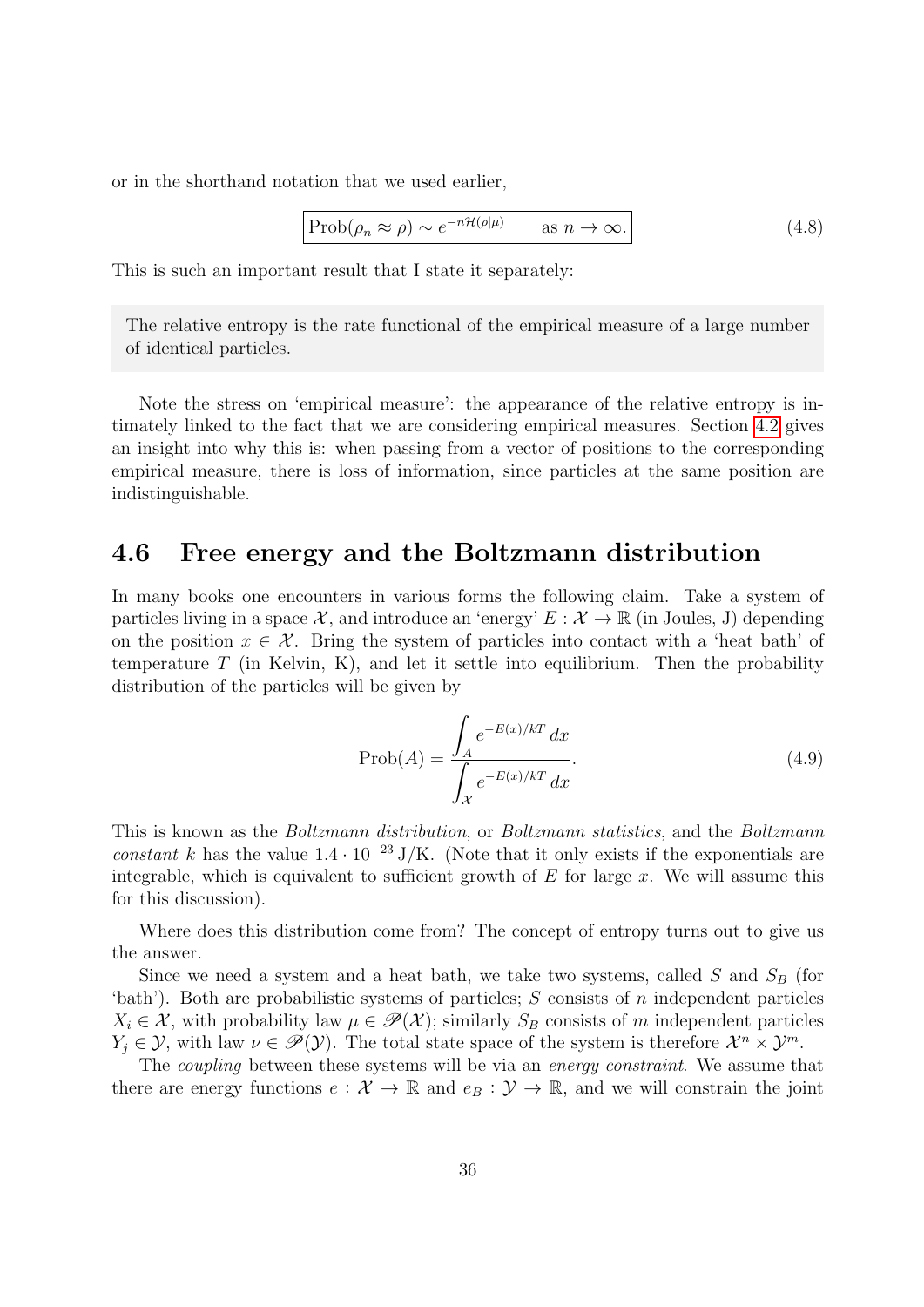<span id="page-37-0"></span>system to be in a state of fixed total energy, i.e. we will only allow states in  $\mathcal{X}^n \times \mathcal{Y}^m$  that satisfy

$$
\sum_{i=1}^{n} e(X_i) + \sum_{j=1}^{m} e_B(Y_j) = \text{constant.}
$$
 (4.10)

The physical interpretation of this is that energy (in the form of heat) may flow freely from one system to the other, but no other form of interaction is allowed.

Similar to the example above, we describe the total states of systems  $S$  and  $S_B$  by empirical measures  $\rho_n = \frac{1}{n}$  $\frac{1}{n} \sum_i \delta_{X_i}$  and  $\zeta_m = \frac{1}{m}$  $\frac{1}{m} \sum_j \delta_{Y_j}$ . We define the average energies  $E(\rho_n) := \frac{1}{n}$  $\frac{1}{n}\sum_i e(X_i) = \int_{\mathcal{X}} e \, d\rho_n$  and  $E_B(\zeta_m) := \int_{\mathcal{Y}} e_B \, d\zeta_m$ , so that the energy constraint above reads  $nE(\rho_n) + mE_B(\zeta_m) = \text{constant}.$ 

By Section [4.5,](#page-35-0) each of the systems *separately* satisfies a large-deviation principle with rate functions  $I(\rho) = \mathcal{H}(\rho|\mu)$  and  $I_B(\zeta) = \mathcal{H}(\zeta|\nu)$ . However, instead of using the explicit formula for  $I_B$ , we are going to assume that  $I_B$  can be written as a function of the energy  $E_B$  of the heat bath alone, i.e.  $I_B(\zeta) = I_B(E_B(\zeta))$ . For the coupled system we derive a joint large-deviation principle by choosing that (a)  $m = nN$  for some large  $N > 0$ , and (b) the constant in  $(4.10)$  scales as n, i.e.

$$
nE(\rho_n) + nNE_B(\zeta_{nN}) = n\overline{E} \quad \text{for some } \overline{E}.
$$

The joint system satisfies then a large-deviation principle<sup>[4](#page-37-1)</sup>

$$
\text{Prob}\left((\rho_n,\zeta_{nN})\approx(\rho,\zeta)\,\Big|\,E(\rho_n)+NE_B(\zeta_{nN})=\overline{E}\right)\sim\exp\bigl(-nJ(\rho,\zeta)\bigr),
$$

with rate functional

$$
J(\rho,\zeta) := \begin{cases} \mathcal{H}(\rho|\mu) + N\tilde{I}_B(E_B(\zeta)) + \text{constant} & \text{if } E(\rho) + NE_B(\zeta) = \overline{E}, \\ +\infty & \text{otherwise.} \end{cases}
$$

Here the constant is chosen to ensure that inf  $J = 0$ .

The functional J can be reduced to a functional of  $\rho$  alone,

$$
J(\rho) = \mathcal{H}(\rho|\mu) + N\tilde{I}_B\left(\frac{\overline{E} - E(\rho)}{N}\right) + \text{constant}.
$$

In the limit of large  $N$ , one might approximate

$$
N\tilde{I}_B\left(\frac{\overline{E}-E(\rho)}{N}\right) \approx N\tilde{I}_B(\overline{E}) - \tilde{I}'_B(\overline{E})E(\rho).
$$

The first term above is absorbed in the constant, and we find

$$
J(\rho) \approx \mathcal{H}(\rho|\mu) - E(\rho)\tilde{I}'_B(\overline{E}) + \text{constant}.
$$

<span id="page-37-1"></span><sup>&</sup>lt;sup>4</sup>This statement is formal; I haven't yet worked out how to formulate this rigorously for general state spaces.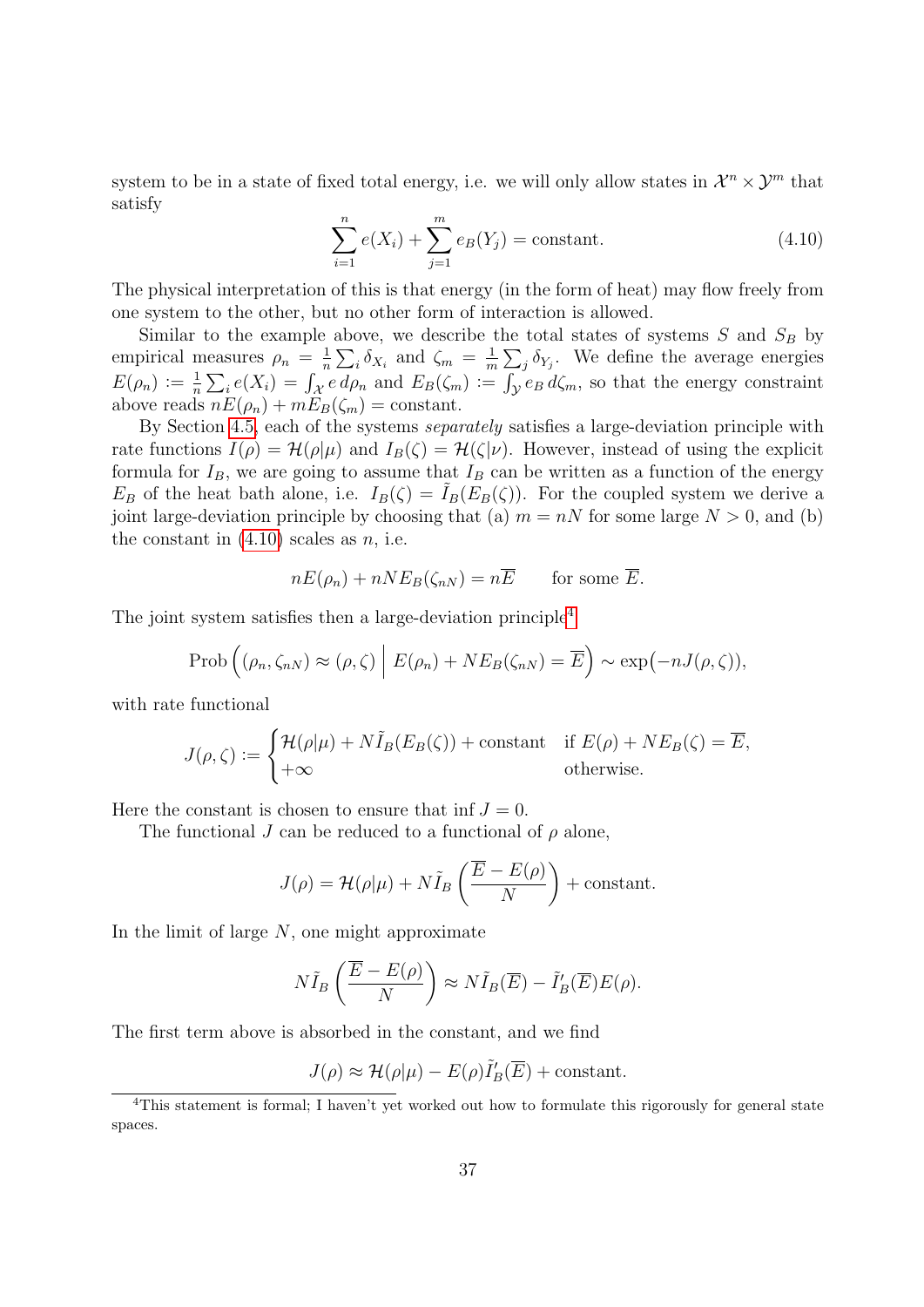In many cases  $I'_B$  is negative, since larger energies typically lead to higher probabilities and therefore smaller values of  $I_B$ . Now we simply define  $kT := -1/\tilde{I}_B'(\overline{E})$ , and we find

$$
J(\rho) \approx \mathcal{H}(\rho|\mu) + \frac{1}{kT}E(\rho) + \text{constant}.
$$

Compare this to the typical expression for free energy  $E-TS$ ; if we interpret S as  $-k\mathcal{H}(\cdot|\mu)$ , then we find the expression above, up to a factor  $kT$ .

Note that the right-hand side can be written as  $\mathcal{H}(\rho|\tilde{\mu})$ , where  $\tilde{\mu}$  is the tilted distribution

$$
\tilde{\mu}(A) = \frac{\int_A e^{-e(x)/kT} \mu(dx)}{\int_{\mathcal{X}} e^{-e(x)/kT} \mu(dx)}
$$

Here we recognize the expression  $(4.9)$  for the case when  $\mu$  is the Lebesgue measure.

This derivation shows that the effect of the heat bath is to *tilt* the system  $S$ : a state  $\rho$  of S with larger energy  $E(\rho)$  implies a smaller energy  $E_B$  of  $S_B$ , which in turn reduces the probability of  $\rho$ . The role of temperature T is that of an exchange rate, since it characterizes the change in probability (as measured by the rate function  $I_B$ ) per unit of energy. When  $T$  is large, the exchange rate is low, and then larger energies incur only a small probabilistic penalty. When temperature is low, then higher energies are very expensive, and therefore more rare. From this point of view, the Boltzmann constant  $k$ is simply the conversion factor that converts our Kelvin temperature scale for  $T$  into the appropriate 'exchange rate' scale.

One consequence of the discussion above is that the expression

$$
\mathcal{F}(\rho) := \mathcal{H}(\rho|\mu) + \frac{1}{kT}E(\rho) + \text{constant}
$$
\n(4.11)

is the rate function for a system of particles in contact with a heat bath. Let us make this statement precise, because this will explain some of the questions that we started this chapter with.

We recall the experiment that we just formulated. For each n, draw  $n \times m$  particle positions  $\{X_i^n\}$  = 1<sup>n</sup> and  $\{Y_j^n\}_{j=1}^{nN}$  from the joint state space  $\mathcal{X}^n \times \mathcal{Y}^{nN}$ , with distribution  $\mu$  (for  $X_i^n$ ) and  $\nu$  (for  $Y_j^n$ ), conditioned on the equality [\(4.10\)](#page-37-0) with constant equal to  $n\overline{E}$ . Then, writing again  $\rho_n := n^{-1} \sum_i \delta_{X_i^n}$ , we have seen that

$$
\mathrm{Prob}(\rho_n \approx \rho) \sim \exp(-n\mathcal{F}(\rho)) \quad \text{as } n \to \infty.
$$

For large n, this characterization implies that the distribution of  $\rho_n$  is strongly concentrated around the global minimizers of  $\mathcal{F}-$ and in the limit  $n \to \infty$ , it collapses onto this set. This explains 'modelling insight  $[M6]$ ' on page [26,](#page-26-0) the equilibrium states of this system are global minimizers of the free energy.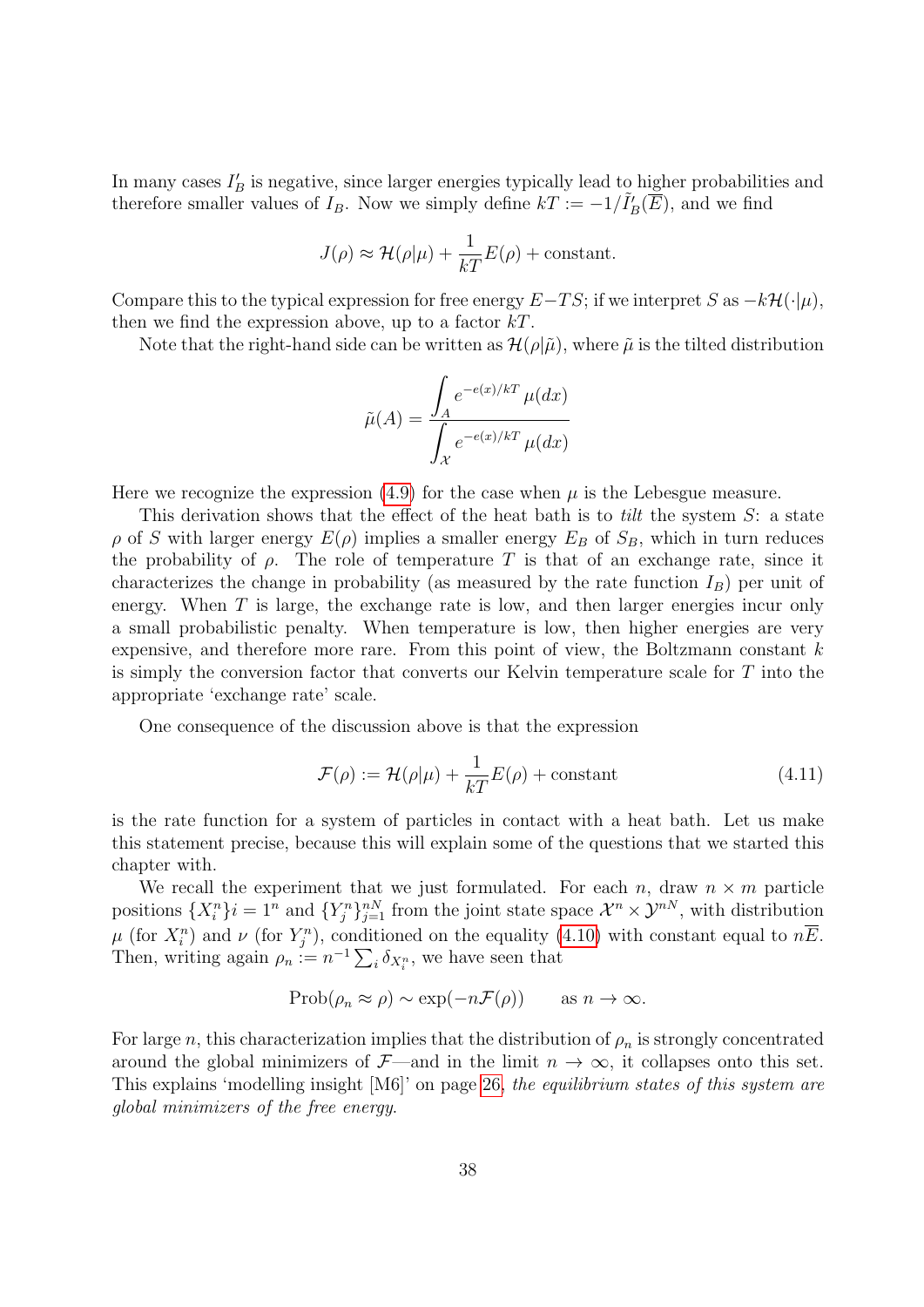In books on thermodynamics one often encounters the identity (or definition)  $T = dS/dE$ . This is formally the same as our definition of kT as  $-dI_B/dE$ , if one interprets  $I_B$  as an entropy and adopts the convention to multiply the non-dimensional quantity  $I_B$  with  $-k$ .

Yet another insight that this calculation gives is the following. It might be puzzling that in defining a free energy (e.g.  $E - TS$ , or  $kT \text{Ent} + E$ ), one adds two rather different objects: the energy of a system seems to be a completely different type of object than the entropy. This derivation of Boltzmann statistics shows that it's not exactly energy and entropy that one's adding; it really is more like adding two entropies ( $\mathcal H$  and  $I_B$ , in the notation above). The fact that we write the second entropy as a constant times energy follows from the coupling and the approximation allowed by the assumption of a large heat bath.

#### <span id="page-39-0"></span>4.7 Generalizations

Interaction energy In fact, the argument in the previous section applies just as well with an energy  $E$  that is not a simple sum over particles, but includes interaction effects. A typical example would be a pair-interaction energy of the type

$$
\frac{1}{n}\sum_{i=1}^n V_b(X_i) + \frac{1}{n^2}\sum_{i,j=1}^n V_i(X_i - X_j) = \int_{\mathcal{X}} V_b d\rho_n + \iint_{\mathcal{X}\times\mathcal{X}} V_i(x - y) \rho_n(dx)\rho_n(dy).
$$

Both electrostatic interaction energies and gravitaional energies are of this type. We come back to this type of energy in Section [5.6.](#page-47-0)

Multiple species The case of multiple species of particle can be treated by assuming that each particle has not only a position  $X_i \in \Omega$  but also a type  $T_i \in \{1, \ldots, m\}$ . This corresponds to taking the set X above as  $\mathcal{X} := \Omega \times \{1, \ldots, m\}$ . We define the empirical measure  $\rho_n$  similarly as  $\frac{1}{n} \sum_i \delta_{(X_i,T_i)}$ , which is now a probability measure on the space  $\lambda$ with variables  $x \in \Omega$  and  $t \in \{1, \ldots, m\}$ .

Following the same line of reasoning, we again find an approximate rate functional

$$
\mathcal{H}(\rho|\mu) + \frac{1}{kT}E(\rho) + \text{constant},
$$

where  $\mu$  is now the original distribution of the particles on the state space  $\mathcal{X}$ . If we write

$$
\rho_i := \rho \big|_{\{t = i\}}, \qquad \mu_i := \mu \big|_{\{t = i\}},
$$

then

<span id="page-39-1"></span>
$$
\mathcal{H}(\rho|\mu) = \sum_i \mathcal{H}(\rho_i|\mu_i),
$$

so that the rate functional becomes

$$
\sum_{i} \mathcal{H}(\rho_i | \mu_i) + \frac{1}{kT} E(\rho) + \text{constant.} \tag{4.12}
$$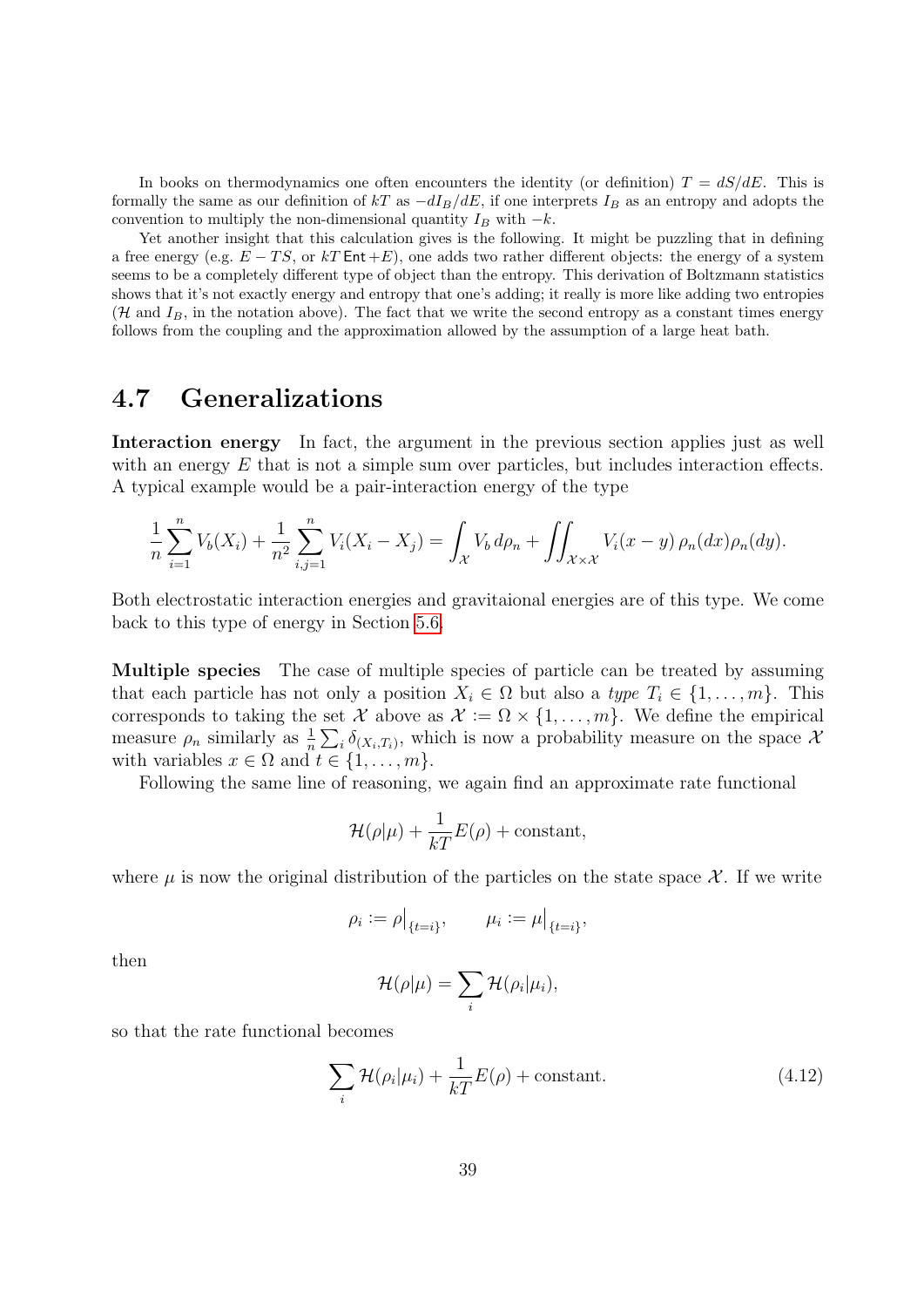#### <span id="page-40-0"></span>4.8 Dimensional versions

In applications we work with concentrations that have dimensions, typically of moles per m<sup>3</sup> or per liter, and traditionally free energies have dimensions of energy rather than being dimensionless. To convert a dimensionless version such as [\(4.12\)](#page-39-1) into a dimensional form we first multiply with an energy quantity to make the dimension that of energy. The traditional choice is to multiply with kT.

We next connect the dimensionless measures  $\rho_i$  with dimensional concentrations  $c_i$  in a physical domain  $\Omega$  by

$$
\rho_i = \overline{c}^{-1} c_i \mathcal{L}^3 \big|_{\Omega} \quad \text{with} \quad \overline{c} := \sum_i \int_{\Omega} c_i(x) \, dx. \tag{4.13}
$$

The natural choice for  $\mu$  in [\(4.12\)](#page-39-1) is to be proportional to the Lebesgue measure,

$$
\mu = \mu_0 \mathcal{L}^3 \big|_{\Omega} \quad \text{for some } \mu_0 > 0.
$$

This corresponds to assuming no preference of the particles for one place above another apart from that which might be encoded in the energy  $E$ . We then calculate that

$$
kT \cdot (4.12) = kT \sum_{i} \overline{c}^{-1} \int_{\Omega} c_i(x) \log \frac{c_i(x)}{\overline{c}\mu_0} dx + E(c_1, \ldots, c_m) + \text{constant},
$$

where we leave the dependence of E on  $(c_1, \ldots, c_m)$  unspecified for the moment.

This expression can be thought of as the free energy *per particle*: the energy  $E$  in Section [4.6](#page-36-0) is defined as an energy per particle, and the entropy terms are invariant under changes in particle number. The total free energy is this expression multiplied by the total number of particles  $n\bar{c}$ . If c is indeed measured in moles per cubic meter, then n is known exactly to be *Avogadro's number*,  $N_A \simeq 6.022 \cdot 10^{23}$ . Multiplying by  $N_A \bar{c}$  we find

$$
RT\sum_{i}\int_{\Omega}c_{i}(x)\log\frac{c_{i}(x)}{c_{0}}dx + \tilde{E}(c_{1},\ldots,c_{m}) + \text{constant}.
$$

Here the constant  $R = kN_A \simeq 8.314 \text{ J K}^{-1} \text{mol}^{-1}$  is the same universal gas constant as in Section [2.3.](#page-12-0) In this expression we have replaced the energy-per-particle  $E$  by the total energy E, and we replaced  $\bar{c}\mu_0$  by a reference concentration  $c_0$ . Note that the value of  $c_0$ only changes the value of the constant in this expression, and therefore we can choose it arbitrarily.

#### <span id="page-40-1"></span>4.9 Modelling free energy

Let us now summarize. The discussions above give an algorithm how to construct the total free energy in systems described by concentrations. (For completeness: the total free energy is equal to the large-deviation rate functional, multiplied by  $kT$  and by the total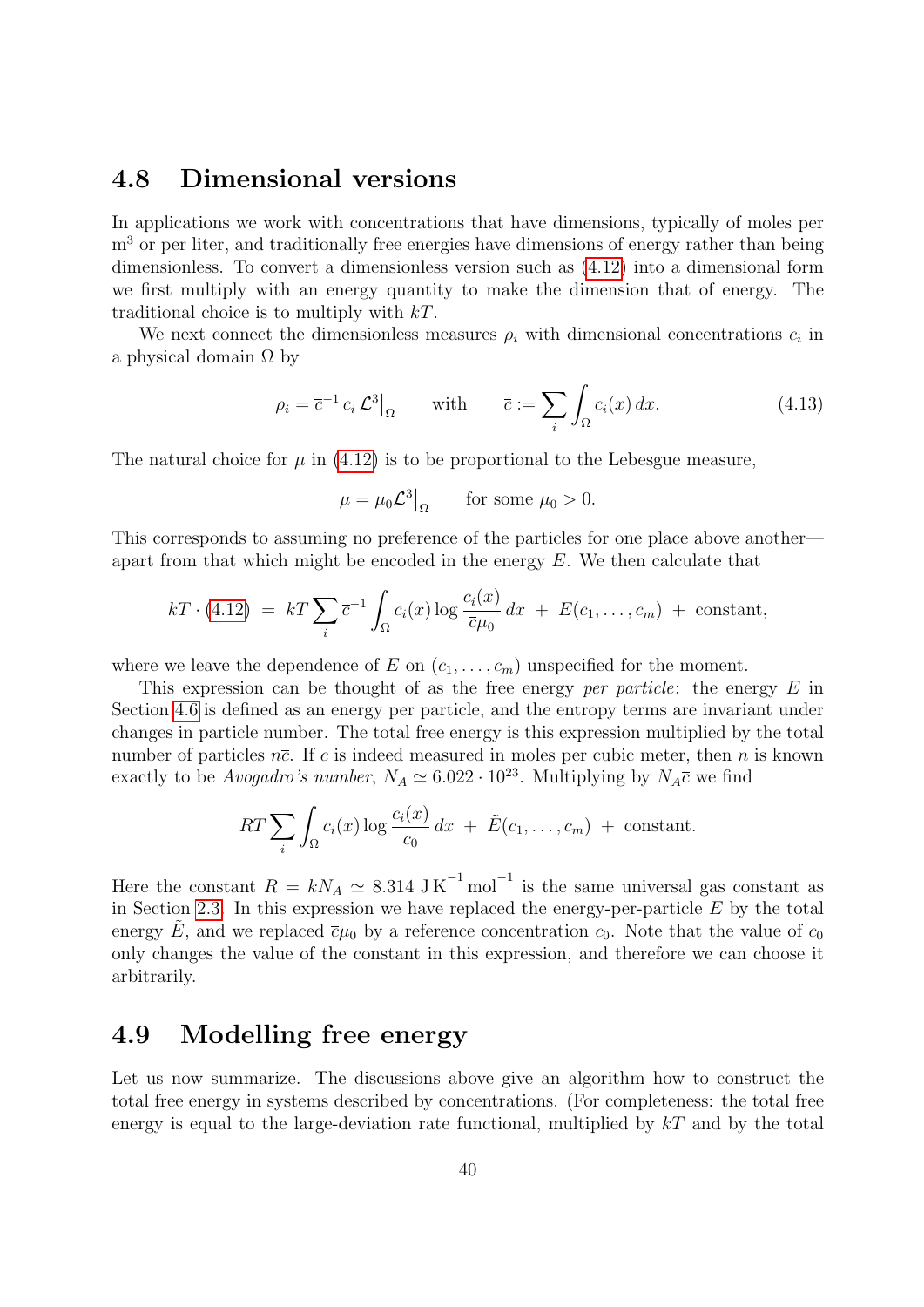number of particles.) Take a system with m concentrations  $c_1, \ldots, c_m : \Omega \to [0, \infty)$  (in moles per  $m^3$ ), which can exchange energy with a heat bath with temperature T, assuming that we know the total energy  $E(c_1, \ldots, c_m)$  as a function of  $(c_1, \ldots, c_m)$ . Apart from the interaction described by the energy, the particles are assumed to have no interaction with each other. By the arguments above we find that the free energy of this system is

<span id="page-41-0"></span>
$$
\mathcal{F}(c_1,\ldots,c_m) := E(c_1,\ldots,c_m) + RT \sum_{i=1}^m \int_{\Omega} c_i(x) \log \frac{c_i(x)}{c_0} dx + \text{constant.} \tag{4.14}
$$

We saw in the sections above how the entropy terms in [\(4.14\)](#page-41-0) arise from the indistinguishability of the particles of the same species: each species contributes a term RT  $\int c \log c/c_0$  to the free energy.

While modelling the system of diffusing particles, in Section [2.3,](#page-12-0) we chose a functional of this type, [\(2.4\)](#page-12-1). We now recognize that this is a free energy, i.e. a dimensional version of the large-deviation rate functional associated with concentrations of independent particles. This argument gives an interpretation of this functional, but it does not yet explain why it should be a driving force in a gradient flow. That aspect we discuss in the next chapter.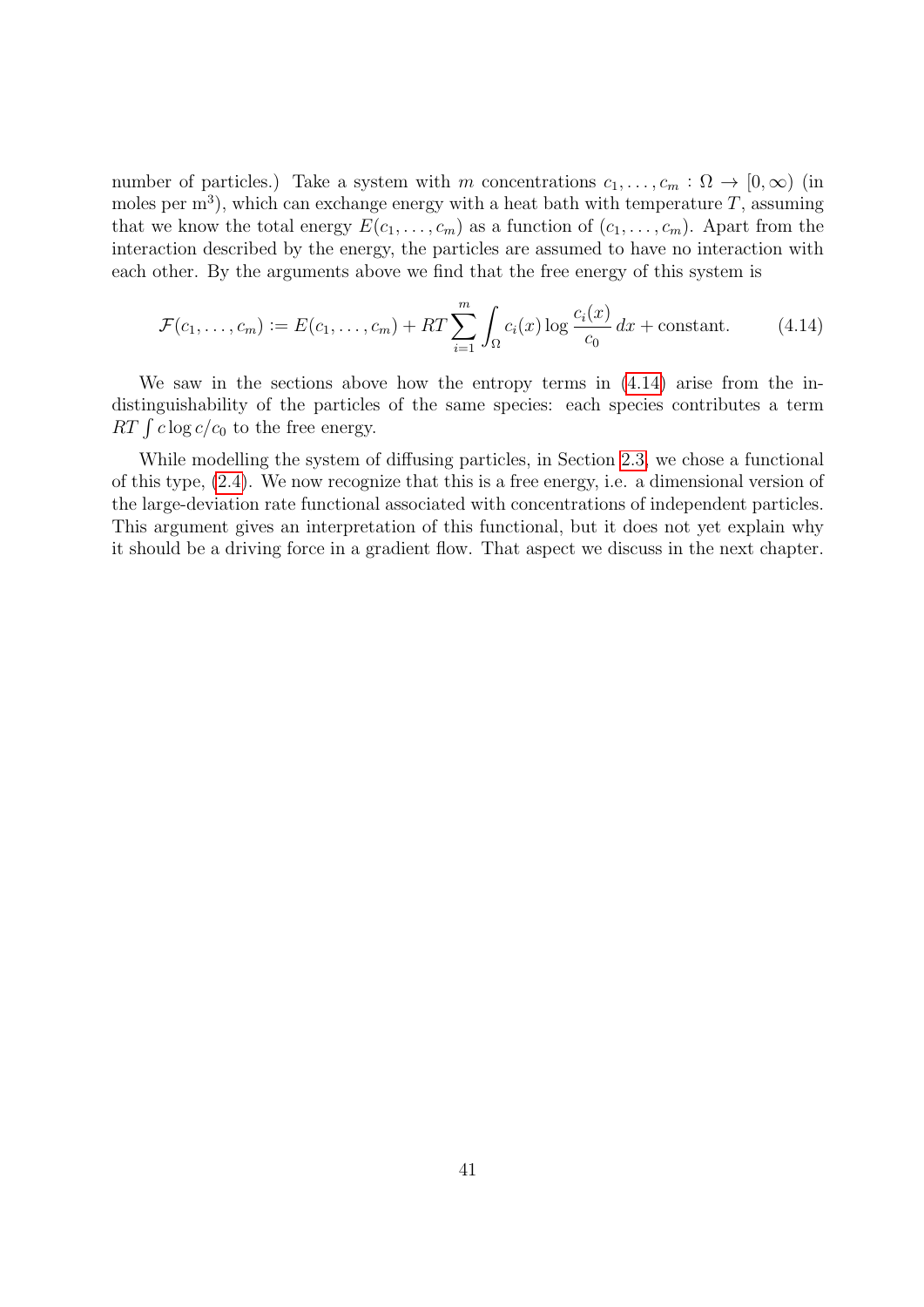# <span id="page-42-0"></span>Chapter 5

# Free energy dissipated through Wasserstein metrics

In this chapter I want to establish the following modelling insights.

M7 Particles moving through a viscous fluid dissipate energy. If the starting and ending positions of n particles are characterized by two empirical measures  $\rho_0$ and  $\rho_1$ , then the minimally dissipated energy in a stationary Newtonian fluid is

$$
\frac{n\eta}{\tau}W_2(\rho_0,\rho_1)^2,
$$

where  $\tau$  is the duration of the motion,  $\eta$  is a friction parameter, and  $W_2$  is the Wasserstein distance.

- M8 The Wasserstein distance  $W_2$  also characterizes the mobility of empirical measures of Brownian particles, in the sense of large deviations.
- M9 In an SDE with Brownian noise, in the many-particle limit, free energy is dissipated through the Wasserstein distance. Therefore in many cases the manyparticle limit is a Wasserstein gradient flow of the free energy.

Taken together, these will explain the modelling choices of Section [2.3.](#page-12-0)

#### <span id="page-42-1"></span>5.1 Dissipation in a viscous fluid

When a spherical particle is dragged through a Newtonian viscous fluid, the relative velocity v is linearly related to the force  $f[N]$  that is required to keep it moving:

<span id="page-42-2"></span>
$$
f = \eta v. \tag{5.1}
$$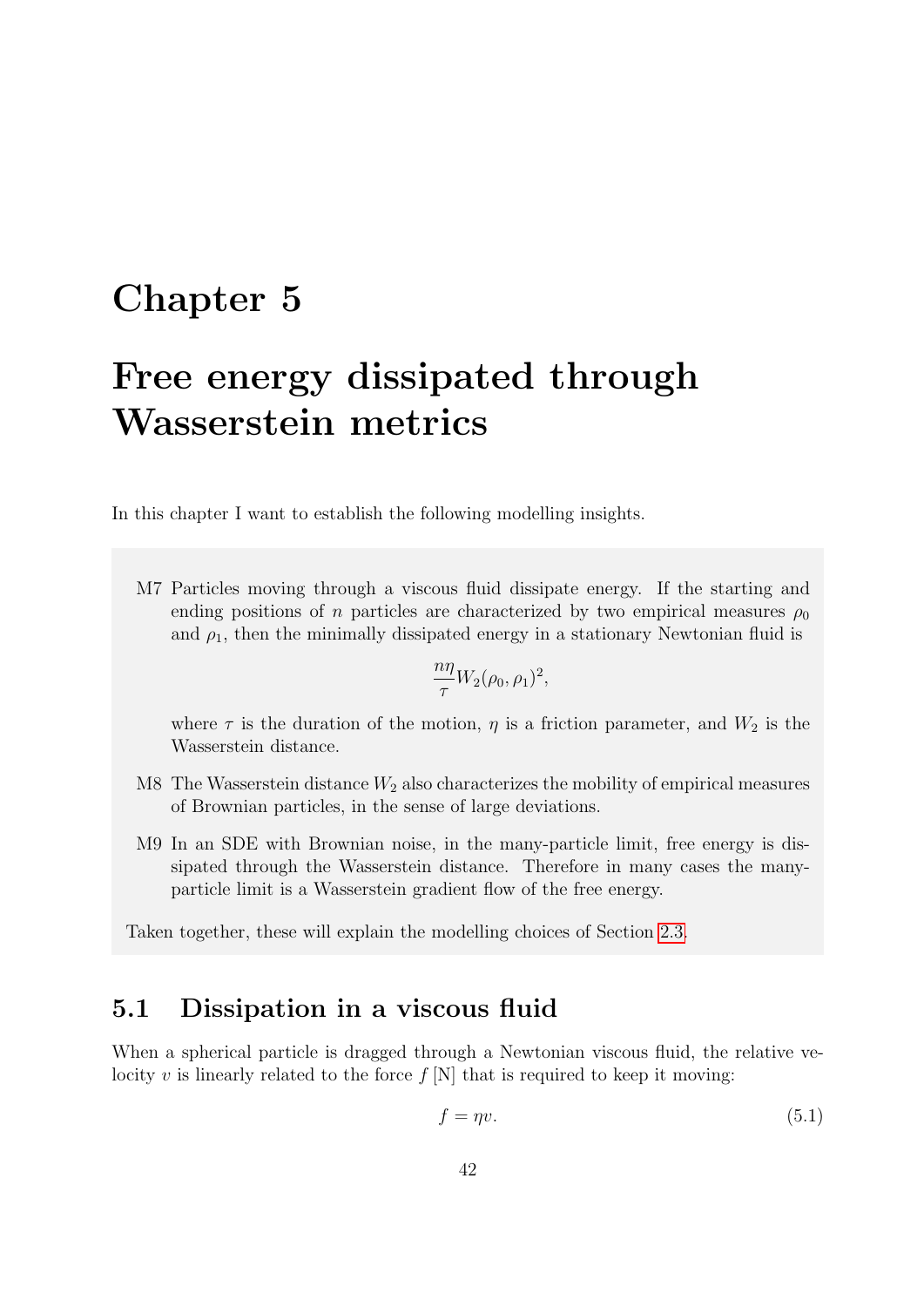(Stokes' law gives an explicit expression for the *friction coefficient*  $\eta$ :  $\eta = 6\pi\nu r$ , where r is the radius of the particle and  $\nu$  [Ns/m<sup>2</sup>] the dynamic viscosity of the fluid; see [\[Sto51,](#page-63-1) Eq. (126)] or [\[LL87,](#page-62-1) §20].) Therefore, if  $X_1(t), \ldots, X_n(t)$  are trajectories of n particles, for  $t \in [0, \tau]$ , then the total work done by the particles on the fluid is equal to

$$
\sum_{i=1}^{n} \int_0^{\tau} f_i(t) \cdot \dot{X}_i(t) dt = \eta \sum_{i=1}^{n} \int_0^{\tau} \dot{X}_i(t)^2 dt = \frac{\eta}{\tau} \sum_{i=1}^{n} \int_0^1 (\partial_s X_i(\tau s))^2 ds.
$$

This work is converted into heat by friction with the molecules of the fluid.

Writing  $\rho_s = n^{-1} \sum_i \delta_{X_i(\tau_s)}$  for the empirical measure of these particles, we have, using the formula for the Wasserstein tensor of atomic measures,

$$
\frac{\eta}{\tau} \sum_{i=1}^n \int_0^1 \left( \partial_s X_i(\tau s) \right)^2 ds \stackrel{(3.13)}{=} \frac{\eta n}{\tau} \int_0^1 \|\dot{\rho}_s\|_{-1,\rho_s}^2 ds \stackrel{(3.12)}{\geq} \frac{\eta n}{\tau} W_2(\rho_0, \rho_1)^2.
$$

This lower bound is achieved by a particle motion along straight lines with constant velocity.

This observation shows us that

The Wasserstein distance for empirical measures of particles can be interpreted as the minimal energy dissipated by moving those particles through a viscous fluid.

A similar statement holds locally in time: the Wasserstein tensor  $\|\dot{\rho}\|_{-1,\rho}^2$ , multiplied by the coefficient  $n\eta$ , is the power (work per unit of time) expended by the movement of  $n$  particles. The dimensional version of this statement is found by again connecting a concentration c with a particle empirical measure  $\rho$  by  $\rho = c/\bar{c}\mathcal{L}|_{\Omega}$  and  $n = \bar{c}N_A$  (see Section [4.8\)](#page-40-0). Then, writing  $\dot{\rho} = - \text{div} \rho v = - \text{div}(cv/\overline{c})$ , we have

$$
n\eta \|\dot{\rho}\|_{-1,\rho}^2 = n\eta \int \rho |v|^2 = \frac{n\eta}{\bar{c}} \int |w|^2 c \, dx = \eta N_A \int |w|^2 c \, dx. \tag{5.2}
$$

This observation provides a first motivation of the choice of the Wasserstein metric tensor in  $(2.6)$ ,

$$
\widetilde{\Psi}(c, w) = \frac{\widetilde{\eta}}{2} \int_{\Omega} |w(x)|^2 c(x) dx, \quad \text{where } \dot{c} = -\operatorname{div} cw.
$$

By the argument above,  $\tilde{\Psi}(c, w)$  is one-half of the energy dissipation associated with moving the particles of concentration c according to w, where  $\tilde{\eta} = \eta N_A$  is a macroscopic friction coefficient. If one is willing to accept that the free energy  $\mathcal F$  in [\(2.4\)](#page-12-1) is the driving force in a gradient flow, then modelling the dissipation with  $\Psi$  corresponds to assuming that dissipation of the free energy happens through viscous dissipation generated by the particles, as they move through a stagnant fluid.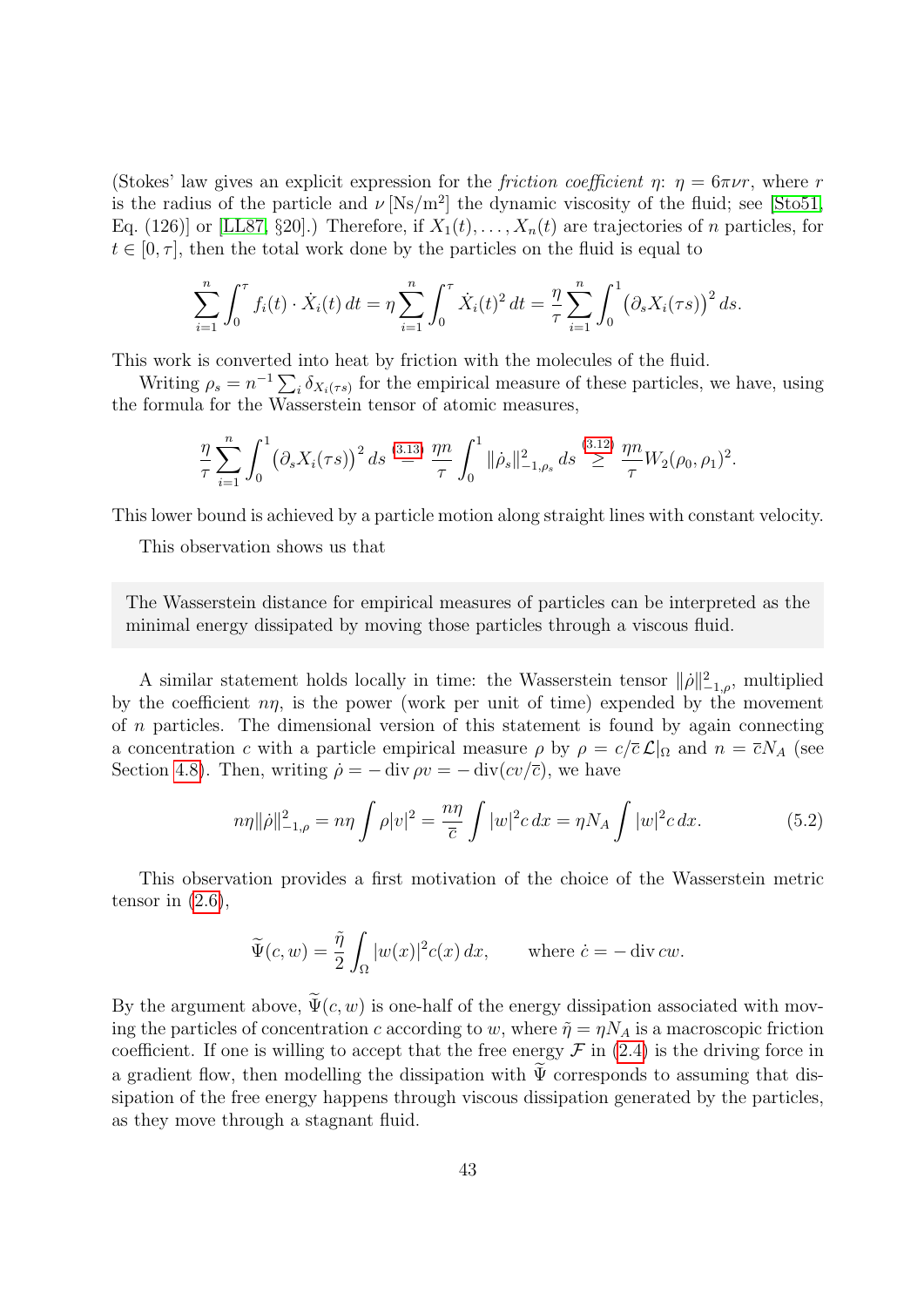While this argument has the advantage of being simple, it neglects the fact—put forward in the previous chapter—that the free energy, and especially the entropy terms, can only be understood from a stochastic point of view. In the next section we therefore develop a stochastic view on the Wasserstein distance, by connecting it to the fluctuations of Brownian particles.

#### <span id="page-44-0"></span>5.2 Brownian particles and Wasserstein dissipation

The previous section gave an interpretation of the Wasserstein distance in terms of viscous dissipation—conversion of work into heat by particles moving through a fluid. We now focus on the role of the Wasserstein distance in stochastic particle systems, and we first consider a simple case.

Consider the system of *n* particles  $X_{\varepsilon,i}$  in  $\mathbb{R}^d$   $(i = 1, \ldots, n)$  defined as a rescaled Brownian motion:

<span id="page-44-1"></span>
$$
dX_{\varepsilon,i}(t) = \sqrt{2} \,\varepsilon \, dW_i(t), \qquad X_{\varepsilon,i}|_{\{t=0\}} = x_{0,i}.\tag{5.3}
$$

where for each i,  $W_i$  is a Brownian motion in  $\mathbb{R}^d$ ,  $\sigma > 0$  is a mobility coefficient, and the vector of positions  $x_0 = (x_{0,1}, \ldots, x_{0,n}) \in \mathbb{R}^{nd}$  is fixed. If we fix  $\tau > 0$ , then by Schilder's theorem (e.g. [\[DZ98,](#page-62-8) Th. 5.2.3]), the process  $\{X_{\varepsilon}: t \in [0, \tau]\}$ , satisfies a large-deviation principle for fixed n and small  $\varepsilon$ ,

$$
\mathrm{Prob}\big(X_{\varepsilon}|_{[0,\tau]} \approx x|_{[0,\tau]}\big) \sim \exp\Big[-\frac{1}{\varepsilon^2}I(x)\Big], \qquad \text{as } \varepsilon \to 0,
$$

with rate functional

$$
I(x) = \frac{1}{4} \int_0^{\tau} |\dot{x}(t)|^2 dt \quad \text{provided } x|_{t=0} = x_0.
$$

Now note that the exponent can be rewritten, again using the notation  $\rho_n = \frac{1}{n}$  $\frac{1}{n} \sum_i \delta_{x_i},$ as

$$
\frac{1}{4\varepsilon^2} \int_0^\tau |\dot{x}(t)|^2 \, dt = \frac{1}{4\varepsilon^2} \sum_{i=1}^n \int_0^\tau |\dot{x}_i(t)|^2 \, dt = \frac{n}{4\varepsilon^2} \int_0^\tau \|\dot{p}_n(t)\|_{-1,\rho_n(t)}^2 \, dt.
$$

By the same argument as in the previous section, this expression has a sharp lower bound

<span id="page-44-2"></span>
$$
\frac{1}{\varepsilon^2}I(x) \ge \frac{n}{4\varepsilon^2 \tau} W_2(\rho_n(0), \rho_n(\tau))^2. \tag{5.4}
$$

Note how the this expression equals the minimal dissipated energy, when  $\eta$  is equal to  $1/4\varepsilon^2$ .

Léonard [Léo12] was the first to prove the corresponding statement for the many-particle limit of empirical measures of (constant-mobility) Brownian particles, as follows. Let  $X_{1,i}$ be the set of Brownian particles defined in [\(5.3\)](#page-44-1) with  $\varepsilon = 1$ , and again let  $\rho_n = \frac{1}{n}$  $\frac{1}{n}\sum_i \delta_{X_{1,i}}$ be the empirical measure. Then

$$
\text{Prob}\left(\rho_n(t) \approx \rho^1 | \rho_n(0) \approx \rho^0\right) \sim \exp\left[-nI_t(\rho^1 | \rho^0)\right] \qquad \text{as } n \to \infty,
$$
 (5.5)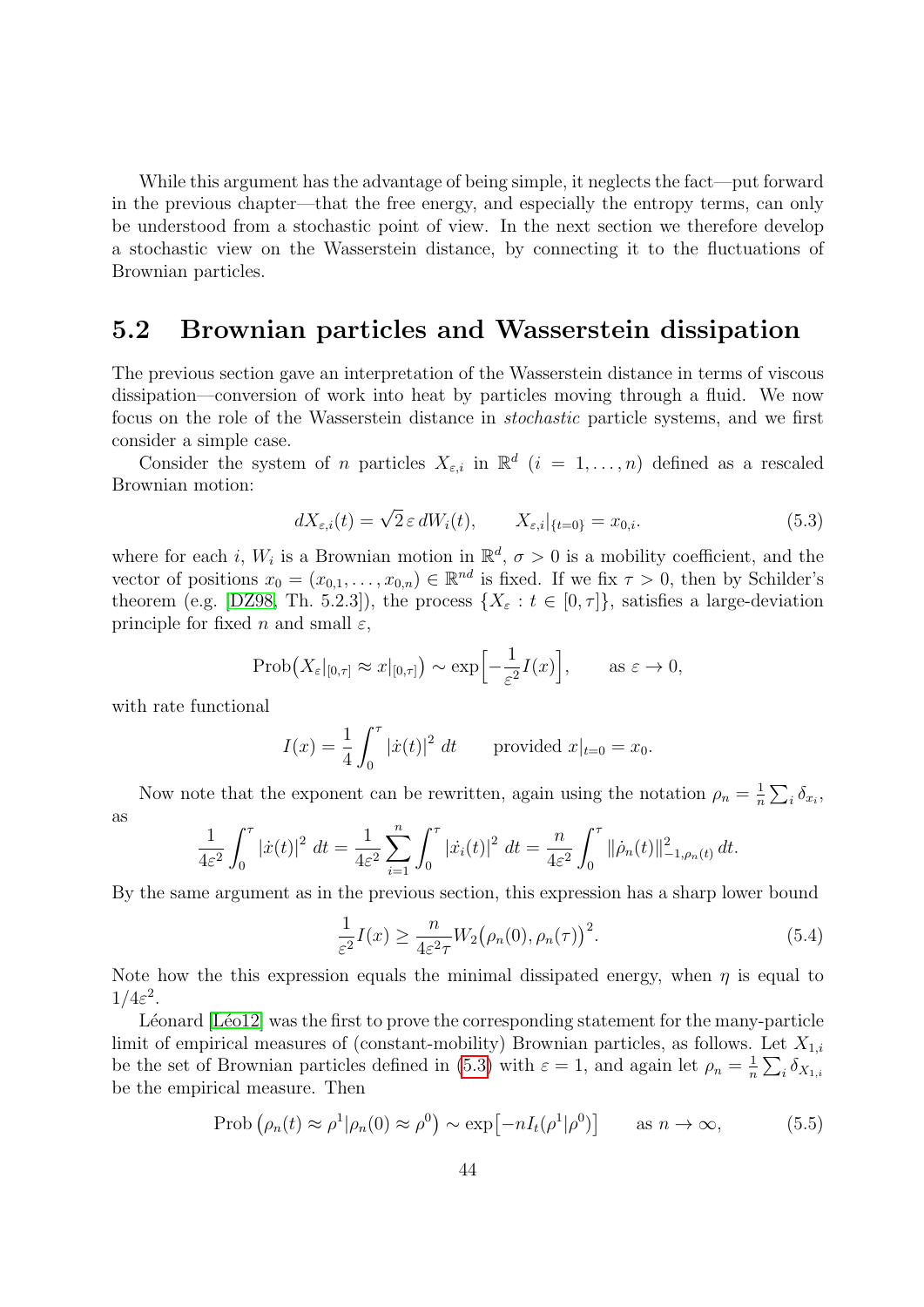and the rate function  $I_t(\cdot | \cdot)$  satisfies

<span id="page-45-2"></span>
$$
tI_t(\,\cdot\,|\rho^0)\to \frac{1}{4}W_2(\rho^0,\rho^1)^2\qquad\text{as }t\downarrow 0
$$

in the sense of Gamma-convergence (see also [\[ADPZ11,](#page-61-4) [DLR13,](#page-61-5) [PR11\]](#page-63-2)). Written informally, this result states that

$$
\text{Prob}\left(\rho_n(t) \approx \rho^1 | \rho_n(0) \approx \rho^0\right) \sim \exp\left[-\frac{n}{4t} W_2(\rho^0, \rho^1)^2\right] \qquad \text{as } n \to \infty \text{ and then } t \downarrow 0. \tag{5.6}
$$

This is the sense in which

The Wasserstein distance characterizes the stochastic mobility of empirical measures of systems of Brownian particles.

### <span id="page-45-0"></span>5.3 Brownian particles and Wasserstein dissipation, take 2

The large-deviation characterization [\(5.6\)](#page-45-2) shows the connection between the Wasserstein distance and Brownian particles, but it doesn't yet explain how the whole gradient-flow arises. For this, it turns out, we need to include 'the next term' in the small-t asymptotic expansion of  $I_t$ . In [\[ADPZ11\]](#page-61-4) we first proved that

$$
I_t(\cdot|\rho^0) = \frac{1}{4t}W_2(\rho^0, \rho^1)^2 + \frac{1}{2}\text{Ent}(\cdot) - \frac{1}{2}\text{Ent}(\rho^0) + o(1) \quad \text{as } t \downarrow 0,
$$
 (5.7)

in the sense of Gamma-asymptotic developments [\[AB93\]](#page-61-6). This was later generalized to a larger class of systems in [\[DLR13\]](#page-61-5).

The function on the right-hand side of [\(5.7\)](#page-45-3) is well known in the theory of gradient flows, as the basis for a discrete-time approximation of a gradient flow. Construct a sequence  $\rho^k$ in an iterative fashion: fix  $h > 0$ , and for each  $\rho^{k-1}$  let  $\rho^k$  be the solution of

<span id="page-45-3"></span>
$$
\min_{\rho} \frac{1}{2h}W_2(\rho,\rho^{k-1})^2 + \mathsf{Ent}(\rho),
$$

starting from some  $\rho^0$ . Then the piecewise-constant interpolation of this sequence with time step h, i.e. the function  $t \mapsto \rho^{\lfloor t/h \rfloor}$ , is an approximation of the Wasserstein gradient flow of Ent [\[JKO98\]](#page-62-10).

#### <span id="page-45-1"></span>5.4 Interpretation

Equations [\(5.5\)](#page-44-2) and [\(5.7\)](#page-45-3) together illustrate how the dissipation metric  $W_2$  and the entropy Ent together create a macroscopic gradient-flow behaviour. We have two competing phenomena: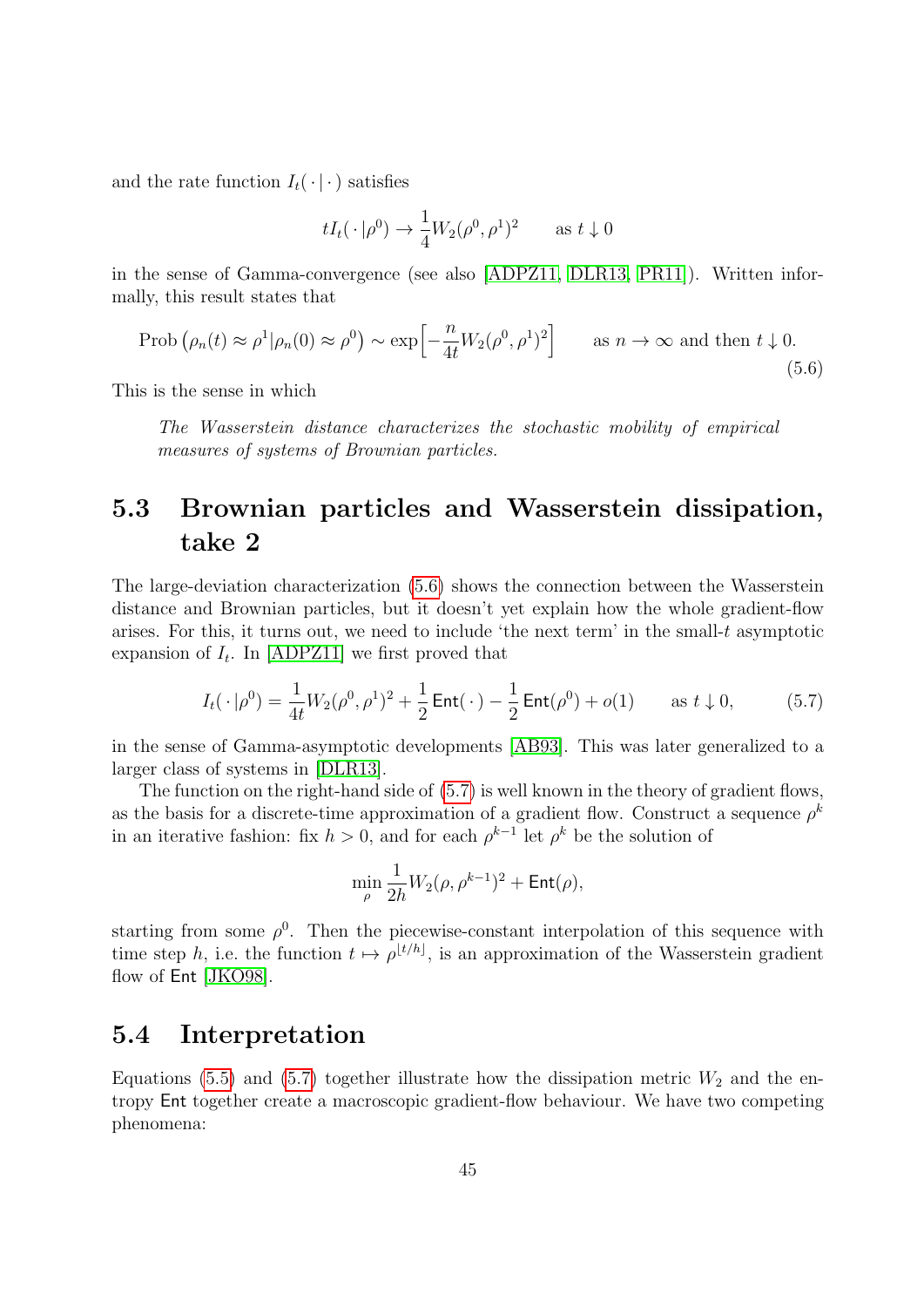1. For short time, Brownian particles prefer to stay put: this is represented by the large-deviation contribution

$$
\exp\left[-\frac{n}{4t}W_2(\rho^1,\rho_0)^2\right].
$$

2. Macrostates with lower entropy Ent contain more microstates; this leads to the largedeviation contribution

$$
\exp\left[-\frac{n}{2}\big(\mathsf{Ent}(\rho^1)-\mathsf{Ent}(\rho^0)\big)\right]
$$

The two effects independently behave like large-deviation effects; because both exponents scale with n, they are able to compensate each other, and the resulting behaviour is a mixture of the movement-aversion characterized by  $W_2$  and the movement-preference characterized by Ent. This mixture is the gradient flow.

### <span id="page-46-0"></span>5.5 Revisit the derivation of solute diffusion

Let us now walk through the derivation of the convection-diffusion equation in Section [2.3,](#page-12-0) and interpret the choices made there in the light of the last two chapters. We repeat the relevant parts.

**State space:** We choose a bounded set  $\Omega \subset \mathbb{R}^d$  to be the container with the fluid; the particles are represented by their concentration  $c: \Omega \to [0, \infty)$  (in moles per m<sup>3</sup>). The state space is therefore  $\mathcal{Z} := \{c \in L^1(\Omega) : c \geq 0\}$ . Positions in  $\Omega$  are labeled x.

Energy: We choose as driving functional for this system the *free energy* 

$$
\mathcal{F}: \mathcal{Z} \to \mathbb{R}, \qquad \mathcal{F}(c) := RT \int_{\Omega} c(x) \log \frac{c(x)}{c_0} dx + \rho g \int_{\Omega} x_3 c(x) dx, \tag{5.8}
$$

where  $c_0 > 0$  is an arbitrary reference concentration, and  $\rho$  is the mass density contrast with the fluid.

**Processes:** We allow the state  $c \in \mathcal{Z}$  to change through the effects of a velocity  $w : \Omega \to \mathbb{R}^d$ by

<span id="page-46-1"></span>
$$
\dot{c} + \text{div } cw = 0 \quad \text{in } \Omega, \qquad w \cdot n = 0 \quad \text{on } \partial\Omega,\tag{5.9}
$$

or in weak form,

$$
\forall \varphi \in C_b^1(\Omega) : \qquad \partial_t \int_{\Omega} \varphi(x) c(t, x) \, dx - \int_{\Omega} c(t, x) w(t, x) \nabla \varphi(x) \, dx = 0.
$$

Dissipation potential: We define the *dissipation potential* on the set of process vectors w as the functional

$$
\widetilde{\Psi}(c, w) := \frac{\eta}{2} \int_{\Omega} |w(x)|^2 c(x) dx.
$$
\n(5.10)

We now understand that these choices mean the following.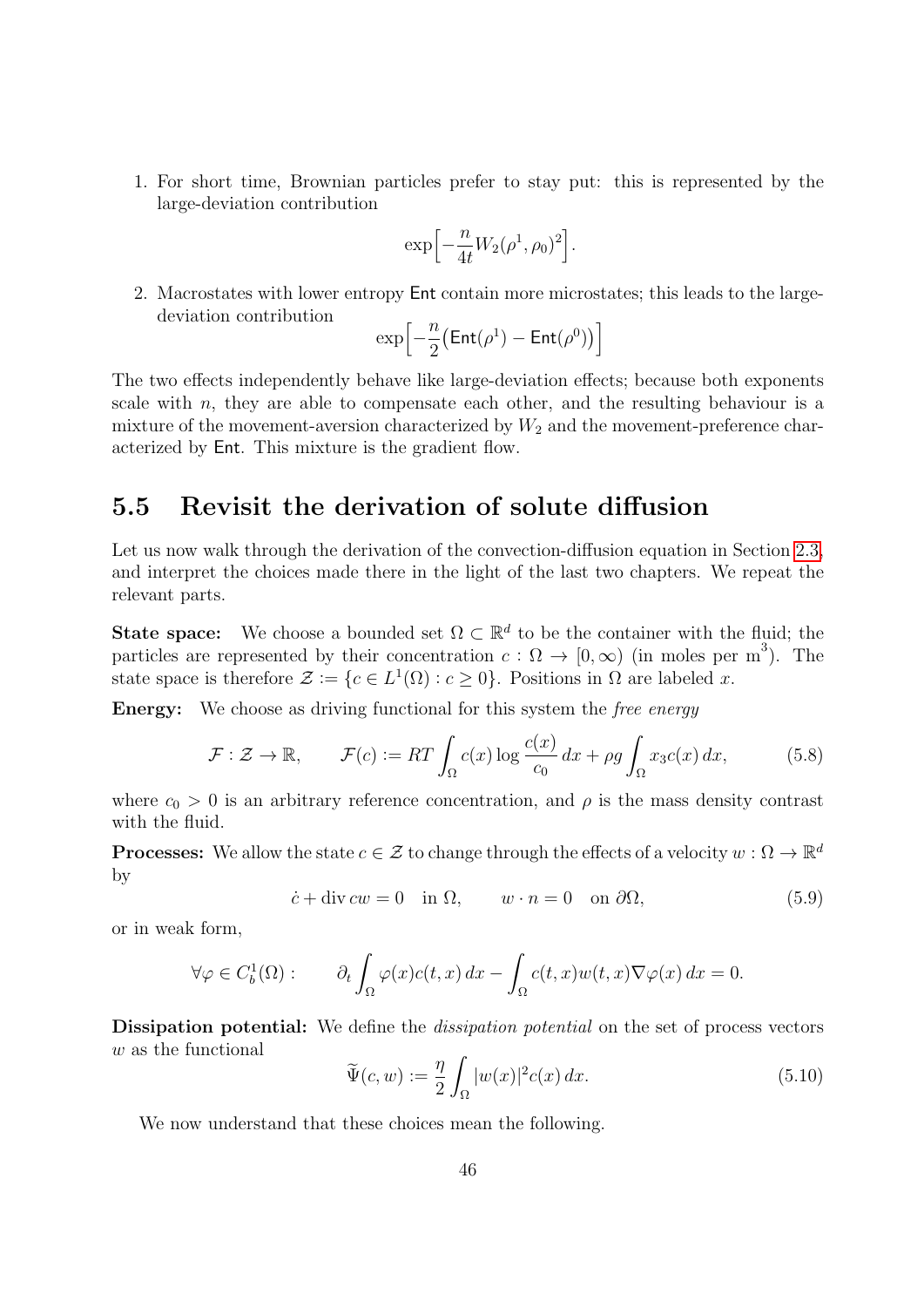- The free energy  $(5.8)$  arises because we consider *concentrations*; there is no energy term because (a) the particles are independent, and (b) there is no distinction between the points of  $\Omega$ , from the point of view of the particles.
- The dissipation potential is (one-half of) the heat generated by a particle movement  $w$ (see page [11](#page-11-1) for the 'one-half').
- The combination of the two can be motivated by the fact that both are large-deviation rate functionals at the same speed  $n$ .

#### <span id="page-47-0"></span>5.6 Large deviations for SDEs

We can take the explanation of Section [5.3](#page-45-0) a step further by considering large deviations of the time course of empirical measures. At the same time we extend the previous example by including interaction of the particles with a background potential  $V<sub>b</sub>$  and with each other via an interaction potential  $V_i$ . Specifically, we take a system of n particles described by

$$
dX_i(t) = -\nabla V_b(X_i(t)) dt - \frac{1}{n} \sum_{j=1}^n \nabla V_i(X_i(t) - X_j(t)) dt + \sqrt{2} dW_i(t).
$$
 (5.11)

The continuum limit, as  $n \to \infty$ , of this system is the equation

<span id="page-47-2"></span><span id="page-47-1"></span>
$$
\dot{\rho} = \Delta \rho + \text{div}\,\rho \nabla \big[ V_b + \rho * V_i \big]. \tag{5.12}
$$

The large-deviation rate functional describing fluctuations of the system is given by (see [\[FK06,](#page-62-11) Theorem 13.37] and [\[DG87\]](#page-61-7))

$$
I(\rho) := \frac{1}{4} \int_0^T \left\| \dot{\rho} - \Delta \rho - \text{div} \, \rho \nabla \left[ V_b + \rho \ast V_i \right] \right\|_{-1,\rho}^2 dt. \tag{5.13}
$$

We now connect this expression to the gradient-flow structures defined in Section [3.2.](#page-17-0)

1. First, define the free energy  $\mathcal F$  as the sum of entropy and potential energy for this system, as in Sections [4.6](#page-36-0) and [4.7:](#page-39-0)

<span id="page-47-3"></span>
$$
\mathcal{F}(\rho) := \mathsf{Ent}(\rho) + \int_{\mathbb{R}^d} \left[ \rho V_b + \frac{1}{2} \rho (\rho * V_i) \right]. \tag{5.14}
$$

For this functional  $\mathcal F$ , the Wasserstein gradient  $\mathcal K\mathrm D\mathcal F$  is equal to (minus) the righthand side of  $(5.12)$ :

$$
\mathcal{K}(\rho)\mathcal{D}\mathcal{F}(\rho) = \mathcal{K}(\rho) [\log \rho + 1 + V_b + \rho * V_i] = -\operatorname{div} \rho \nabla [\log \rho + 1 + V_b + \rho * V_i].
$$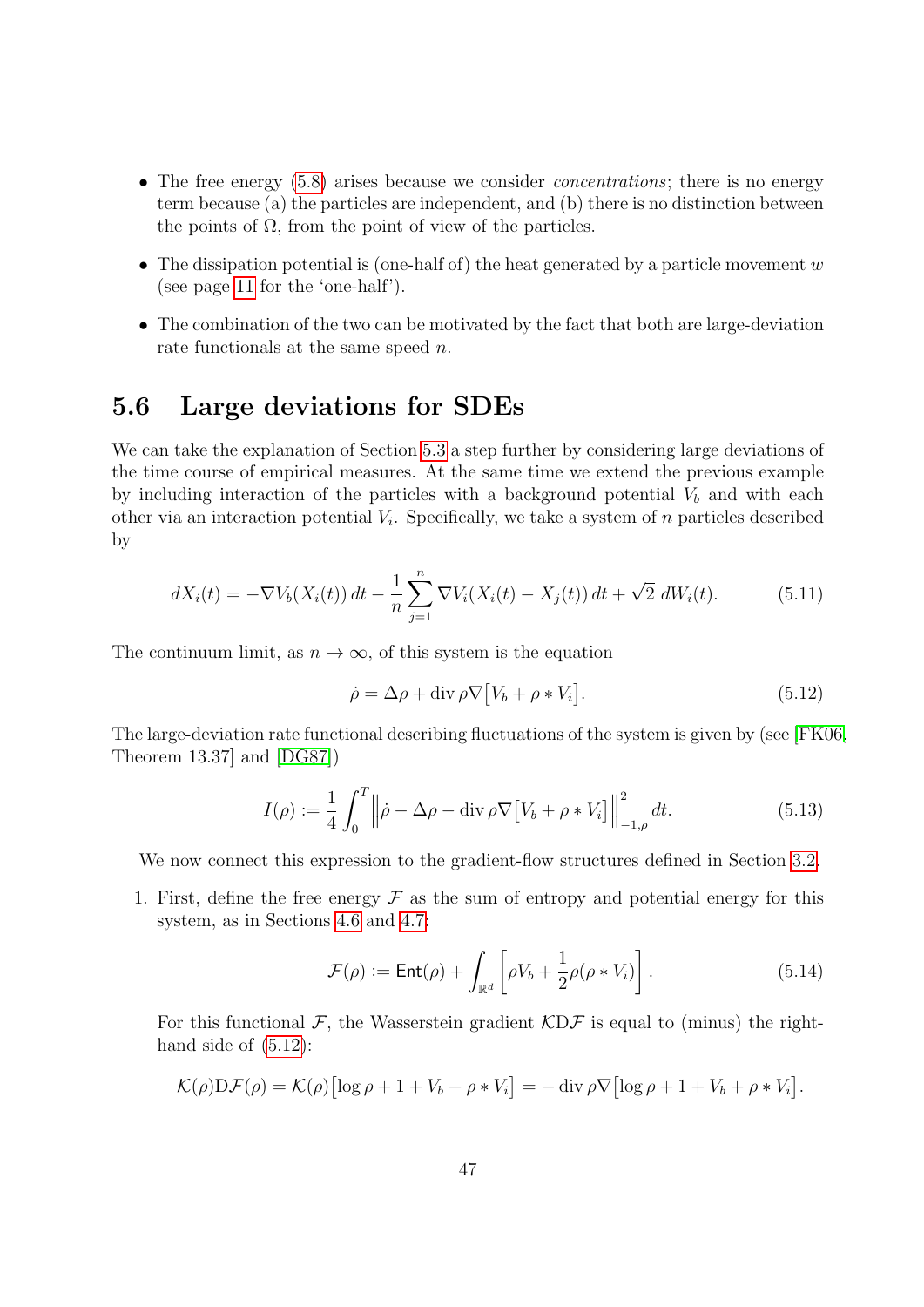2. Second, expanding the square in  $(5.13)$  and using the chain rule  $(3.11)$ , I can therefore be written as

$$
2I(\rho) = \mathcal{F}(\rho(T)) - \mathcal{F}(\rho(0)) + \frac{1}{2} \int_0^T \left[ ||\dot{\rho}||_{-1,\rho}^2 + || - D\mathcal{F}(\rho)||_{1,\rho}^2 \right] dt,
$$

Note that  $\|\dot{\rho}\|_{-1,\rho}$  is the Wasserstein dissipation, and  $\|\cdot\|_{1,\rho}$  is the dual Wasserstein norm. Therefore the rate function  $I$  is *exactly* the 'global definition' of the gradient flow of Definition [1](#page-18-2) (actually, up to a factor 2).

Finally, note that if we scale time by setting  $t = Ts$ , for  $s \in [0, 1]$ , then in terms of the rescaled time s we can write

$$
I(\rho) = \frac{1}{4T} \int_0^1 \|\partial_s \rho\|_{-1,\rho}^2 ds + \frac{1}{2} \left[ \mathcal{F}(\rho(T)) - \mathcal{F}(\rho(0)) \right] + \frac{T}{4} \int_0^1 \|\n-\mathcal{D}\mathcal{F}(\rho)\|_{1,\rho}^2 ds.
$$

Compare this with the expression [\(5.7\)](#page-45-3): the term  $W_2(\rho^1, \rho^0)^2$  is the infimum over all curves connecting  $\rho^0$  to  $\rho^1$  in time 1, and therefore corresponds to the first term above; for the example of purely Brownian particles of Section [\(5.3\)](#page-45-0),  $\mathcal{F} = \mathsf{Ent}$ , and therefore the second terms of the two expressions are identical; and a separate argument shows that the third term above indeed is expected to be small as  $T \to 0$  [\[DLR13\]](#page-61-5).

### <span id="page-48-0"></span>5.7 Geometry and reversibility

There are interesting connections between the geometry of the Brownian noise, the reversibility of the stochastic process, and the question whether the resulting evolution equation is a gradient flow or not.

This becomes apparent when we modify the system of the previous section by introducing a diffusion matrix  $A \in \mathbb{R}^{d \times d}$  and a mobility matrix  $\sigma \in \mathbb{R}^{d \times d}$ , as follows:

$$
dX_i(t) = -A\nabla V_b(X_i(t)) dt - \frac{1}{n} \sum_{j=1}^n A\nabla V_i(X_i(t) - X_j(t)) dt + \sqrt{2} \sigma dW_i(t).
$$
 (5.15)

The large-deviation rate functional of the system is similarly given by

$$
I(\rho) := \frac{1}{4} \int_0^T \left\| \dot{\rho} - \text{div} \,\sigma \sigma^T \nabla \rho - \text{div} \,\rho A \nabla \left[ V_b + \rho * V_i \right] \right\|_{-1, D(\rho)}^2 dt, \tag{5.16}
$$

where the norm  $\|\cdot\|_{-1,D(\rho)}$  is induced by the inner product

<span id="page-48-3"></span><span id="page-48-1"></span>
$$
(s_1, s_2)_{-1,D(\rho)} := \int w_1 \cdot w_2 D(\rho) \, dx,
$$

<span id="page-48-2"></span>with  $D(\rho) = \rho \sigma \sigma^T$ . As before, the hydrodynamic limit of this system is the minimiser of I,

$$
\dot{\rho} = \text{div}\,\sigma\sigma^T \nabla \rho + \text{div}\,\rho A \nabla \big[ V_b + \rho * V_i \big]. \tag{5.17}
$$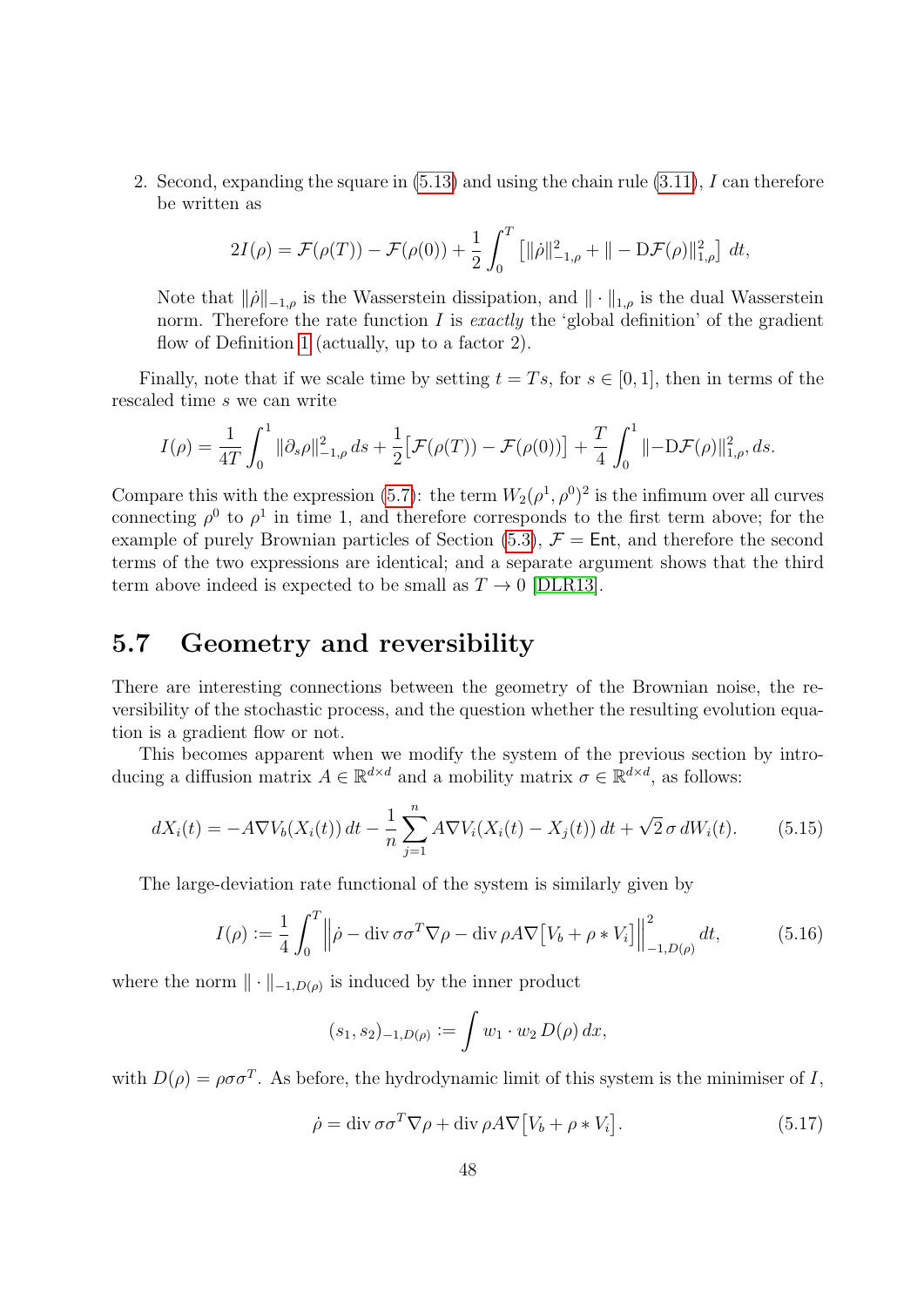With the additional parameter freedom in A and  $\sigma$ , it is not always possible to write [\(5.16\)](#page-48-1) in the form of  $(3.4)$ . This depends on whether the cross term in  $(5.16)$  is an exact differential, i.e., whether there exists a functional  $\mathcal E$  such that

$$
(\dot{\rho}, -\operatorname{div} \sigma \sigma^T \nabla \rho - \operatorname{div} \rho A \nabla [V_b + \rho * V_i])_{-1, D(\rho)} = \partial_t \mathcal{E}(\rho).
$$

This is the case if and only if  $\sigma\sigma^T$  is a positive multiple of A, a condition that is familiar from the fluctuation-dissipation theorem, also known as the Einstein relation. In that case, and writing  $\sigma \sigma^T = kTA$  for some 'temperature'  $T > 0$  and the Boltzmann constant k,

$$
-\operatorname{div} \sigma \sigma^T \nabla \rho - \operatorname{div} \rho A \nabla [V_b + \rho * V_i] = \mathcal{K}(\rho) \mathcal{D} \mathcal{F}(\rho),
$$

where  $\mathcal{K}(\rho)\xi$  now is defined as  $-\text{div } D(\rho)\nabla \xi$  and the free energy  $\mathcal F$  is a modification of [\(5.14\)](#page-47-3),

$$
\mathcal{F}(\rho) := \mathsf{Ent}(\rho) + \frac{1}{kT} \int_{\mathbb{R}^d} \left[ \rho V_b + \frac{1}{2} \rho (\rho * V_i) \right].
$$

Then the rate functional  $I$  can be written in the form  $(3.4)$  as

$$
2I(\rho) = \mathcal{F}(\rho(T)) - \mathcal{F}(\rho(0)) + \frac{1}{2} \int_0^T \left[ ||\dot{\rho}||_{-1,D(\rho)}^2 + || - D\mathcal{F}(\rho)||_{1,D(\rho)}^2 \right] dt
$$

and the evolution equation [\(5.17\)](#page-48-2) is the (modified,  $D$ -) Wasserstein gradient flow of  $\mathcal{F}$ .

Our freedom to choose A and  $\sigma$  separately gives us the insight that for this system the following four statements are equivalent:

- 1.  $\sigma \sigma^T = kTA$  for some  $T > 0$ ;
- 2. The evolution [\(5.17\)](#page-48-2) is a  $D(\rho)$ -Wasserstein gradient flow of  $\mathcal{F}$ ;
- 3. The rate functional I can be written in the form  $(3.4)$ ;
- 4. For any finite number  $n$  of particles, the system  $(5.15)$  is reversible.

This equivalence, which holds for this specific system, suggests a much deeper connection between reversibility and gradient-flow structure, that we comment on in detail in [\[MPR13\]](#page-62-12).

#### <span id="page-49-0"></span>5.8 Comments

**Validity of Stokes' law.** A natural criticism of the law [\(5.1\)](#page-42-2) with  $\eta = 6\pi\nu r$  would be that it is derived for a macroscopic spherical particle in a continuum viscous fluid, with no-slip boundary conditions. Real particles are not spherical and they are embedded in a sea of other molecules, which may even be of similar size. This is a valid point.

Surprisingly, Stokes' law is fairly robust under such generalizations. Molecular-dynamics simulations of hard-sphere particles in a hard-sphere 'fluid' show the same law, regardless of the size of the particles (see e.g. [\[BHP94,](#page-61-8) Fig. 5]). In general, the law holds, with the same coefficient, for particles no smaller than a few times the size of the surrounding particles; below this size the coefficient may be different. See e.g. [\[Li09\]](#page-62-13) and the references therein.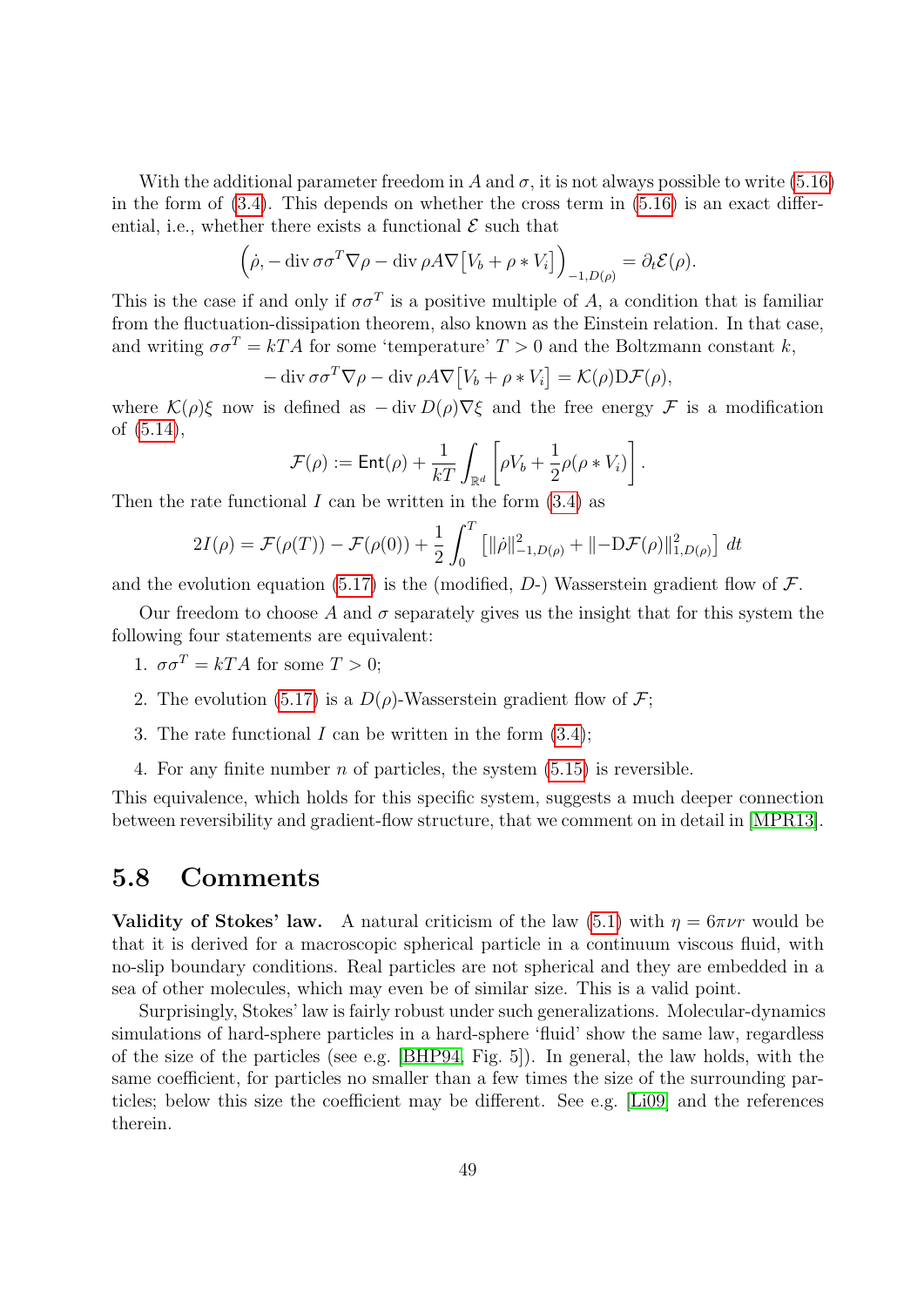# <span id="page-50-0"></span>Chapter 6

## Further Examples

#### <span id="page-50-1"></span>6.1 The Allen-Cahn and Cahn-Hilliard models

The Allen-Cahn or Cahn-Hilliard energy is the functional

$$
\mathcal{F}: H^{1}(\Omega) \to [0, \infty], \qquad \mathcal{F}(u) = \frac{1}{2} \int_{\Omega} |\nabla u|^{2} + \int_{\Omega} W(u),
$$

where W is a double-well potential on  $\mathbb R$  with wells at  $\pm 1$  of depth 0; the canonical example is  $W(s) = \frac{1}{4}(1-s^2)^2$ . Two important gradient flows constructed from F are the  $L^2(\Omega)$ and  $H^{-1}(\Omega)$ -gradient flows:

$$
L^{2}(\Omega)
$$
-gradient flow:  $\partial_{t} u = \Delta u - W'(u)$  (Allen-Cahn equation)  

$$
H^{-1}(\Omega)
$$
-gradient flow:  $\partial_{t} u = -\Delta(\Delta u - W'(u))$  (Cahn-Hilliard equation)

These correspond to taking  $\mathcal{Z} = H^1(\Omega)$  and  $\Psi(\dot{u}) = \frac{1}{2} ||\dot{u}||^2_{L^2(\Omega)}$  or  $\Psi(\dot{u}) = \frac{1}{2} ||\dot{u}||^2_{H^{-1}(\Omega)}$ .

There is much to be said about the modelling of these systems, since there are various different modelling routes that all lead to these same two equations. In a future version of these notes we will return to this. In the meantime, one modelling route makes use of systems of multiple components with volume exclusion; we discuss this situation first in the next section.

#### <span id="page-50-2"></span>6.2 Multi-component diffusion with volume constraint

Consider m species  $X_1, \ldots, X_m$  with molar concentrations  $c_1, \ldots c_m$ ; assume that each species has a molar volume  $\alpha_i$  (in  $m^d/mol$ ), so that  $\alpha_i c_i$  is a volume fraction with dimension 1; for a given set  $A \subset \mathbb{R}^n$ ,  $\hat{f}_A \alpha_i c_i$  is the volume (in m<sup>d</sup>) of the subset of A occupied by species  $X_i$ . We assume that the species diffuse in a domain  $\Omega \subset \mathbb{R}^d$ , with diffusion rates that depend on the species, but while preserving the total local volume. We also assume that the species do not enter or leave  $\Omega$ .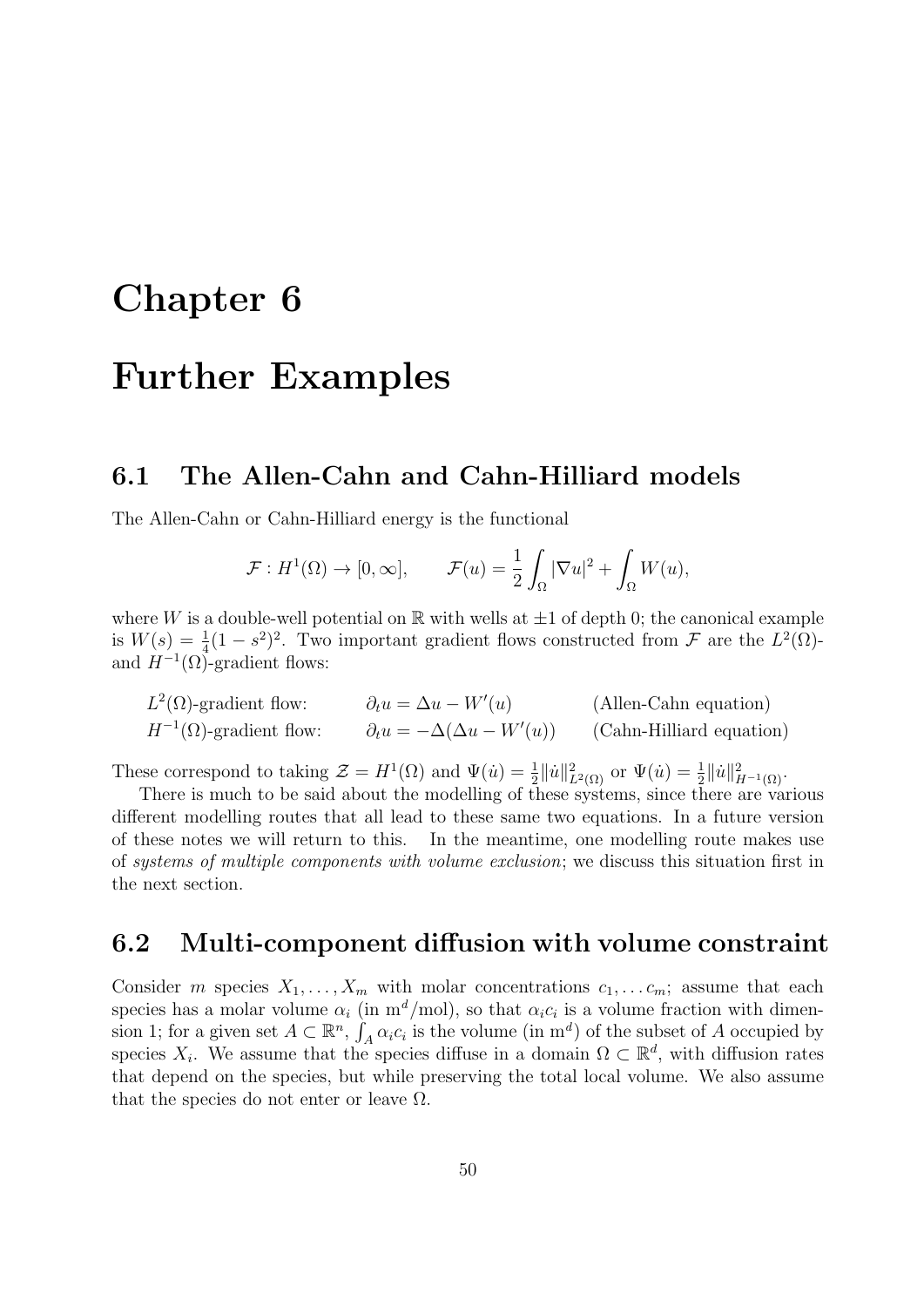The volume constraint will take the form that  $\sum_{i=1}^{m} \alpha_i c_i(x)$  should be constant and equal to 1 everywhere in  $\Omega$ ; the is the requirement that the complete mixture fills the whole space.

We now go through the same modelling steps as before.

**State space:** The state space is the set of m-tuples  $\mathbf{c} = (c_1, \ldots, c_m) \in L^1_{\geq 0}(\Omega)^m$  denoting molar concentrations.

Energy: Since only entropy drives the diffusion, the natural choice for the driving functional is

$$
\mathcal{F}(\boldsymbol{c}) = RT \sum_{i=1}^{m} \int_{\Omega} c_i(x) \log \frac{c_i(x)}{c_0} dx,
$$

where, as in Section [4.8,](#page-40-0)  $R$  is the universal gas constant,  $T$  the temperature, and  $c_0$  and arbitrary reference concentration.

**Process space:** We have seen in Section [5.5](#page-46-0) that the natural process space for a concentration is a space of  $w_i : \Omega \to \mathbb{R}^d$ , such that

$$
\dot{c}_i + \operatorname{div} c_i w_i = 0, \qquad w_i \cdot n = 0 \quad \text{on } \partial \Omega.
$$

We write this slightly differently, in terms of fluxes  $j_i = c_i w_i$ :

<span id="page-51-0"></span>
$$
\dot{c}_i + \text{div } j_i = 0, \qquad j_i \cdot n = 0 \quad \text{on } \partial \Omega. \tag{6.1}
$$

However, since we want to enforce a volume constraint, we require that

<span id="page-51-1"></span>
$$
\partial_t \sum_{i=1}^m \alpha_i c_i = -\sum_{i=1}^m \alpha_i \operatorname{div} j_i \stackrel{(*)}{=} 0.
$$
 (6.2)

There are (at least) two ways of enforcing the equality  $(*)$ :

- 1. By enforcing (\*) itself:  $\sum_{i=1}^{m} \alpha_i \text{div } j_i = 0$  (global balance);
- 2. By enforcing the stronger condition  $\sum_{i=1}^{m} \alpha_i j_i = 0$  (local balance).

The difference between the two properties can be recognized as follows: the first allows the volume constraint to be satisfied through some large-scale rearrangement of the species, while the second enforces that the total local volume flux is conserved. Otto and E discuss the two properties and their consequences at length in [\[OE97\]](#page-62-14).

Dissipation potential: We have seen in Section [5.5](#page-46-0) that a natural dissipation potential for the diffusion of solutes is (after generalization to multiple species)

$$
\widetilde{\Psi}(\boldsymbol{c};\boldsymbol{j})=\sum_{i=1}^{m}\frac{\eta_{i}}{2}\int_{\Omega}\frac{1}{c_{i}}|j_{i}|^{2},
$$

where  $\eta_i$  are parameters specifying the relative ease of diffusion.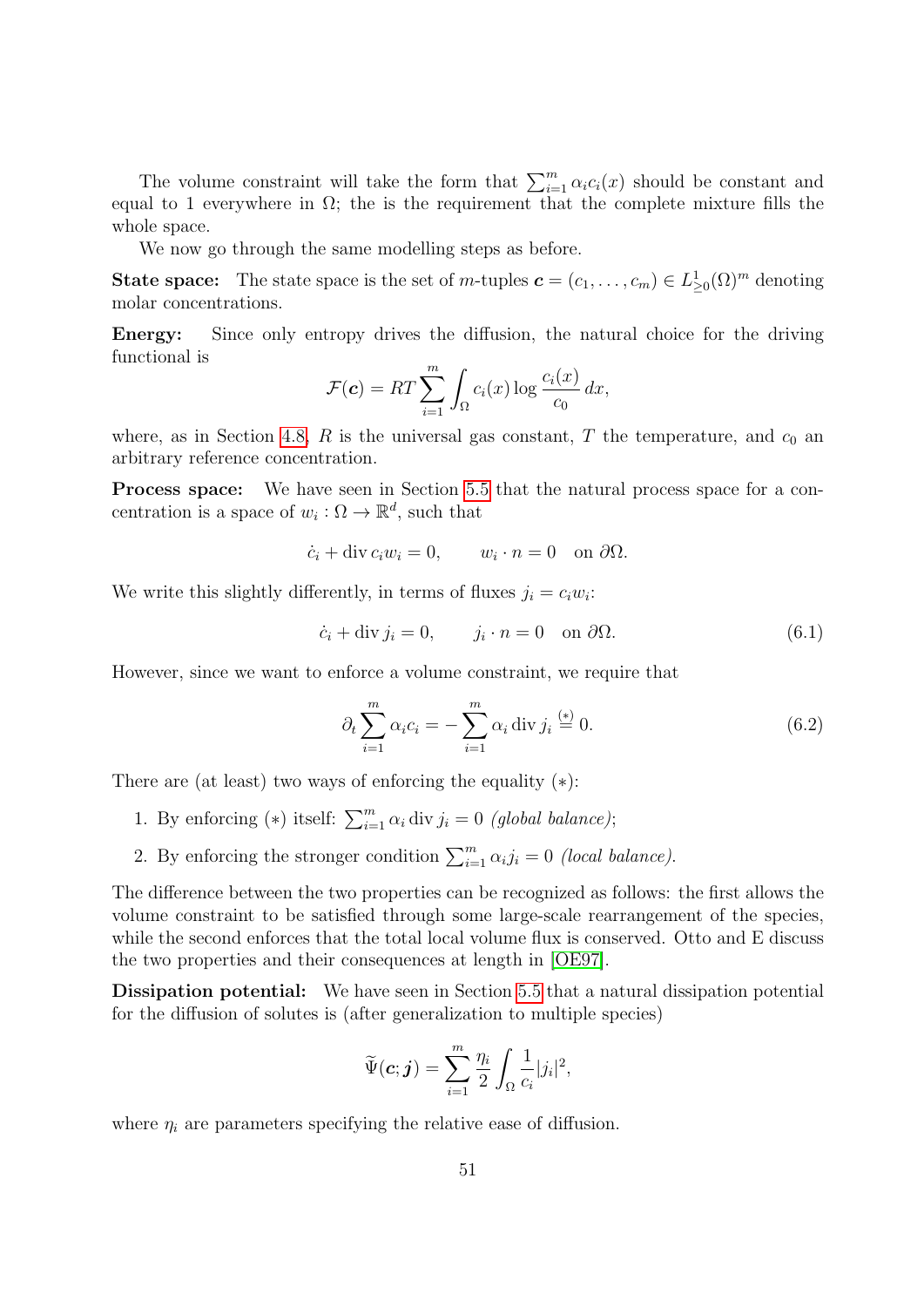Remark 7. There is something fishy about the modelling of this dissipation potential. Recall that the derivation of the dissipation in Chapter [5](#page-42-0) was based on the Stokes law that characterizes how a single spherical particle moves through an otherwise stationary fluid. In the current case, however, the remaining fluid can not be considered stationary. To give an example, consider the 'local-balance' condition in the case of two fluids of equal-size particles that each fill half of the space. From the point of view of a single particle of fluid A, half of the remaining particles (the A particles) are performing macroscopically the same movement, and therefore provide no friction; the other half (the B particles) are moving in the opposite direction, with the same velocity (due to the local-balance condition) and therefore the relative velocity is double the velocity of the particle! A faithful modelling of the dissipation in this case should be based on a more detailed description of exactly how the different particles organize themselves at a small scale. This can be a tough problem, because of subtle attraction and repulsion effects, and resuling small-scale patterning.

For the moment, however, we stick with this expression, since we prefer to focus on the consequences of the choice for local vs. global balance.  $\Box$ 

Derive the equations: For the case of global balance, the equations are given by the minimization problem

$$
\min_{\boldsymbol{j},\boldsymbol{c}} \left\{ \widetilde{\Psi}(\boldsymbol{c};\boldsymbol{j}) + \langle \mathcal{F}'(c),\dot{c} \rangle : \ \boldsymbol{c} \text{ and } \boldsymbol{w} \text{ connected by (6.1) and } \boldsymbol{j} \text{ satisfies global balance} \right\},\
$$

with stationarity condition

$$
0 = \sum_{i=1}^{m} \int_{\Omega} \left\{ \eta_i \frac{j_i}{c_i} \tilde{\jmath}_i - RT \log c_i c_0 \operatorname{div} \tilde{\jmath}_i + p \alpha_i \operatorname{div} \tilde{\jmath}_i \right\}
$$

for all  $\tilde{j}_i$ , where p is a Lagrange multiplier. It follows that

$$
j_i = \frac{1}{\eta_i} \Big( -RT \nabla c_i + \alpha_i c_i \nabla p \Big),
$$

with resulting evolution equations

$$
\dot{c}_i = \frac{1}{\eta_i} \Big( RT\Delta c_i - \alpha_i \operatorname{div} c_i \nabla p \Big).
$$

By  $(6.2)$  and  $(6.1)$  the Lagrange multiplier p, which has the interpretation of a pressure, satisfies

$$
\operatorname{div}\Bigl(\sum_{i=1}^m \frac{\alpha_i^2 c_i}{\eta_i} \nabla p\Bigr) = RT \sum_{i=1}^m \frac{\alpha_i}{\eta_i} \Delta c_i,
$$

with boundary condition

$$
\partial_n p = \left(\sum_{i=1}^m \alpha_i c_i\right)^{-1} RT \sum_{i=1}^m \partial_n c_i.
$$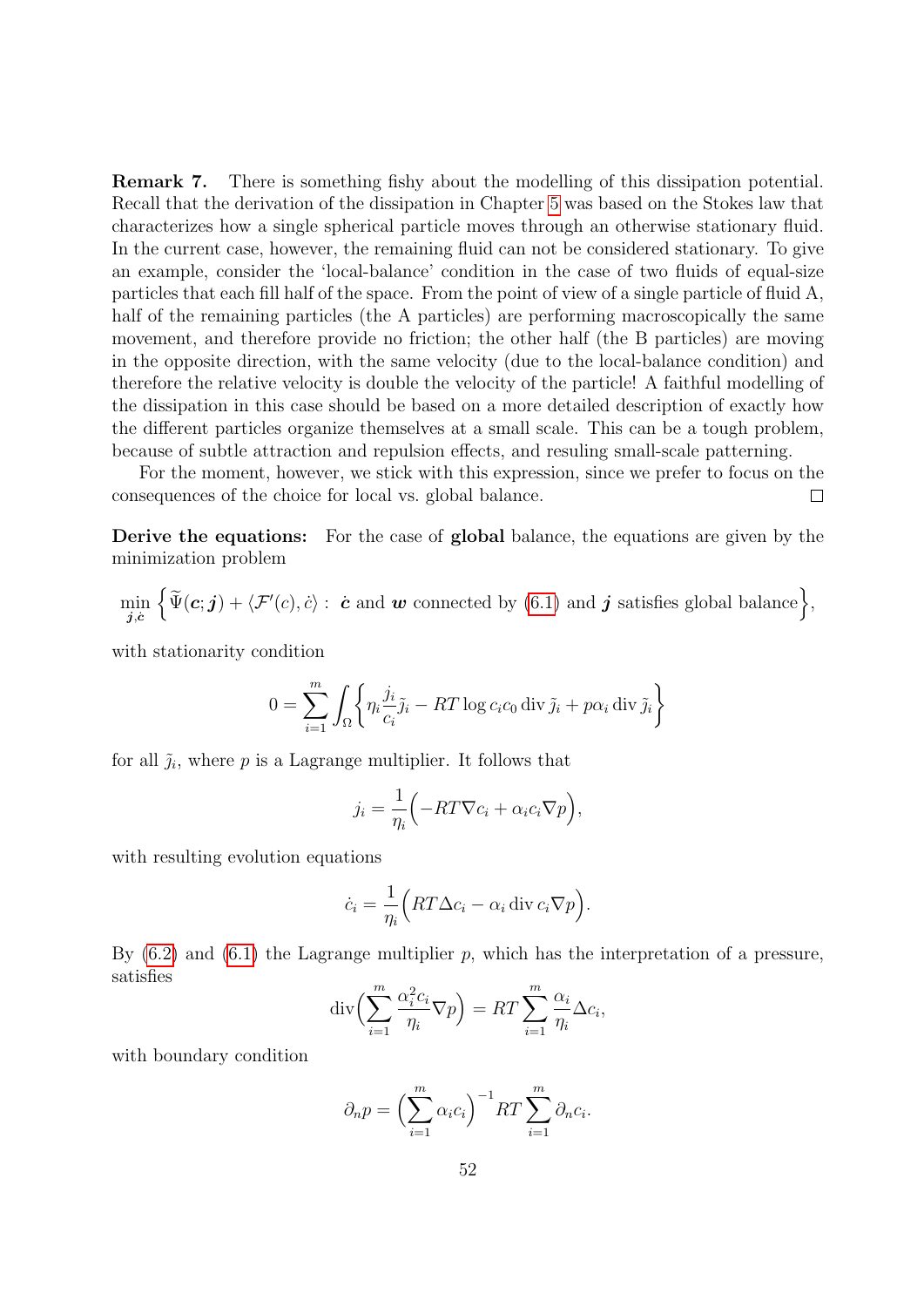For local balance, a similar reasoning leads to a vector-valued Lagrange multiplier  $\lambda : \Omega \to \mathbb{R}^d$ , and the equations

$$
\dot{c}_i = \frac{1}{\eta_i} \Big( RT\Delta c_i - \alpha_i \operatorname{div} c_i \lambda \Big),
$$

and

$$
\lambda = -RT \sum_{i=1}^{m} \frac{1}{\alpha_i c_i} \nabla c_i.
$$

#### <span id="page-53-0"></span>6.2.1 Discussion

Local and global balance How to choose between the local and global balance condition? Since the local condition is more stringent than the global one, an Occam-razor-type argument suggests that one should choose the global condition unless there is a good reason to choose the local one.

One good reason for choosing the local condition is when the microscopic dynamics is incapable of producing large-scale motion. An example of this is Kawasaki exchange dynamics, in which particles on a lattice exchange with their neighbours when a stochastic clock rings. Since each individual exchange is purely local, there is no mechanism to create large-scale exchanges; and after upscaling such a dynamics will lead to a local-balance condition.

### <span id="page-53-1"></span>6.3 A moving vesicle in a viscous fluid with diffusing solutes

In this example  $\Omega \subset \mathbb{R}^d$  is not fixed, but moves around in some viscous fluid. A typical case is a vesicle (a biological container bounded by a membrane of lipids) immersed in water. Inside  $\Omega$  some chemical is dissolved in the fluid, which can diffuse freely inside  $\Omega$ , but can not pass the boundary  $\partial\Omega$ . The surrounding fluid can pass through  $\partial\Omega$  albeit with some resistance.

We now go through the same modelling steps as before.

State space: The state is a set of pairs:

$$
\mathcal{Z} := \{ (\Omega, c) : \Omega \subset \mathbb{R}^d, \ c \in L^1(\mathbb{R}^d), \ \operatorname{supp} c \subset \Omega \}.
$$

The requirement that the solute stays within  $\Omega$  is encoded in the definition of  $\mathcal{Z}$ .

Energy: The boundary of the vesicle is assumed to have surface tension, which implies that the domain  $\Omega$  has *surface energy*. The driving force should therefore be the sum of (negative) entropy and surface energy, the free energy

$$
\mathcal{F}: \mathcal{Z} \to \mathbb{R}, \qquad \mathcal{F}(\Omega, c) := RT \int_{\Omega} c(x) \log \frac{c(x)}{c_0} dx + \alpha |\partial \Omega|,
$$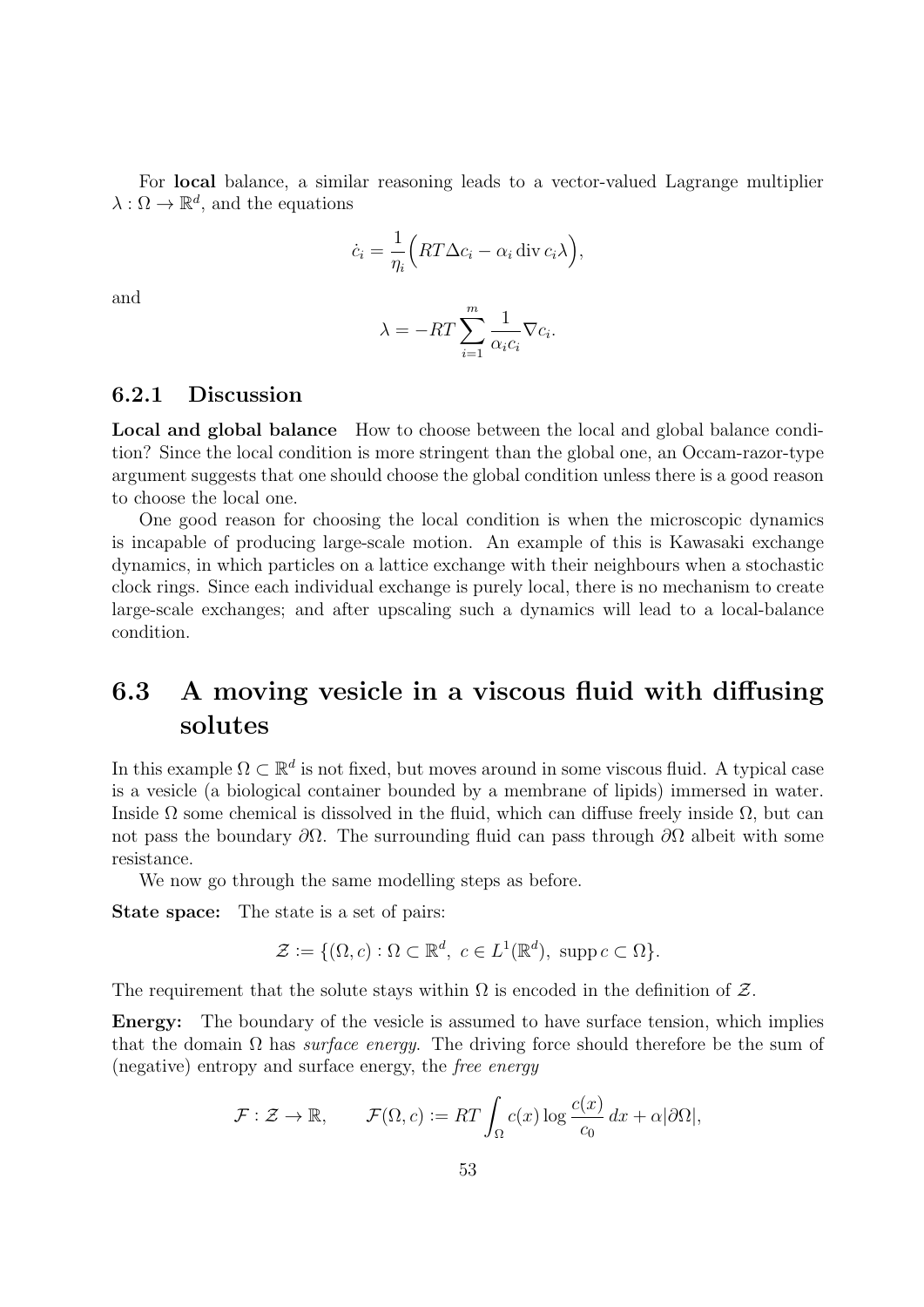where we write  $|\partial\Omega|$  for the perimeter of  $\Omega$  (the surface area in three dimensions, and the length of the boundary in two dimensions). The parameter  $\alpha > 0$  is the energy per unit area, which is often called the surface tension.

**Processes:** We allow the state  $(\Omega, c) \in \mathcal{Z}$  to change through the effects of three objects,  $w, u, \text{ and } v_n$ :

- 1. The evolution of  $\Omega$  is characterized by the normal velocity  $v_n$  of the boundary  $\partial\Omega$ (the normal  $n$  points outwards);
- 2. The water moves with velocity  $u : \mathbb{R}^d \to \mathbb{R}^d$ , which is required to be divergence-free,  $\text{div } u = 0$ ;
- <span id="page-54-1"></span>3. The solute concentration evolves (as above) through a solute velocity w with supp  $w \subset$ Ω:

<span id="page-54-0"></span>
$$
\dot{c} + \text{div}\,cw = 0 \quad \text{in } \mathcal{D}'(\mathbb{R}^d),\tag{6.4}
$$

or again in weak form,

$$
\forall \varphi \in C_b^1(\mathbb{R}^d): \qquad \partial_t \int_{\mathbb{R}^d} \varphi(x) c(t, x) \, dx - \int_{\mathbb{R}^d} c(t, x) w(t, x) \nabla \varphi(x) \, dx = 0. \tag{6.5}
$$

Note that we now consider w defined on the whole of  $\mathbb{R}^d$ , and the no-flux boundary condition of the previous case has vanished. Indeed the normal flux need not be zero on the boundary: if the boundary moves, then it will typically happen that nearby solutes move with it. A formal calculation with the weak form [\(6.5\)](#page-54-0) and the condition supp c, supp  $w \subset \Omega$  shows that it indeed implies a weak version of the boundary condition

<span id="page-54-2"></span>
$$
w \cdot n = v_n \qquad \text{on } \partial \Omega. \tag{6.6}
$$

Again these assumptions contain a number of modelling choices, such as the fact that the water is assumed to be incompressible. Another choice is hidden in the fact that  $v_n$  may be different from  $u \cdot n$ , i.e. that the boundary does not necessarily move with the fluid—this implies that the fluid can move through the boundary.

In this case a process vector is thus a triple  $(w, u, v_n)$ .

Dissipation potential: We define the dissipation potential on the set of process vectors  $(w, u, v_n)$  as the functional

<span id="page-54-3"></span>
$$
\widetilde{\Psi}(\Omega, c; w, u, v_n) := \frac{\eta_c}{2} \int_{\Omega} c|w - u|^2 + \frac{\eta_u}{2} \int_{\mathbb{R}^d} |\varepsilon(u)|^2 + \frac{\eta_b}{2} \int_{\partial\Omega} (u \cdot n - v_n)^2. \tag{6.7}
$$

Here  $\eta_c$ ,  $\eta_u$ , and  $\eta_b$  are three friction-type constants;  $\varepsilon(u) = \frac{1}{2}(\nabla u + \nabla u^T)$  is the symmetric part of the gradient  $\nabla u$ . Note the different domains of integration.

The first term is the same as in the previous example, with a twist: we first subtract  $cu$  from  $w$ , before we penalize the result. This has the effect of measuring this dissipation in terms of the difference with the convective flux  $cu$ . The idea is that simply convecting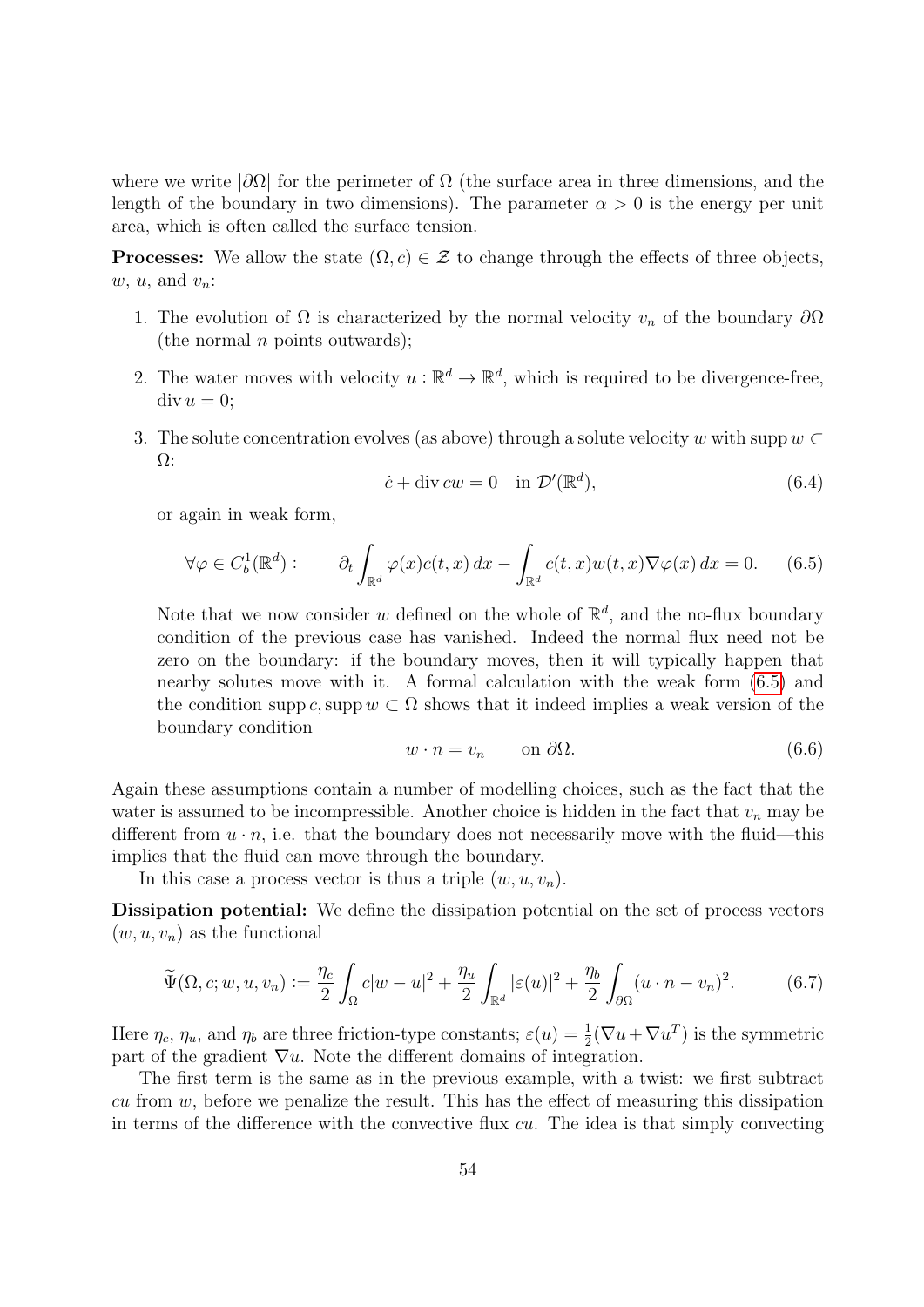the solute along with the flow u of the fluid, i.e. with flux  $cu$ , should not lead to diffusive dissipation; differences with respect to cu should. The second term is a measure of dissipation in the viscous fluid, as a result of shear in the velocity field  $u$ . The inclusion of this term therefore reflects the choice that fluid movement is accompanied by dissipation of energy through viscous friction. The third term similarly measures dissipation due to friction, but in the boundary, in terms of the relative velocity  $u \cdot n - v_n$  between fluid and boundary. The inclusion of this term therefore implies that water can move through the boundary, but doing so requires dissipation of energy.

Derive the equations: We now apply the algorithm to find the equations of motion, by minimizing

<span id="page-55-0"></span>
$$
(w, u, v_n) \mapsto \widetilde{\Psi}(\Omega, c; w, u, v_n) + \langle \mathcal{F}'(\Omega, c), (w, u, v_n) \rangle.
$$
 (6.8)

The term in angle brackets requires some specification. If  $t \mapsto (\Omega_t, c_t)$  is a curve in  $\mathcal{Z}$ , with process vector  $(w, u, v_n)$  at  $t = \tau$ , then by the Reynolds transport theorem

$$
\partial_t \int_{\Omega_t} c_t \log \frac{c_t}{c_0} \Big|_{t=\tau} = \int_{\Omega_\tau} \left( \log \frac{c_\tau}{c_0} + 1 \right) \dot{c}_t \Big|_{t=\tau} + \int_{\partial \Omega_\tau} c_\tau \log \frac{c_\tau}{c_0} \, v_n.
$$

The first integral on the right-hand side can be rewritten using [\(6.4\)](#page-54-1) and [\(6.6\)](#page-54-2) into

$$
-\int_{\Omega_{\tau}} \left( \log \frac{c_{\tau}}{c_0} + 1 \right) \operatorname{div} w = \int_{\Omega_{\tau}} w \cdot \nabla c_{\tau} - \int_{\partial \Omega_{\tau}} \left( \log \frac{c_{\tau}}{c_0} + 1 \right) c_{\tau} w \cdot n
$$

$$
= \int_{\Omega_{\tau}} w \cdot \nabla c_{\tau} - \int_{\partial \Omega_{\tau}} \left( \log \frac{c_{\tau}}{c_0} + 1 \right) c_{\tau} v_n
$$

By the properties of the total curvature H of the surface  $\partial\Omega$  (i.e. the sum of principal curvatures, or equivalently d times the mean curvature),

$$
\partial_t |\partial \Omega_t| \Big|_{t=\tau} = - \int_{\partial \Omega_\tau} H v_n.
$$

Therefore, and this is the definition of the angle-bracket term,

$$
\langle \mathcal{F}'(\Omega_{\tau}, c_{\tau}), (w, u, v_n) \rangle := \partial_t \mathcal{F}(\Omega_t, c_t) \big|_{t=\tau} = RT \int_{\Omega_{\tau}} w \cdot \nabla c_{\tau} - \int_{\partial \Omega_{\tau}} \left[ RT c_{\tau} + \alpha H \right] v_n.
$$

Minimization of [\(6.8\)](#page-55-0) with respect of each of the three components leads to the system of equations

$$
\forall \tilde{w}: \quad 0 = \eta_c \int_{\Omega} c(w - u) \cdot \tilde{w} + RT \int_{\Omega} \tilde{w} \cdot \nabla c
$$
  

$$
\forall \tilde{u}: \quad 0 = \eta_c \int_{\Omega} c(u - w) \cdot \tilde{u} + \eta_u \int_{\mathbb{R}^d} \varepsilon(u) : \varepsilon(\tilde{u}) + \eta_b \int_{\partial \Omega} (u \cdot n - v_n) \tilde{u} \cdot n - \int_{\mathbb{R}^d} p \operatorname{div} \tilde{u}
$$
  

$$
\forall \tilde{v}_n: \quad 0 = \eta_b \int_{\partial \Omega} (v_n - u \cdot n) \tilde{v}_n - \int_{\partial \Omega} \left[ RTc + \alpha H \right] \tilde{v}_n.
$$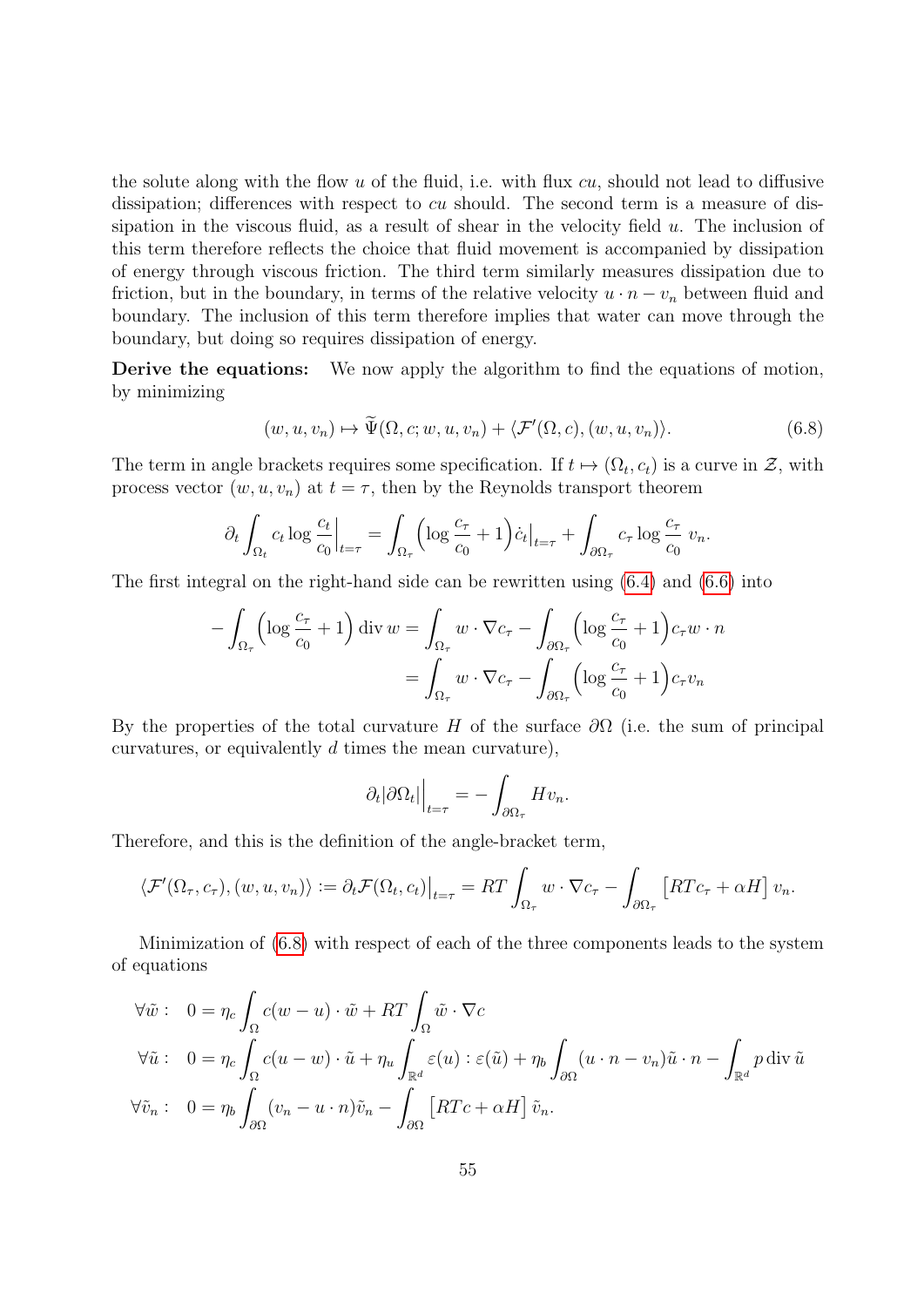Note the appearance of the pressure  $p$  as a Lagrange multiplier associated with the constraint div  $u = 0$ . Because of this Lagrange multiplier the second equation holds for each  $\tilde{u}$ , even for those that are not divergence-free.

By performing similar manipulations on these equations as in the previous example, we derive that

$$
cw = cu - \frac{RT}{\eta_c} \nabla c \quad \text{in } \Omega, \qquad w \cdot n = v_n \text{ on } \partial \Omega,
$$
  

$$
v_n = u \cdot n + \frac{1}{\eta_b} [RTc + \alpha H] \text{ on } \partial \Omega,
$$

and for u we find the set of equations and boundary conditions

$$
-\operatorname{div} \sigma = -RT \nabla c \qquad \text{in } \Omega
$$
  

$$
-\operatorname{div} \sigma = 0 \qquad \text{in } \mathbb{R}^d \setminus \Omega
$$
  

$$
\operatorname{div} u = 0 \qquad \text{in } \mathbb{R}^d
$$
  

$$
[\sigma] \cdot n = \eta_b (u \cdot n - v_n) n \qquad \text{on } \partial \Omega.
$$

Here  $\sigma = \eta_u \varepsilon(u) - pI$ , and  $[\sigma]$  is the jump in  $\sigma$  over  $\partial \Omega$ , i.e.  $\sigma_{\text{ext}} - \sigma_{\text{int}}$ .

Combining these expressions with [\(6.4\)](#page-54-1) and [\(6.6\)](#page-54-2) we find

$$
-\operatorname{div}\sigma = -RT\nabla c \qquad \qquad \text{in } \Omega \tag{6.9a}
$$

$$
-\operatorname{div}\sigma = 0 \qquad \qquad \text{in } \mathbb{R}^d \setminus \Omega \qquad (6.9b)
$$

$$
\operatorname{div} u = 0 \qquad \qquad \text{in } \mathbb{R}^d \qquad \qquad (6.9c)
$$

<span id="page-56-3"></span><span id="page-56-2"></span><span id="page-56-1"></span>
$$
\dot{c} = -\operatorname{div}(cu) + \frac{RT}{\eta_c} \Delta c \qquad \text{in } \Omega \tag{6.9d}
$$

$$
[\sigma] \cdot n = -RTc - \alpha H \qquad \text{on } \partial\Omega \qquad (6.9e)
$$

$$
cv_n = \left(\frac{RT}{\eta_c}\nabla c - cu\right) \cdot n \qquad \text{on } \partial\Omega \tag{6.9f}
$$

$$
v_n = u \cdot n + \frac{1}{\eta_b} [RTc + \alpha H] \qquad \text{on } \partial \Omega. \tag{6.9g}
$$

#### <span id="page-56-0"></span>6.3.1 Discussion

Interpretation. The equations [\(6.9\)](#page-56-1) combine a number of effects. The first three equations describe Stokes flow in the two domains  $\Omega$  and  $\mathbb{R}^d \setminus \Omega$ , driven by boundary forcing. Note that the term  $RTc$  is the same as the *osmotic pressure* given by the Van 't Hoff equation (see e.g.  $[AdP06, Sec. 5.4]$ ). If necessary, it can be incorporated into the pressure p, since this pressure is a Lagrange multiplier and therefore not known explicitly. In that case the osmotic pressure disappears from equations [\(6.9a\)](#page-56-2) and [\(6.9e\)](#page-54-0); it still remains present in the boundary conditions [\(6.9f\)](#page-54-2) and [\(6.9g\)](#page-54-3).

Equation [\(6.9d\)](#page-54-1) is a traditional convection-diffusion very similar to the one we derived in Section [2.3;](#page-12-0) the only difference is the convective term div  $cu$ , which arises as the result of the large-scale flow field  $u$ .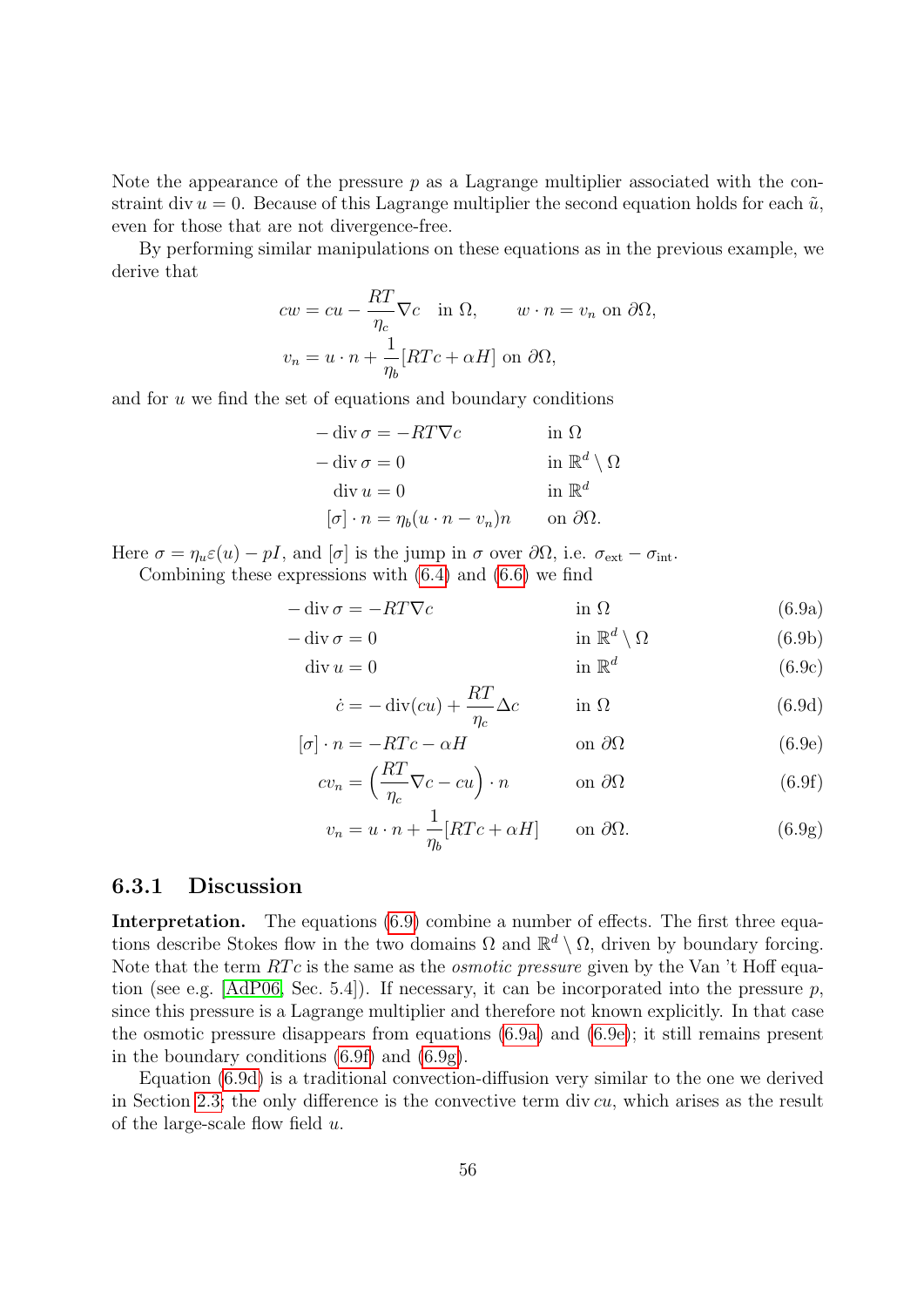Equation [\(6.9g\)](#page-54-3) gives a direct illustration of the phenomenon of osmotic swelling: on the right-hand side, apart from the passive convection term  $u \cdot n$ , there is the balance of the two pressures on the membrane. The osmotic pressure  $RTc$  forces the membrane outwards, and for convex shapes the curvature term  $-\alpha H$  acts in the opposite direction.

Extensions. In the case of a vesicle surrounded by a lipid bilayer, the assumed linear dependence of the energy on the surface area is rather crude. Actual lipid bilayers can extend only very slightly, and a better assumption would be a dependence of the type  $\alpha'(|\partial\Omega| - A_0)^2$ . With this choice, the derivation would similar with only  $\alpha$  replaced by  $2\alpha'(|\partial\Omega|-A_0).$ 

A further improvement could be to treat the lipid bilayer as a two-dimensional viscous incompressible fluid. In that case one would define the vectorial membrane velocity  $v_{\text{mem}}$ , replace the normal velocity  $v_n$  above by  $v_{\text{mem}} \cdot n$ , and include a dissipation term of the form  $\int_{\partial\Omega} |d|^2$ , where d is an appropriate measure of in-plane strain (see [\[AD09\]](#page-61-10)).

**Limiting cases.** It is instructive to consider setting constants to 0 or  $+\infty$ , and compare the effect (a) on the free energy and the dissipation potential, and (b) on the equation [\(6.9\)](#page-56-1). For instance, if  $\eta_b = \infty$ , which means in [\(6.7\)](#page-54-3) that trans-membrane fluxes require infinite amounts of dissipated energy, then indeed equation [\(6.9g\)](#page-54-3) reduces to  $v_n = u \cdot n$  and there is no flux through the boundary. If  $\eta_b = 0$ , on the other hand, implying that the fluid can move through the membrane without any friction, then equation [\(6.9g\)](#page-54-3) reduces to the force balance  $RTc = -\alpha H$ . This latter boundary condition is known as the Gibbs-Thomson law [\[Bir08,](#page-61-11) Sec. 7.3.1.3], and this discussion therefore gives some insight into the type of modelling choices that lead to this law.

Similarly, if  $\alpha = 0$ , then the boundary can increase without limit, and indeed in  $(6.9e)$ and [\(6.9g\)](#page-54-3) the curvature then no longer appears. Or if  $\eta_u = \infty$ , then the fluid is infinitely viscous, and indeed equations [\(6.9a\)](#page-56-2), [\(6.9b\)](#page-56-3), and [\(6.9e\)](#page-54-0) give  $u = 0$ .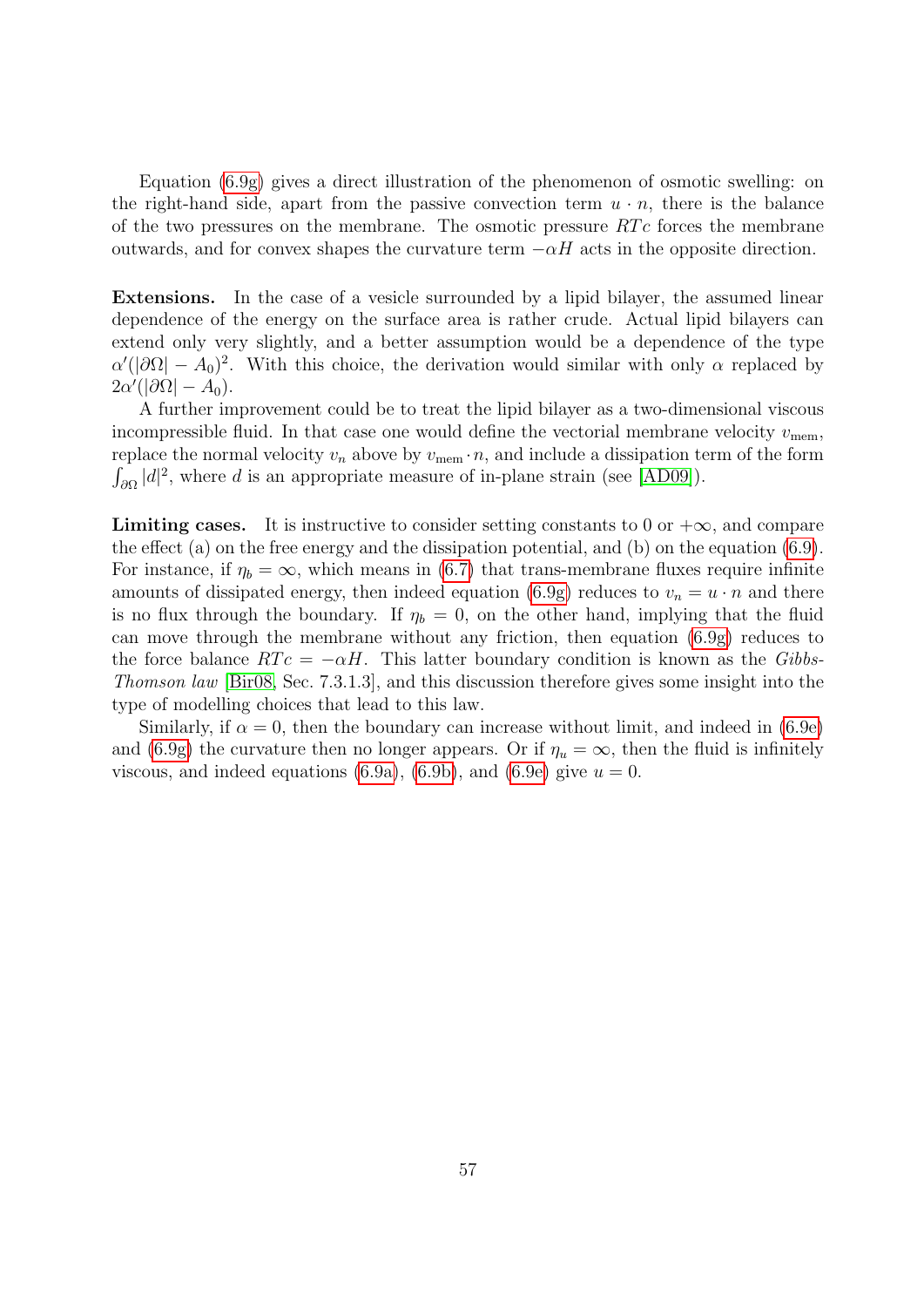# <span id="page-58-0"></span>Chapter 7

# Remarks and connections with thermodynamics

#### <span id="page-58-1"></span>7.1 Boundary conditions

The examples in these notes all focus on boundary conditions for which the system is closed—in the sense that the boundary conditions do not add or take away energy. For other boundary conditions this will be different.

Boundary conditions in models can play two roles. First there is the type of boundary conditions that reflects the interaction with the part of the world that is not represented in the model. For such boundary conditions it is very hard to give general guidelines, since practically anything is possible, and in general the driving functional need no longer be decreasing along solutions.

The second type of boundary condition interfaces with another part of the model. Examples of this are two domains connected by their boundaries, or free- and movingboundary problems. In this case the natural approach is to include the boundary and its properties in the model, in the same way as the other aspects. As an example, in Section [6.3](#page-53-1) we consider a moving-boundary problem, in which the moving boundary is the wall of a vesicle. Fluid can move through the boundary, but in doing so it dissipates energy, and therefore the cross-boundary flow enters in the process vector and in the dissipation. As a result, boundary conditions at this moving interface arise in the derivation of the equations.

### <span id="page-58-2"></span>7.2 Free energy from a thermodynamic point of view

For this section [\[Sch07,](#page-63-3) Sec. 5.1] is a good reference.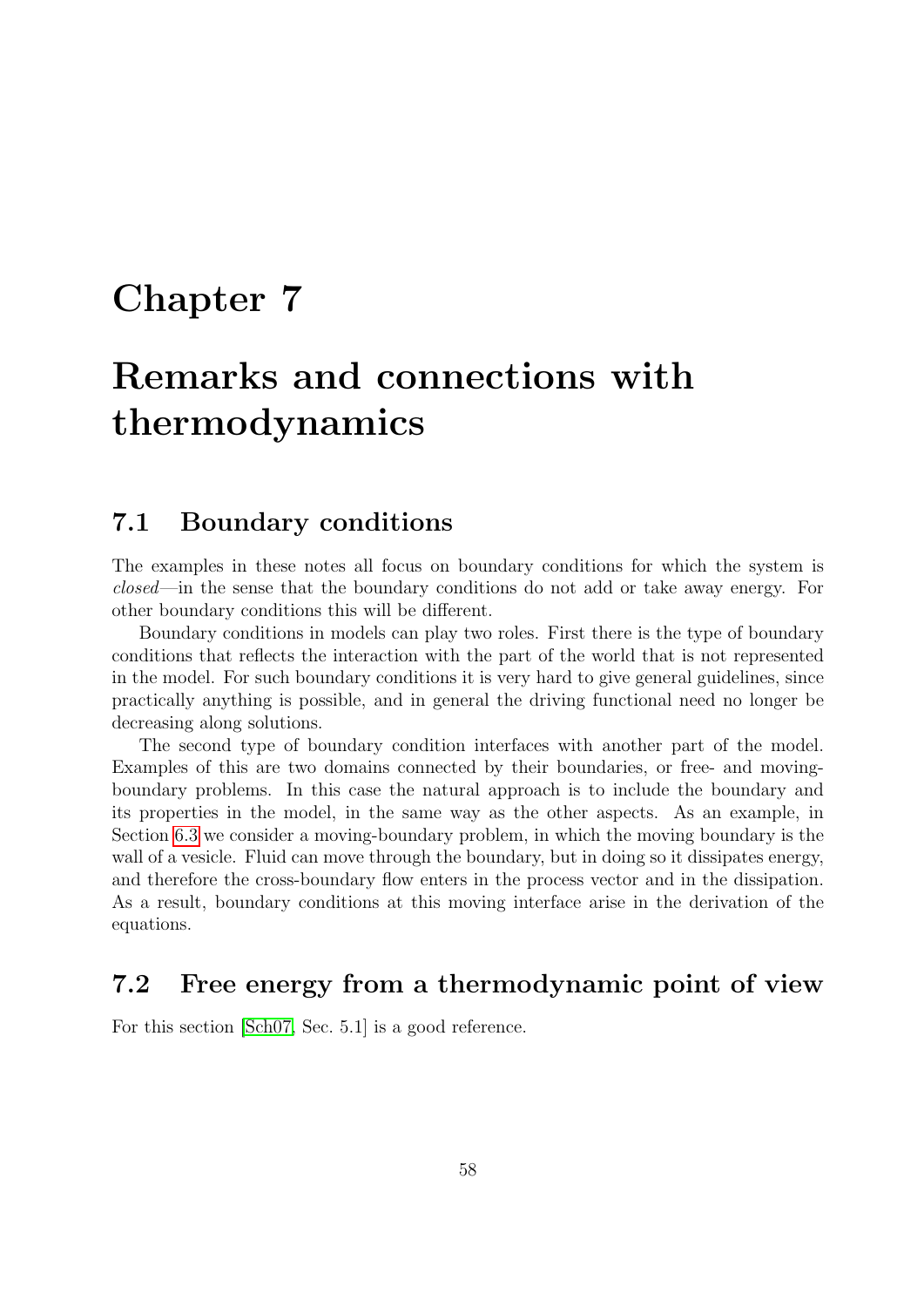#### <span id="page-59-0"></span>7.2.1 The 'free' in free energy: *available* work

One thermodynamic situation in which 'free energy' arises is that of zero pressure and constant temperature. The traditional thermodynamic definition of Gibbs free energy in this context is  $G = E - TS$ , where E is the energy of the system, S the entropy (with the physically traditional sign) and  $T$  the temperature. This is the same formula as we found in Section [4.9.](#page-40-1)

Imagine that we create this system by starting with nothing, and slowly (quasistatically) adding material, performing work, and transferring heat, until we reach final energy  $E$  and final entropy S. Since we do this under constant temperature, the traditional thermodynamic relation  $dQ = T dS$  for quasistatic evolutions implies that we need to transfer exactly  $TS$  heat from the surroundings into the system, if we normalize the empty system to have zero entropy. The remaining energy  $E - TS$  then needs to be supplied in the form of work on the system, in such a way that the entropy does not increase. Therefore  $E - TS$ is that amount of work that we need to do to create the system at energy  $E$  and entropy  $S$ , taking into account that the environment can supply heat at temperature T.

The word 'free' actually comes from performing the opposite operation, annihilating the system by performing work on the environment and transferring the entropy into the environment by heat transfer. 'Free' then refers to the fact that the transfer of entropy requires transfer of heat, and therefore 'costs' energy; the remaining energy  $E - TS$  is 'available' to perform work on the environment.

#### <span id="page-59-1"></span>7.2.2 Free energy as driving force

Section [4.6](#page-36-0) explains the combination  $E - TS$  in a different way:  $E/T$  is an approximation of the change in the entropy of the heat bath (or more generally, the change in the entropy of the rest of the universe) as a result of withdrawing energy  $E$  from the universe and putting it into the system. The sum  $S - E/T$  then is the total energy of the system and the rest of the universe, i.e. of the whole universe.

This shows that entropy and free energy are really the same concept: the free energy is simply an approximation of the entropy of the universe taking into account only the behaviour of the system and the exchange of energy.

The question why free energy should be a driving force for any given process is therefore the same as the question why entropy should be one. For this question I know of only one answer, which is the one given in Chapters [4](#page-26-0) and [5.](#page-42-0)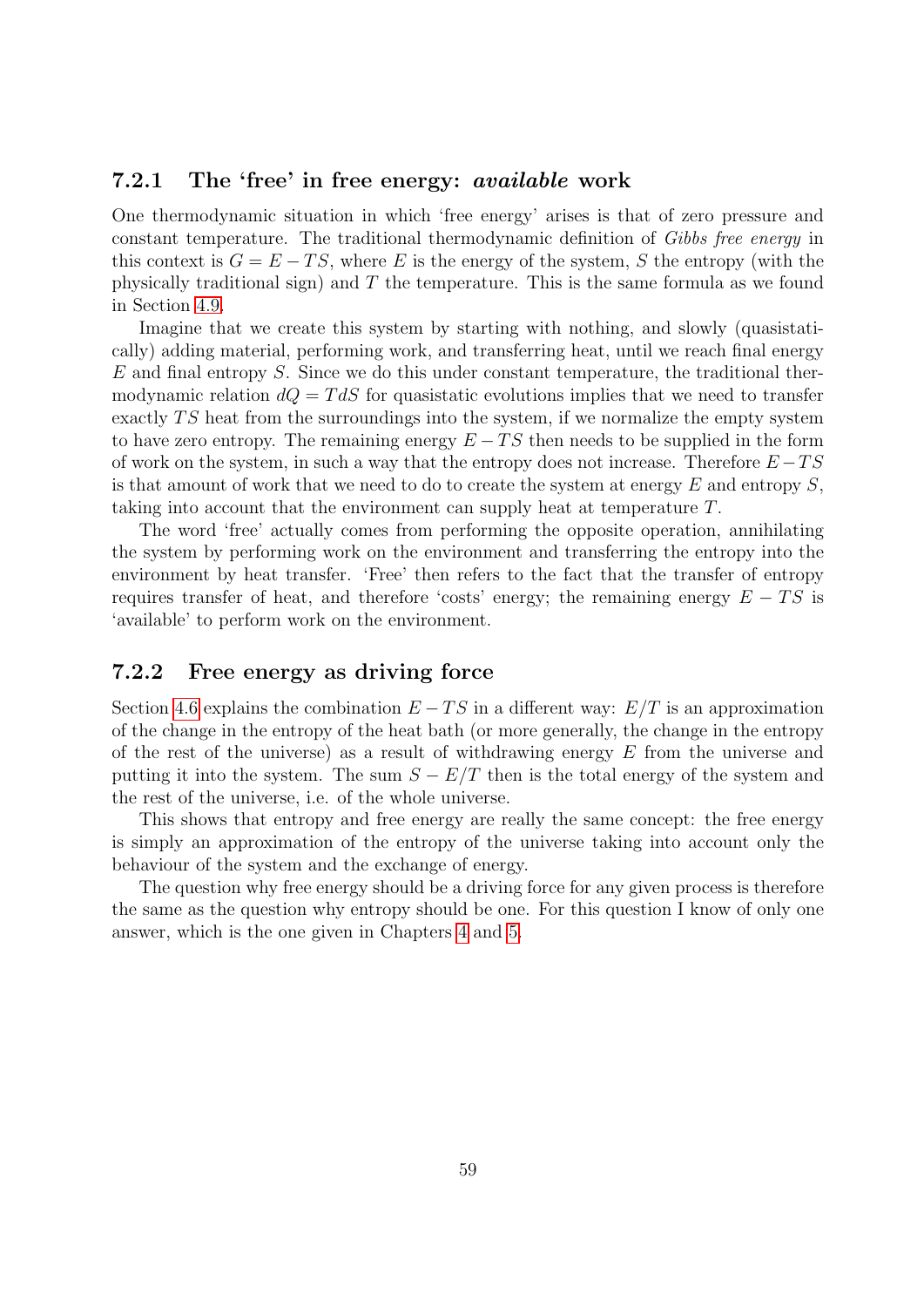# <span id="page-60-0"></span>Appendix A Elements of measure theory

Throughout these notes we work with a measurable space  $(\Omega, \Sigma)$  consisting of a topological set  $\Omega$  with a  $\sigma$ -algebra  $\Sigma$  that contains the Borel  $\sigma$ -algebra  $\mathcal{B}(\Omega)$ . We always assume that  $\Omega$  is complete, metrizable, and separable.  $\mathcal{M}(\Omega)$  is the set of all (finite or infinite) signed measures on  $(\Omega, \mathcal{B}(\Omega))$ , and  $\mathscr{P}(\Omega)$  is the set of all non-negative measures  $\mu \in \mathcal{M}(\Omega)$  with  $\mu(\Omega) = 1$ . For  $\rho \in \mathscr{P}(\Omega)$ ,  $L^2(\rho)$  is the set of measurable functions on  $\Omega$  with finite  $L^2(\rho)$ -norm:

$$
||f||_{L^{2}(\rho)}^{2} := \int_{\Omega} f^{2} d\rho.
$$

A sequence of measures  $\mu_n \in \mathcal{M}(\Omega)$  is said to converge *narrowly* to  $\mu \in \mathcal{M}(\Omega)$  if

$$
\int_{\Omega} f d\mu_n \stackrel{n \to \infty}{\longrightarrow} \int_{\Omega} f d\mu \quad \text{for all } f \in C_b(\Omega).
$$

The Lebesgue measure on  $\mathbb{R}^d$  is indicated by  $\mathcal{L}^d$ .

The push-forward of a measure  $\mu$  by a Borel measurable mapping  $\varphi : \Omega \to \Omega$  is the measure  $\varphi_{\#}\mu$  defined by

$$
\varphi_{\#}\mu(A) := \mu(\varphi^{-1}(A))
$$
 for any  $A \in \mathcal{B}(\Omega)$ .

It satisfies the identity

$$
\int_{\Omega} f(y) \, \varphi_{\#} \mu(dy) = \int_{\Omega} f(\varphi(x)) \, \mu(dx) \qquad \text{for all } f \in C_b(\Omega).
$$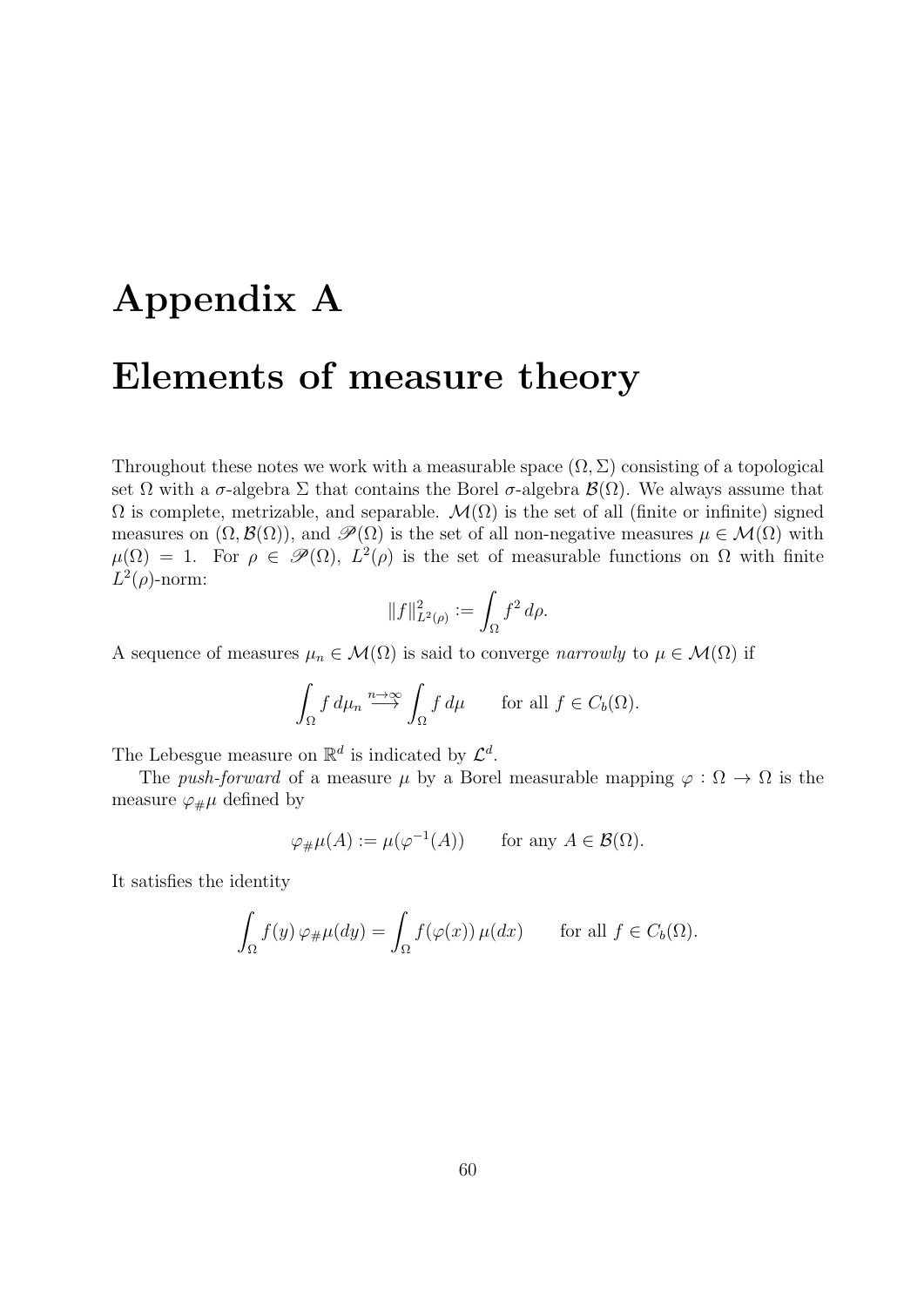# Bibliography

- <span id="page-61-6"></span>[AB93] G. Anzellotti and S. Baldo. Asymptotic development by Γ-convergence. Appl. Math. Optim., 27:105–123, 1993.
- <span id="page-61-10"></span>[AD09] M. Arroyo and A. DeSimone. Relaxation dynamics of fluid membranes. Physical Review E, 79(3):031915, 2009.
- <span id="page-61-9"></span>[AdP06] P. Atkins and J. de Paula. Atkins' Physical Chemistry. Oxford University Press, 2006.
- <span id="page-61-4"></span>[ADPZ11] S. Adams, N. Dirr, M. A. Peletier, and J. Zimmer. From a large-deviations principle to the Wasserstein gradient flow: A new micro-macro passage. Communications in Mathematical Physics, 307:791–815, 2011.
- <span id="page-61-0"></span>[AGS08] L. Ambrosio, N. Gigli, and G. Savaré. *Gradient Flows in Metric Spaces and* in the Space of Probability Measures. Lectures in mathematics ETH Zürich. Birkhäuser, 2008.
- <span id="page-61-1"></span>[BB00] J.-D. Benamou and Y. Brenier. A computational fluid mechanics solution to the Monge-Kantorovich mass transfer problem. Numer. Math., 84:375–393, 2000.
- <span id="page-61-8"></span>[BHP94] L. Bocquet, J.-P. Hansen, and J. Piasecki. On the brownian motion of a massive sphere suspended in a hard-sphere fluid. ii. molecular dynamics estimates of the friction coefficient. Journal of statistical physics, 76(1-2):527–548, 1994.
- <span id="page-61-11"></span>[Bir08] K. S. Birdi. *Handbook of Surface and Colloid Chemistry*. CRC Press, 2008.
- <span id="page-61-2"></span>[Csi67] I. Csiszár. Information-type measures of difference of probability distributions and indirect observations. Studia Sci. Math. Hungar., 2:299–318, 1967.
- <span id="page-61-7"></span>[DG87] D. A. Dawson and J. Gartner. Large deviations from the McKean-Vlasov limit for weakly interacting diffusions. Stochastics, 20(4):247–308, 1987.
- <span id="page-61-3"></span>[dH00] F. den Hollander. *Large Deviations*. American Mathematical Society, Providence, RI, 2000.
- <span id="page-61-5"></span>[DLR13] M. H. Duong, V. Laschos, and D. R. M. Renger. Wasserstein gradient flows from large deviations of many-particle limits. ESAIM: Control, Optimisation and Calculus of Variations, E-first, 2013.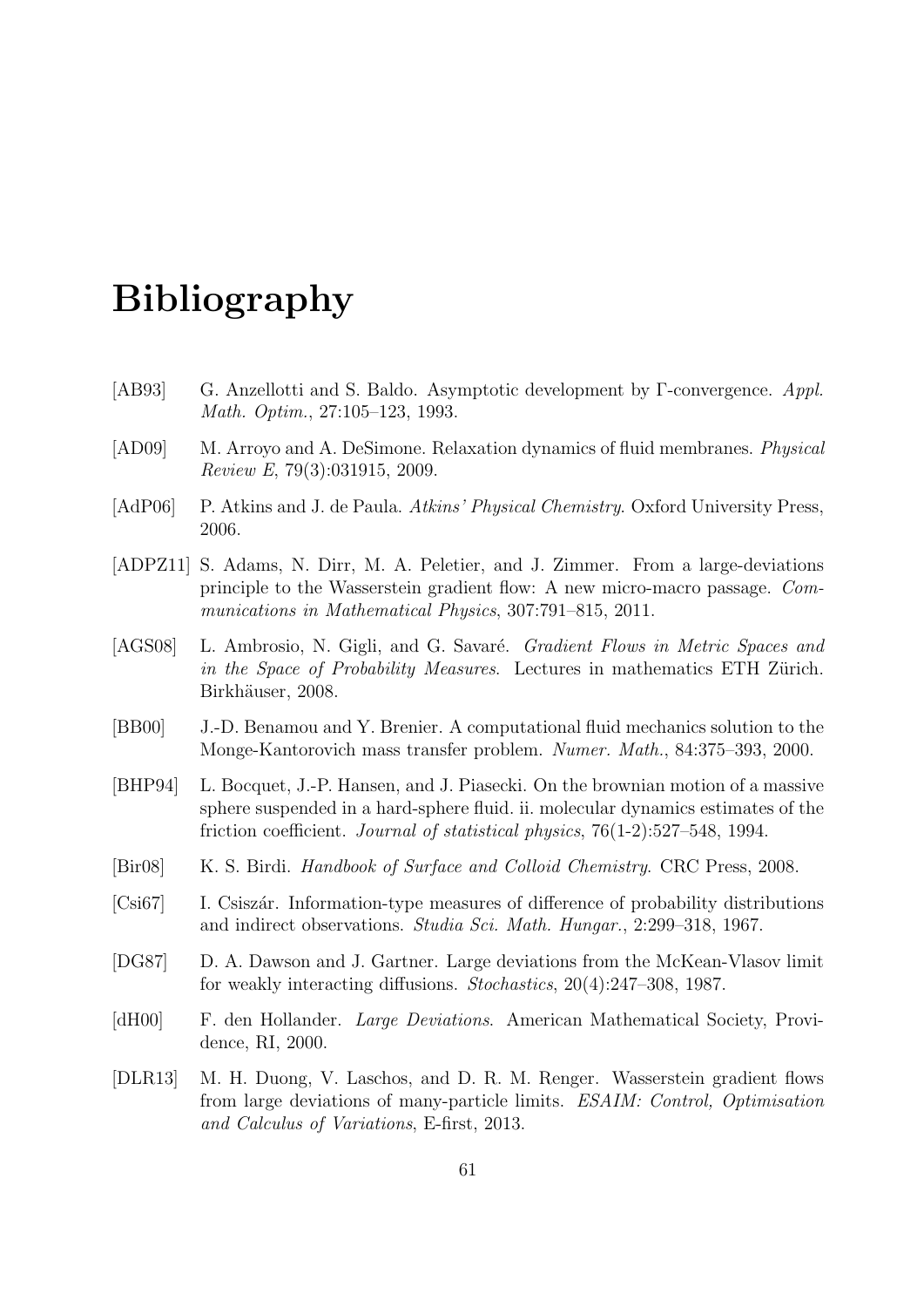- <span id="page-62-8"></span>[DZ98] A. Dembo and O. Zeitouni. Large deviations techniques and applications. Springer Verlag, 1998.
- <span id="page-62-6"></span>[Ein05] A. Einstein. Uber die von der molekularkinetischen Theorie der Wärme geforderte Bewegung von in ruhenden Flüssigkeiten suspendierten Teilchen. Annalen der Physik, 17(4):548–560, 1905.
- <span id="page-62-4"></span>[Eva01] L. C. Evans. Entropy and partial differential equations. Technical report, UC Berkeley, 2001.
- <span id="page-62-11"></span>[FK06] J. Feng and T. G. Kurtz. Large deviations for stochastic processes, volume 131 of Mathematical Surveys and Monographs. American Mathematical Society, 2006.
- <span id="page-62-0"></span>[Hin91] E. J. Hinch. *Perturbation Methods*. Cambridge University Press, 1991.
- <span id="page-62-10"></span>[JKO98] R. Jordan, D. Kinderlehrer, and F. Otto. The variational formulation of the Fokker-Planck Equation. SIAM Journal on Mathematical Analysis, 29(1):1–17, 1998.
- <span id="page-62-5"></span>[Kul67] S. Kullback. A lower bound for discrimination information in terms of variation. IEEE Transactions on Information Theory, 13(1):126–127, 1967.
- <span id="page-62-9"></span>[Léo12] C. Léonard. From the schrödinger problem to the monge–kantorovich problem. Journal of Functional Analysis, 262(4):1879–1920, 2012.
- <span id="page-62-13"></span>[Li09] Zhigang Li. Critical particle size where the Stokes-Einstein relation breaks down. Physical Review E, 80(6):061204, 2009.
- <span id="page-62-1"></span>[LL87] L. D. Landau and E. M. Lifshitz. Fluid mechanics, vol. 6. Course of Theoretical Physics, pages 227–229, 1987.
- <span id="page-62-3"></span>[LY97] E. H. Lieb and J. Yngvason. A guide to entropy and the second law of thermodynamics. Notices of the AMS, 45(5), 1997.
- <span id="page-62-7"></span>[Mar12] M. Mariani. A Gamma-convergence approach to large deviations. Arxiv preprint arXiv:1204.0640, 2012.
- <span id="page-62-12"></span>[MPR13] A. Mielke, M. A. Peletier, and D. R. M. Renger. On the relation between gradient flows and the large-deviation principle, with applications to Markov chains and diffusion. arXiv preprint arXiv:1312.7591, 2013.
- <span id="page-62-14"></span>[OE97] F. Otto and Weinan E. Thermodynamically driven incompressible fluid mixtures. The Journal of chemical physics, 107:10177, 1997.
- <span id="page-62-2"></span>[Ott01] F. Otto. The geometry of dissipative evolution equations: The porous medium equation. Communications in Partial Differential Equations, 26:101–174, 2001.